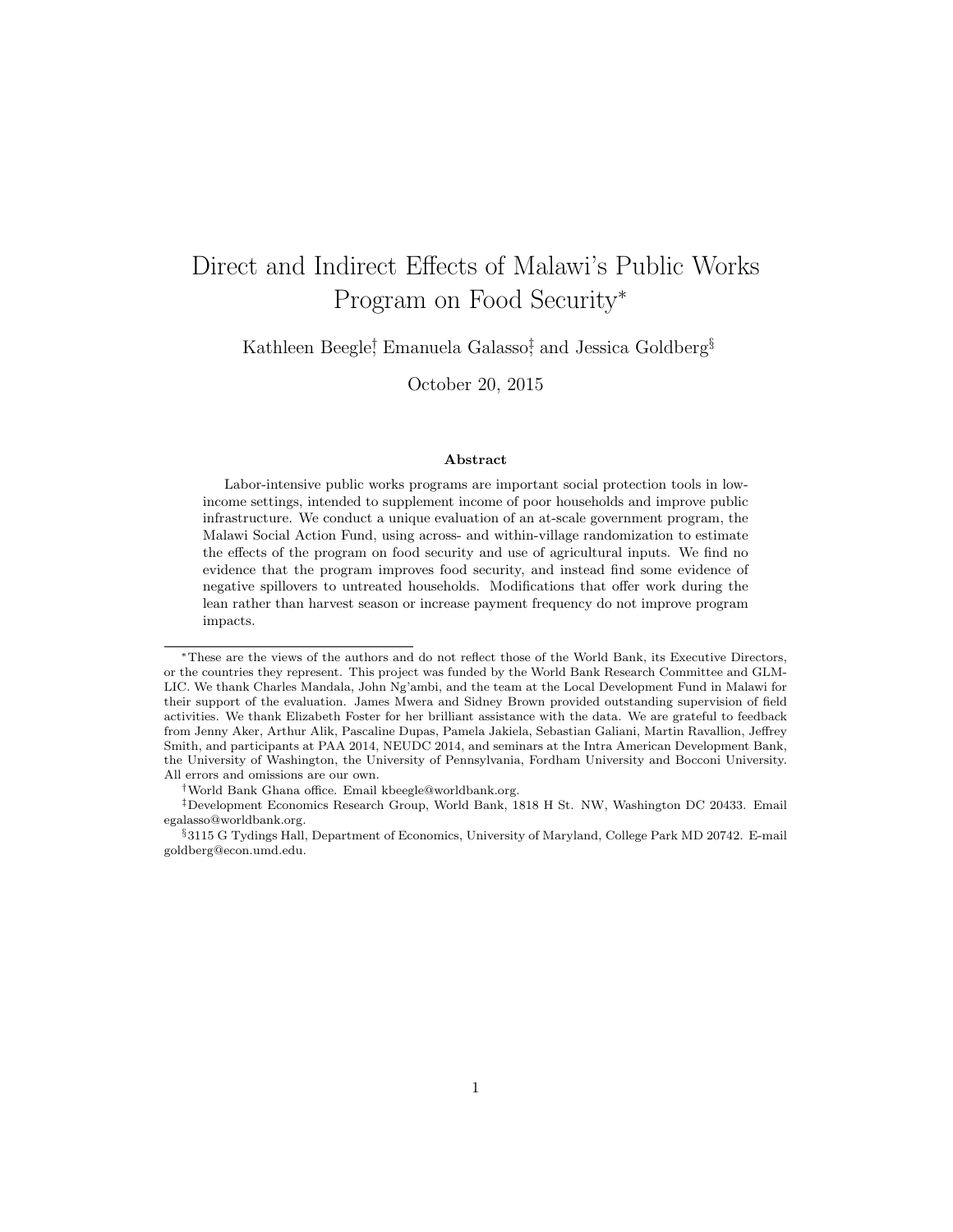# 1 Introduction

Labor-intensive public works programs, sometimes referred to as workfare programs, are an important social protection tool in low-income settings (Grosh et al. 2008). By requiring participants to work in order to receive a benefit (be it cash or an in-kind transfer), they hold appeal for different reasons. In theory, by design, the offer of low wages acts a screening mechanism to reach households who need it the most, by allowing poor participants to selfselect into the program and removing the necessity of implementing complicated targeting schemes on the ground (Besley  $\&$  Coate 1992). In addition, public works programs have the potential for providing indirect benefits to beneficiaries through the value of assets created by building or repairing community infrastructure, and in some contexts, the value of assets created is necessary to justify a workfare style program instead of transfers to poor households (Murgai, Ravallion & vandeWalle Forthcoming).

Well-known public works programs include the Employment Guarantee Scheme in Maharashtra (Ravallion, Datt & Chaudhuri 1993) and the National Rural Employment Guarantee Act (NREGA) in India (Dutta et al. 2014), and the Productive Safety Net Project in Ethiopia (Hoddinott et al. 2012). Such programs are widespread – albeit on on as large a scale – in sub-Saharan Africa, where McCord & Slater (2009) identified 167 programs across 29 countries.

Recent evidence from the implementation of a tutoring program in Kenya suggests that the same program can have very different effects under different implementation conditions (Bold et al. 2013). Large-scale programs generally operate as public sector programs with high degrees of decentralization, and in many different areas of a country. Despite the pervasiveness of public works in low-income countries and the extensive descriptive and theoretical literature on them, there is scant evidence from rigorous empirical studies on the impact of such programs in African countries, and to our knowledge no information about sub-national variation in the impact of public works programs. Variation in impacts may arise from differences in the implementation itself; differences in local economic conditions; or differences socio-economic conditions of beneficiaries.

There is a growing literature about NREGA in India. Imbert & Papp (2015) find that the availability of the public works program provides an income floor by increasing wages for both participants and non-participants, but crowds out private sector work. (Ravi & Engler 2015) report that when jobs were rationed, households offered work have higher food expenditures and lower food security than households unable to participate. NREGA is intended to function as a true safety net program by guaranteeing employment whenever households need it.<sup>1</sup> Zimmermann (2014) finds evidence that the program functions as

<sup>&</sup>lt;sup>1</sup>Dutta et al. (2014) documents how rationing of the program limits its effects on the poorest households.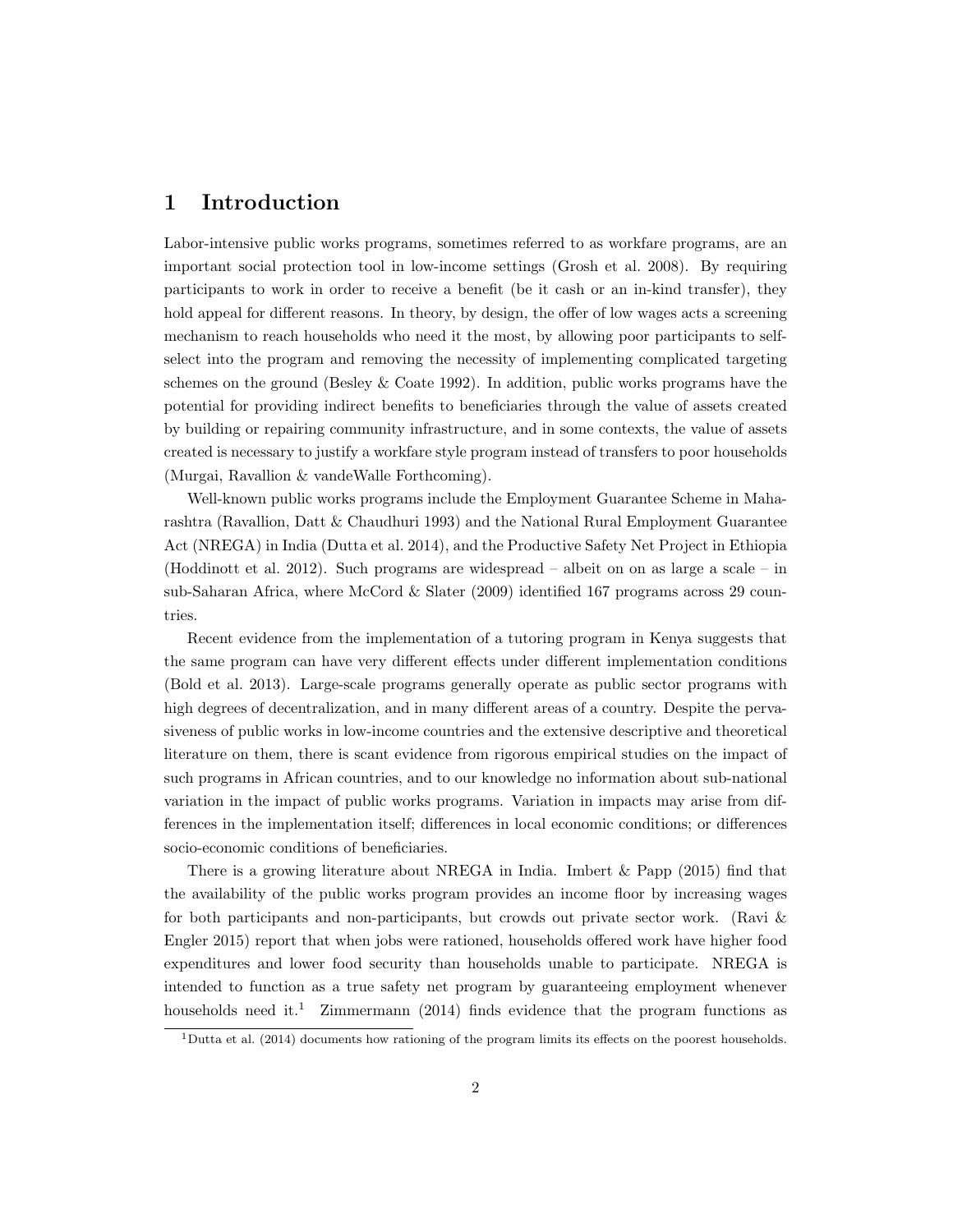intended by helping households smooth against income shocks.

This paper studies Malawi's large-scale public works program, which operates under the Malawi Social Action Fund (MASAF). The public works program (PWP) has been operational since the mid-1990s and differs from NREGA in that it aims to provide short-term labor-intensive activities to poor, able-bodied households for the purpose of enhancing their food security instead of guaranteeing employment throughout the year. The implementation of the program is highly decentralized, with funding allocated to each of Malawi's 31 districts based on population and poverty estimates. The food security objective is to be achieved mainly through increased access to farm inputs at the time of the planting period. The program is designed to complement Malawi's large-scale fertilizer input subsidy program by synchronizing the availability of public works employment with the availability of fertilizer coupons at planting season. Our experimental design explores the hypothesis that changes to the timing of the program could increase its effect on food security, but potentially at the cost of investment in fertilizer.

Past evaluations have highlighted some of the challenges of undertaking a rigorous study of the impacts of the MASAF-PWP (Chirwa, Mvula & Dulani 2004, Jimat Consult P/L 2008). To this end, the Government of Malawi's Local Development Fund Technical Support Team partnered with researchers to design and implement an impact evaluation that would address these challenges. The effort is unique in at least two dimensions: the evaluation is a randomized-control trial and the effort was embedded in an at-scale program. The evaluation was implemented in 2012-2013, during the main agricultural season.

The design included two levels of randomization, across villages and across households in treated villages. Treatment assignment was stratified at the regional level to enable estimates of the impact of the program across different agro-ecological and socio-economic settings within the country. We use household panel survey data to study the impact of the program (and design variants) on food security and use of agricultural inputs, as well as other measures of household resource allocation and wellbeing in order to understand the mechanisms through which the program affects these two key outcomes.

While Malawi's PWP shares many elements with public works programs in the region, it was not effective in achieving its aim of improving food security during the 2013 lean season. Throughout the country, treated households have no better food security than households in control villages. However, there is notable geographic variation in the indirect effects on untreated households. In the North, these spillovers are negative and meaningful: a summary measure of food security falls by one-third of a standard deviation for untreated households in villages with PWP, relative to households in control villages. In Central Malawi, there is a compelling pattern of negative but imprecisely estimated indirect effects on untreated households. These spillovers are not present in the poorest region, the South.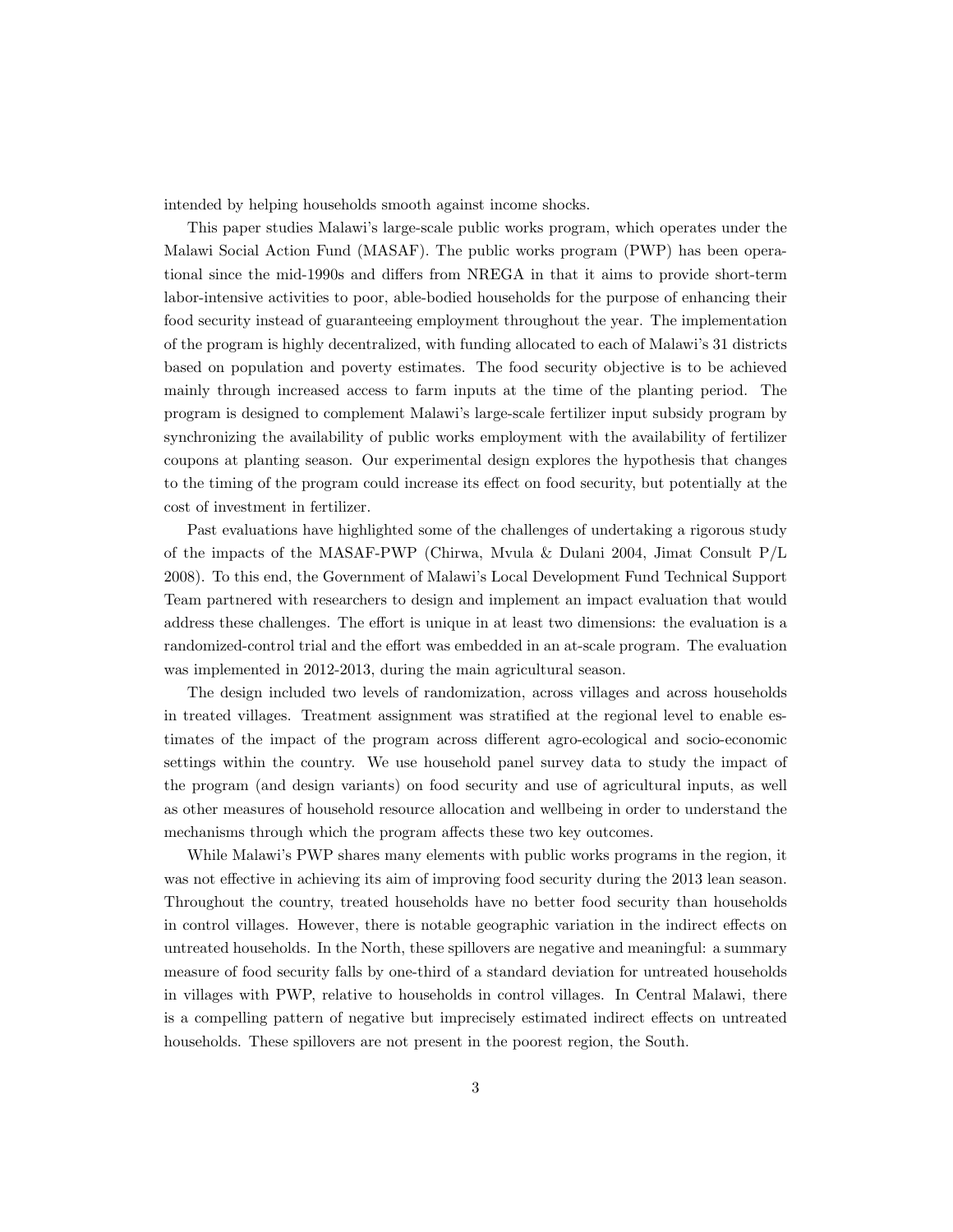These results are in contrast to evidence of positive spillover effects of social protection programs in other settings. Imbert & Papp (2015) and Deiniger & Liu (2013) find evidence of a general equilibrium effect of the employment guarantee scheme in India working through an increase in the casual wage rate, with positive spillover effects to the income of the poorest quintiles. Angelucci & DeGiorgi (2009) document positive spillover effects of the Oportunidades program in Mexico to households ineligible for the program living in the same villages. Their indirect effects operate through risk sharing, with ineligible households being able to consume more through an increase in transfers and loans from family and friends in the community. The low levels of risk sharing we detect in our results are inconsistent with the hypothesis of a crowding-out effect of risk sharing networks as a response to the program. Additionally, we do not find evidence of a negative pecuniary externality through price increases which may result from an injection of cash into the community.

A signature feature of Malawi's PWP is its timing: providing work opportunities at planting season is designed to facilitate linkages with the country's input subsidy scheme. We find no evidence that the unconventional schedule is achieving the intended effects. Households invited to participate in the program are more likely to receive the fertilizer coupon (as a result of the interlinkage with the fertilizer subsidy), and hence pay less for the fertilizer they use. However, in two of the three regions, there is no change in the quantity of fertilizer used by households in villages with PWP activities compared to households in control villages. In the North, fertilizer use increases in villages with PWP activities – but by an equal amount for households included in and excluded from the program. This pattern of increased investment by untreated households in the North may help to explain the large negative spillover effects in that region. Regional heterogeneity is key to understanding the mechanisms through which Malawi's PWP has unintended consequences, and to designing better alternatives.

The paper is organized as follows. Section 2 describes the program and the design of the evaluation. Section 3 describes the data and outcomes of interest. In Section 4 we outline the empirical strategy and the identification of the parameters of interest. We explain our analytic strategy in Section 4, and discuss the results in Section 5. Section 6 discusses potential mechanisms for direct and indirect effects of the program. Section 7 concludes.

# 2 MASAF program and experimental design

The MASAF PWP has been operational since the mid-1990s and aims to provide short-term labor-intensive activities to poor, able-bodied households for the purpose of enhancing their food security, mainly through increased access to farm inputs at the time of the planting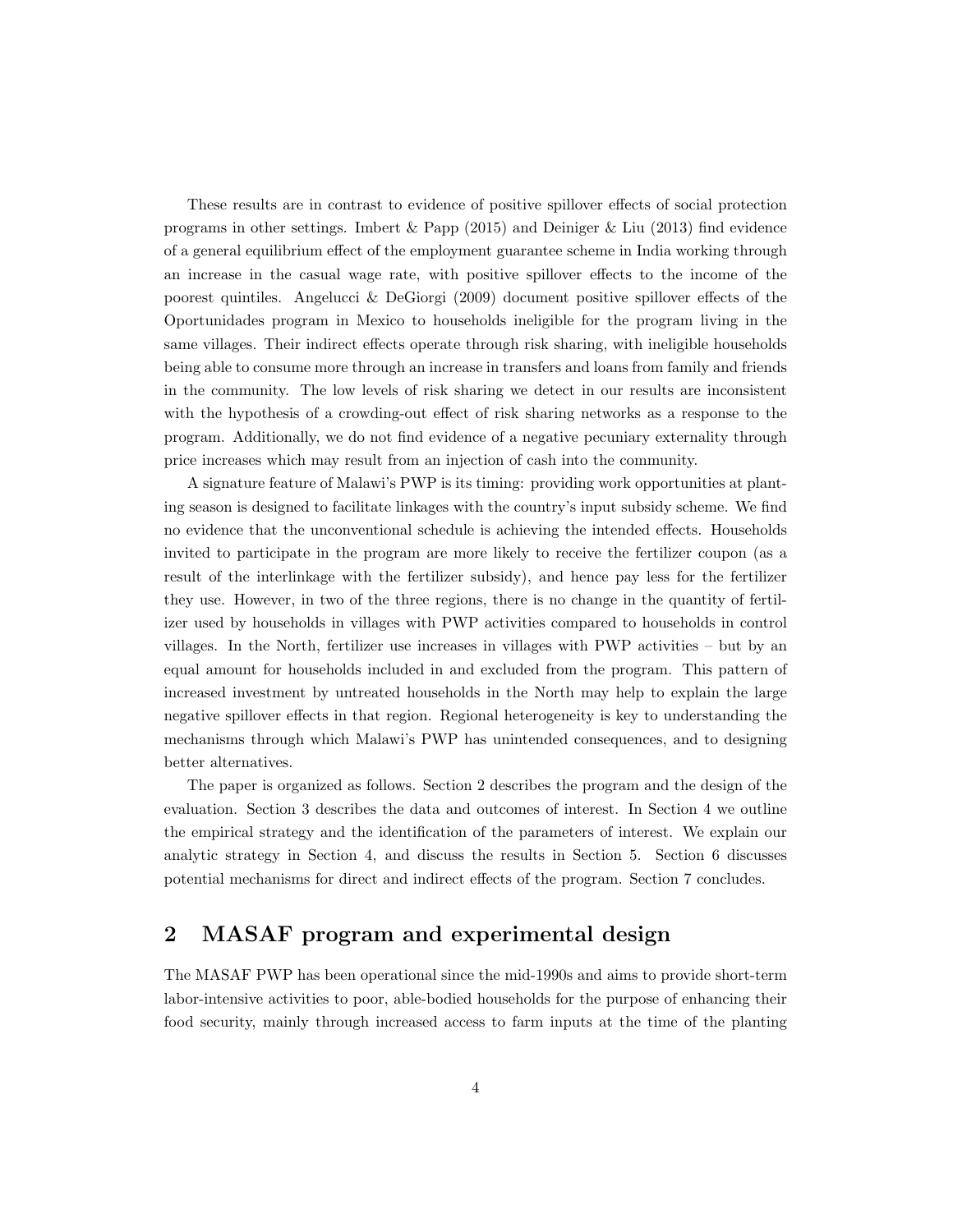period. This program is an important and interesting case, for several reasons. First, the program was designed to be interlinked with Malawi's large-scale fertilizer input subsidy program (known as FISP) through the implementation of the PWP in the planting months of the main agricultural season when the FISP distribution also occurs. The premise behind this is that the PWP facilitates poor, credit-constrained households to be able to finance the purchase of productive inputs (fertilizer). This distinguishes Malawi's program from traditional PWP design with implementation during the lean season.

The MASAF program covers all districts of Malawi with a two-stage targeting approach. In the first stage there is pro-poor geographic targeting, and in the second there is a combination of community-based targeting and self-selection of beneficiaries. The amount of funds given to a district is proportional to the district's population and to the poverty rates as well as other measures of vulnerability. District officials then target a sub-set of extension planning areas (EPAs) based on poverty and vulnerability criteria. Traditional Authorities (TAs) in the EPAs then allocate funds to a subset of selected Group Village Headmen (GVH) who each oversee between 3-10 villages. The GVH determines how many households will participate in each village based on available funding; the GVH then works with the village committees in each village to select participating households.

In 2012, as a response to a large currency devaluation, the program was doubled in size and scaled up to cover about 500,000 households per year. The duration of the project participation increased from 12 days to 48 days, split in two cycles of 24 days each; the cycles are further divided into two consecutive 12-day waves and payments are generally made within one to two weeks of the end of each wave. Projects were mostly road rehabilitation or construction, with some work on afforestation and irrigation projects. The wage rate was MK300/day (US\$0.92/day) for a total payment of MK 3,600 for a 12 day wave (US\$11.01).

Cycle 1 of PWP is implemented during the planting season (October to December) each year, to align with the timing of distribution of the fertilizer input subsidy program (FISP). Cycle 2 of PWP takes place post-harvest, in June and July.

### 2.1 Experimental design

We use a randomized controlled trial to test variants of the PWP that are budget-neutral in terms of direct costs. Villages were stratified by geographic region and randomly assigned (by computer) to one of the four treatment groups or a control condition; households within treatment villages were randomly selected for the program.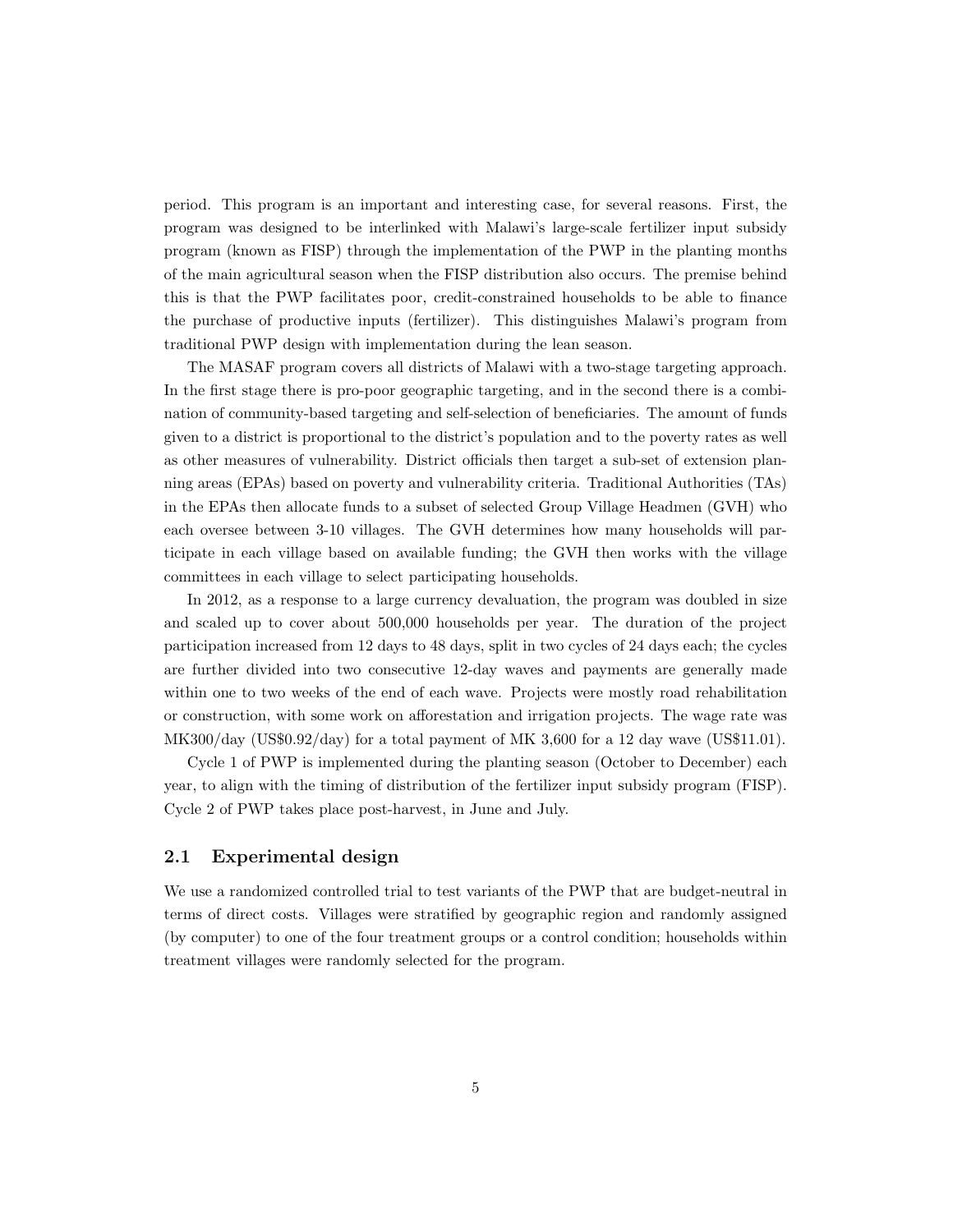#### 2.1.1 Village randomization

The villages in our sampling frame were randomly assigned to one of five groups (see Figure 1). The first of these groups is a control group (Group 0) of villages that do not participate in the PWP program in the 2012-2013 Season. Groups 1 through 4 participate in the PWP in the planting season (Cycle 1 of PWP). These four groups vary in terms of the timing of the second cycle of the program and the schedule of payments in both cycles.

Comparing the four treatment groups to the control group measures the impact of the 1st cycle of the program (during the planting season) on consumption patterns and farming investments of households. Among PWP-participating villages, two variants are tested:

- Timing of the program PWP is designed to take place for two cycles of 24 days, during planting and during post-harvest season. In our evaluation design, we maintain the first cycle at the planting season, and vary the timing of Cycle 2 to take place pre-harvest, during the lean season (February-March), instead of during/after the harvest season (May onward). Comparing Groups 1-2 and Groups 3-4 measures the consumption smoothing or buffer role of PWP during the lean season.
- Schedule of the payments We introduced a variation in the payment approach from a lump-sum payment made after 12 days of work to a split-payment variant. Under the split-payment alternative, participants are paid three days apart, in five equal installments of MK 720 each.<sup>2</sup> The variation of the payment schedule was motivated by extensive qualitative work done in preparation of the design of this project showing that households treat the lump-sum payments of the PWP differently from income generated through short-term casual labor (day-labor activities referred to as "ganyu" in Malawi). Comparing Groups 1 and 3 to Groups 2 and 4 will allow us to compare whether lump-sum payments alter the patterns of consumption and investment during the planting or lean season.<sup>3</sup>

<sup>2</sup>The market price of fertilizer in Malawi at the time of this project was approximately MK 5000 for a 50 kg bag. The national fertilizer subsidy program provided roughly half of households in the country with coupons that allow two bags of fertilizer to be purchased for MK 500 each. Because households face high transaction costs when redeeming their fertilizer coupons, including transportation costs, long wait times, and inflexibility in the days on which fertilizer can be purchased at the government shops, it is substantially more efficient to purchase both bags of subsidized fertilizer at once, for MK 1000 plus transportation costs (which are likely to range between MK 200 and MK 500). While the lump sum of MK 3600 more than covers the cost of purchasing two bags of subsidized fertilizer, a single incremental payment of MK 720 does not.

<sup>3</sup>Note that payments in the study districts were facilitated by the research team for the purposes of the evaluation, with physical delivery of the cash in conjunction with the district officials. Although the splitpayment variant slightly increased the cost of implementation, the project variant was introduced to establish to test the proof of concept of whether the timing of the payment would alter the pattern of consumption and investments in this context. Under discussion for the scale-up was an e-payments which would have entailed a small marginal cost of delivery.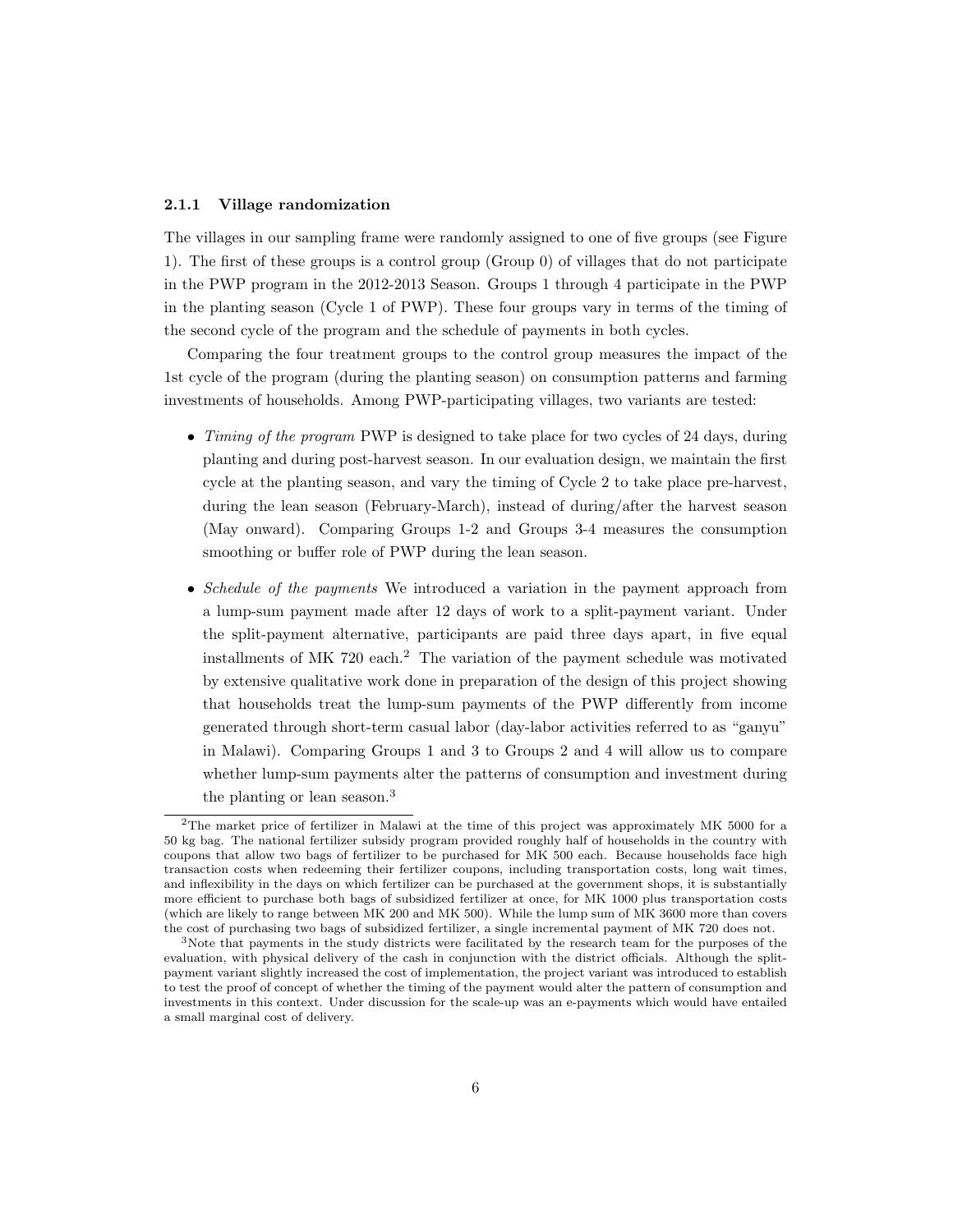Payments in the study districts were facilitated by the research team for the purposes of the evaluation. This was intended to ensure that payments were made without delay, on specific schedules. Administrative payment records confirm that there are no differences in time lag between work and payment across the districts.

The cross-randomization is designed to test interaction effects between the two design variants, since the payment schedule may have a differential effect depending on the season. While a lump-sum payment may facilitate investment in a lumpy input in December, split payments may help smooth consumption during the lean season. A lump sum in February may be used for staples as well as temptation goods; divided payments can act as a form of commitment savings that will lead to smoother consumption of staples if people otherwise have high temptation to spend or high discount rates even over very short periods of time.

We study a total of 182 villages (EAs) across our five treatment groups (Figure 1). Twenty eight districts are included in the PWP program. For the evaluation, we randomly selected 12 districts, stratifying by the country's three geographic regions. The 12 districts are Blanytyre, Chikwawa, Dowa, Karonga, Lilongwe, Mangochi, Mchinji, Mzimba, Nsanje, Ntchisi, Phalombe, and Zomba. Within selected districts, the list of WP-eligible villages (pre-screened) villages from the District Council and Traditional Authorities was compared to nationally representative survey data from the Integrated Household Survey (IHS3) collected in 2010 and 2011. We identify the overlap between the sampled enumeration areas (EAs) in the IHS3 and the list of communities pre-selected for PWP projects in our 12 districts. For the villages selected for treatment, we randomly chose one project in the in the event that the village are mapped to two, in order to have unique village-project pairs. The geographical targeting of the program is reflected in the regional breakdown of the sample (see Table 1), with about one-half of the sample drawn from the Southern region, which has a higher incidence of poverty and food insecurity(Machinjili & Kanyanda 2012). Random assignment was stratified by region.

#### 2.1.2 Household randomization

The second level of randomization is at the household level. This level of randomization improves statistical power and provides a mechanism for testing for the program's indirect effects on non-participating households. Under the highly decentralized MASAF program, the GVH identifies households that are offered PWP employment. The intention of the program is to target poor households with able-bodied adults. As discussed below, we use the 2010/2011 national household survey as a baseline for this study. By chance, then, it is likely that one or two of the 16 randomly-surveyed households in our villages will be among those chosen by the GVH for the PWP. We term these households as "village chosen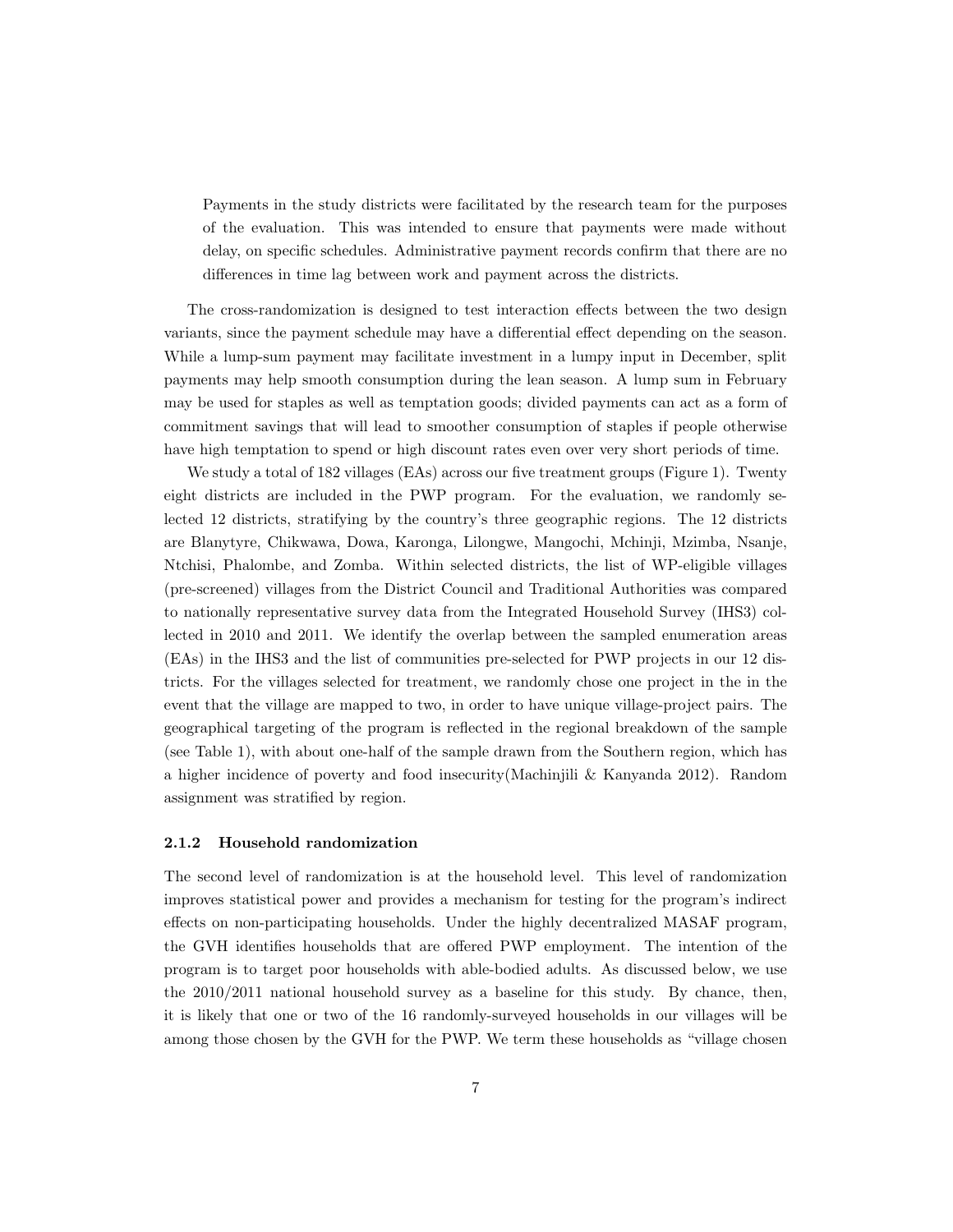beneficiaries".

For this study, we randomly choose ten households from the 16 survey households in the village to be offered the program. To ensure that the experimentally-induced program offer did not affect the village selection process, the list of randomly selected households was distributed two weeks after lists of village chosen beneficiaries were submitted to district councils. We define these randomly-chosen households as "top up" households who are "treated" with the PWP program. Some small share of the "top up" households will also be village chosen beneficiaries. Additionally, given the coverage rate of the status quo program, one or two of the untreated households in PWP communities were likely to be included in the program through the village selection process.

In summary, our study has three groups of households: treated households in PWP villages (top ups who are randomly offered the program), untreated households in PWP villages, and households in non-PWP communities. By focusing on the random offer, we estimate the intent-to-treat effects of the program. By comparing the untreated households in PWP villages to households in non-PWP villages, we are able to measure the indirect (spillover) effects of the program.

# 3 Data

The data for this study come from a panel household survey. The basis for the panel was the Integrated Household Survey 3 (IHS3) which was fielded in 2010/2011 by Malawi's National Statistics Office. The IHS3 is a cross-section of 12,288 households in 768 enumeration areas (16 households per community) and has extensive household and agricultural modules.

The 16 IHS3 households in each EA included in the evaluation were interviewed in four additional rounds: before the public works projects started during the planting season (November 2012), after the first cycle, pre-harvest (February 2013), after the lean season cycle, post-harvest (April-May 2013), and finally after the completion of the 2012/2013 season (November 2013; see Figure 2). Our first survey (before PWP began in all but three villages) is, in effect, a second baseline to complement the IHS3. However, it could be tainted by anticipation effects if households in PWP villages modified their behavior before the program began in expectation of the employment opportunities or other changes it would induce. The complexities of partnering with the Malawian government to both implement the intervention and collect nationally representative data unfortunately preclude the ideal design: true baseline data are not available in all EAs. Twenty three enumeration areas (approximately 13 percent of the EAs in which the experiment was implemented) were incorrectly classified as included in the IHS3, and are therefore areas for which IHS3 data were not collected. We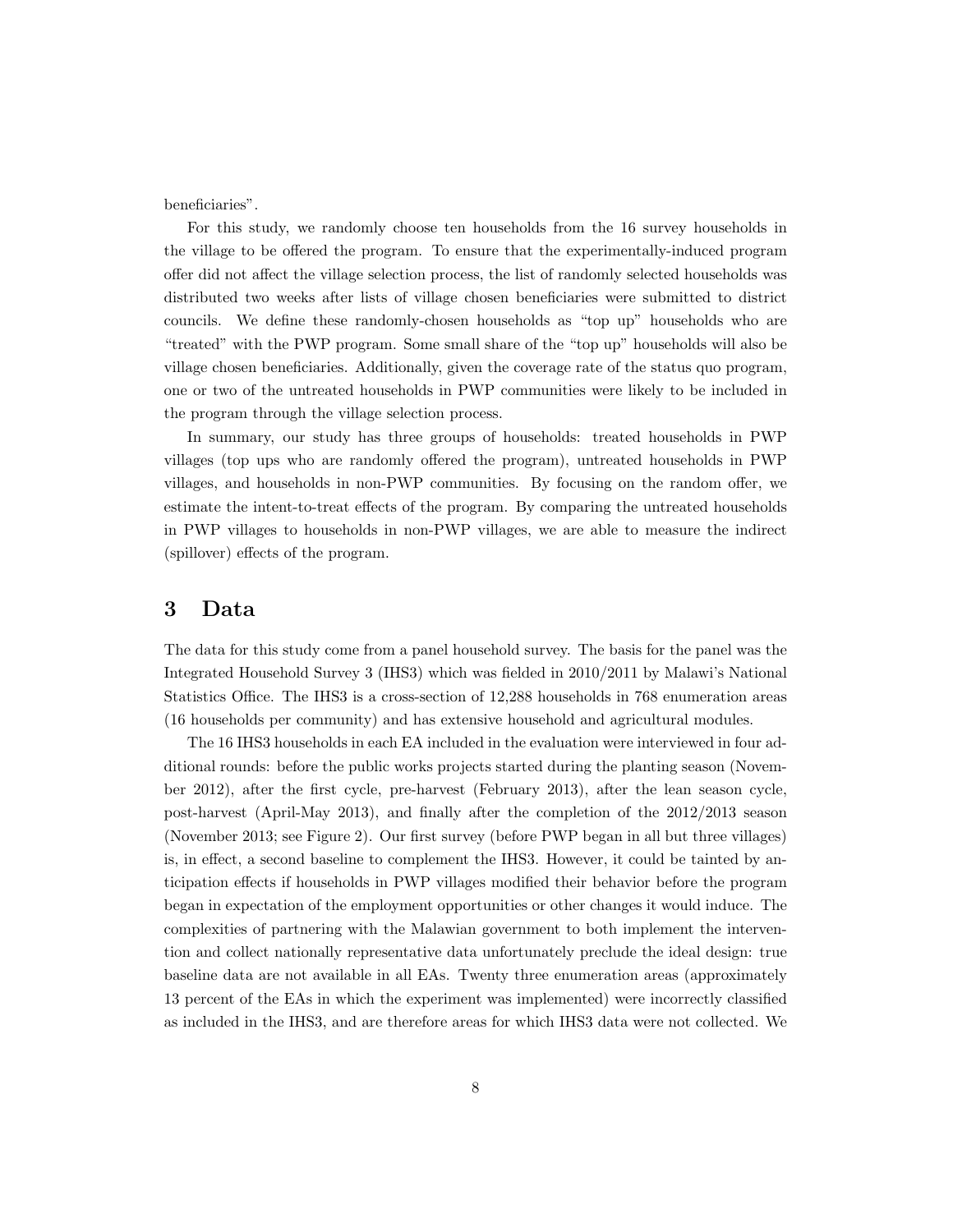will refer to them as the 'non-IHS3' sample.<sup>4</sup>

#### 3.1 Food security measures

We examine food security outcomes with eight indicators and as well as a composite measure. Our measures include (log) per capita food expenditure and (log) per capita food consumption in the last week (including home consumption). Total household calories is computed based on the caloric value of food consumed. A food consumption score is computed following WFP guidelines and aims to capture both dietary diversity and food frequency; it is the weighted sum of the number of days the household ate foods from eight food groups in the last week.<sup>5</sup> We include a measure of the number of food groups consumed in the last week for seven main groups.<sup>6</sup> We have an indicator for whether the household reported reducing meals in the last seven days. A food insecurity score is constructed according to WFP guidelines and takes on a value of 1, 2, 3 or 4 (a higher number indicates greater insecurity).<sup>7</sup> A coping strategy index is a weighted sum of the number of days in the past 7 days that households had to reduce the quantity and quality of food consumed.<sup>8</sup> Finally, as many of these food security measures are overlapping, we construct a principal components analysis index for these eight measures as our ninth composite food security measure.

# 4 Analysis

We analyze the intent-to-treat effect of Malawi's public works program using householdlevel data from two rounds of post-intervention surveys. Recall that our design includes two levels of randomization: village-level randomization varied PWP availability and payment

<sup>4</sup>Households in these enumeration areas were listed and a sample of 16 households was randomly drawn during our November 2012 survey. In these communities, we have one round of baseline data, rather than two. For the IHS3 Households that could not be re-interviewed, the team drew a replacement household from the original listing. About 9 percent of households are replacements for the original IHS3 household.

 $5$ The score is calculated based on the sum of weighted number of days in the last week the household ate food from eight food groups: (2 \* number of days of cereals, grains, maize grain/flour, millet, sorghum, flour, bread and pasta, roots, tubers, and plantains)  $+$  (3  $*$  number of days of nuts and pulses)  $+$  (number of days of vegetables) +  $(4 *$  number of days of meat, fish, other meat, and eggs) + (number of days of fruits) +  $(4 *$ number of days of milk products) +  $(0.5 *$  number of days of fats and oils) +  $(0.5 *$  number of days of sugar, sugar products, and honey). Spices and condiments are excluded. It has a maximum value of 126.

 $6$ The seven are described in the previous footnote, with exception of the last group (sugars).

<sup>7</sup>Food insecurity score is 1 if in the past seven days, the household reports not worrying about having enough food and reports zero days that they: (a) Rely on less preferred and/or less expensive foods, (b) Limit portion size at meal-times, (c) Reduce number of meals eaten in a day, (d) Restrict consumption by adults in order for small children to eat, or (e) Borrow food, or rely on help from a friend or relative. Food insecurity score is 2 if the household reports worrying about having enough food and reports zero days for actions a-e. Food insecurity score is 3 if the household reports ever relying on less preferred and/or less expensive foods and b-e are zero. Food security score is 4 if the household reports any days for b-e.

<sup>&</sup>lt;sup>8</sup>Referring to the five actions described in the previous footnote, the coping strategy index is the sum of  $(a) + (b) + (c) + [3 * (d)] + [2 * (e)]$ . It has a maximum value of 56.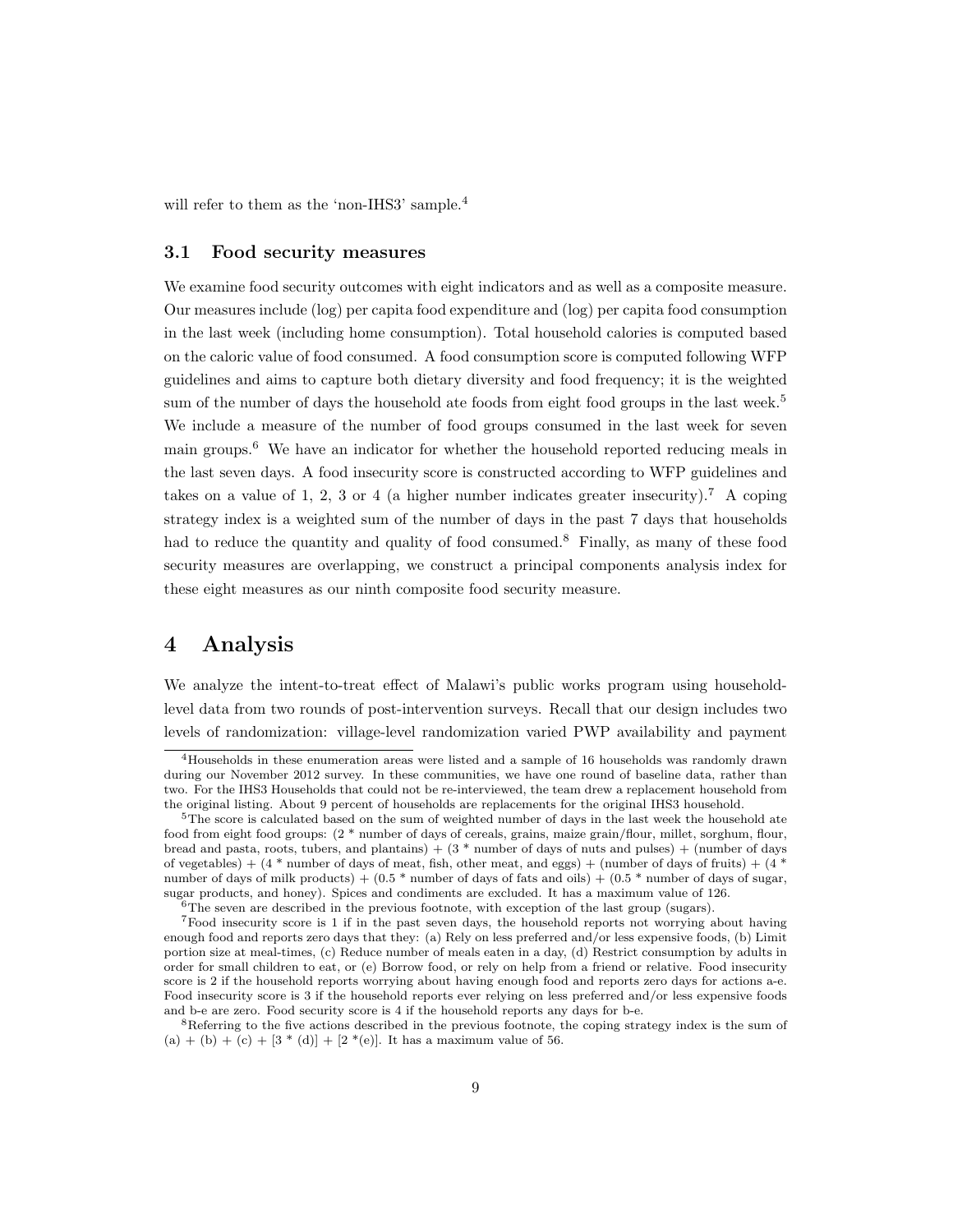structure, while household-level randomization varies eligibility to participate conditional on PWP availability. Our main results pool across the four variants of the intervention in order to estimate the effect of having any public works opportunities in one's village, and the additional effect of being a treated household within a PWP village. Therefore, we capture the direct effect of PWP availability on treated households, and the indirect effect of the program on untreated households in PWP villages. The indirect effect is important in the context of rationing.<sup>9</sup>

Using data from the lean season (survey round 2), we pool across treatments and estimate the equation

$$
y_{iv} = \alpha + \beta_1 \text{PWP}_v + \beta_2 \text{PWP}_v * \text{Topup}_i + \Gamma_d + \Theta_t + \epsilon_{iv}
$$
 (1)

where the indicator  $\text{PWP}_v$  is a village-level indicator for the availability of x any PWP program and  $\text{Topup}_i$  is a household-level indicator that equals one if the household was randomly selected to be offered ("treated") the program and zero otherwise. The coefficient  $\beta_1$  captures the indirect effect of the program on untreated households in PWP villages. The coefficient on the interaction term  $\beta_2$  captures the marginal effect of being randomly selected for PWP in a village that had a PWP program – that is, the effect of being offered the opportunity to participate in program. The sum of the two coefficients  $\beta_1$  and  $\beta_2$  captures the total effect of PWP on treated households compared to households with no PWP in their villages. All specifications include district and week-of-interview fixed effects; standard errors are clustered at the village level. As of survey round two (February 2013), all villages with PWP programs had completed Cycle 1.

In half of the PWP villages, Cycle 2 took place in the lean season, after survey round 2 and before survey round 3. Therefore, analyses of the pre-harvest data (survey round 3) estimate the effect of the lean season PWP compared to the standard harvest season program for outcomes just before the harvest takes place.<sup>10</sup> The regression specification becomes

 $y_{iv} = \alpha + \delta_1 \text{Lean}_v + \delta_2 \text{Lean}_v * \text{Topup}_i + \delta_3 \text{Harvest}_v + \delta_4 \text{Harvest}_v * \text{Topup}_i + \Gamma_d + \Theta_t + \epsilon_{iv}$  (2)

The sum  $\delta_1+\delta_2$  is the direct effect of having been offered the lean season program – including one 24-day work cycle at planting time and a second 24-day cycle during the lean season – on

<sup>9</sup>One limitation of our design is that we capture the indirect effect only at the implicit coverage rate as implemented in our study, approximately 18.8%. EAs are defined by NSO to include an average of 200 households. Our randomization ensures that ten of the 16 surveyed households are offered PWP. At the overall coverage rate of 15%, another 28 households, or 15% of the remaining 184, would be included in the program. Therefore, in PWP villages, an average of 37.6 out of 200 households have the opportunity to participate.

<sup>10</sup>Anticipation effects due to the (announced) timing of Cycle 2 could affect survey round 2 outcomes, even though all villages with PWP programs had the same work opportunities as of that survey. In estimates available upon request, we show that the effects of the lean and harvest season variants were very similar in survey round 2, so we prefer the statistical efficiency of the pooled specification using equation (1).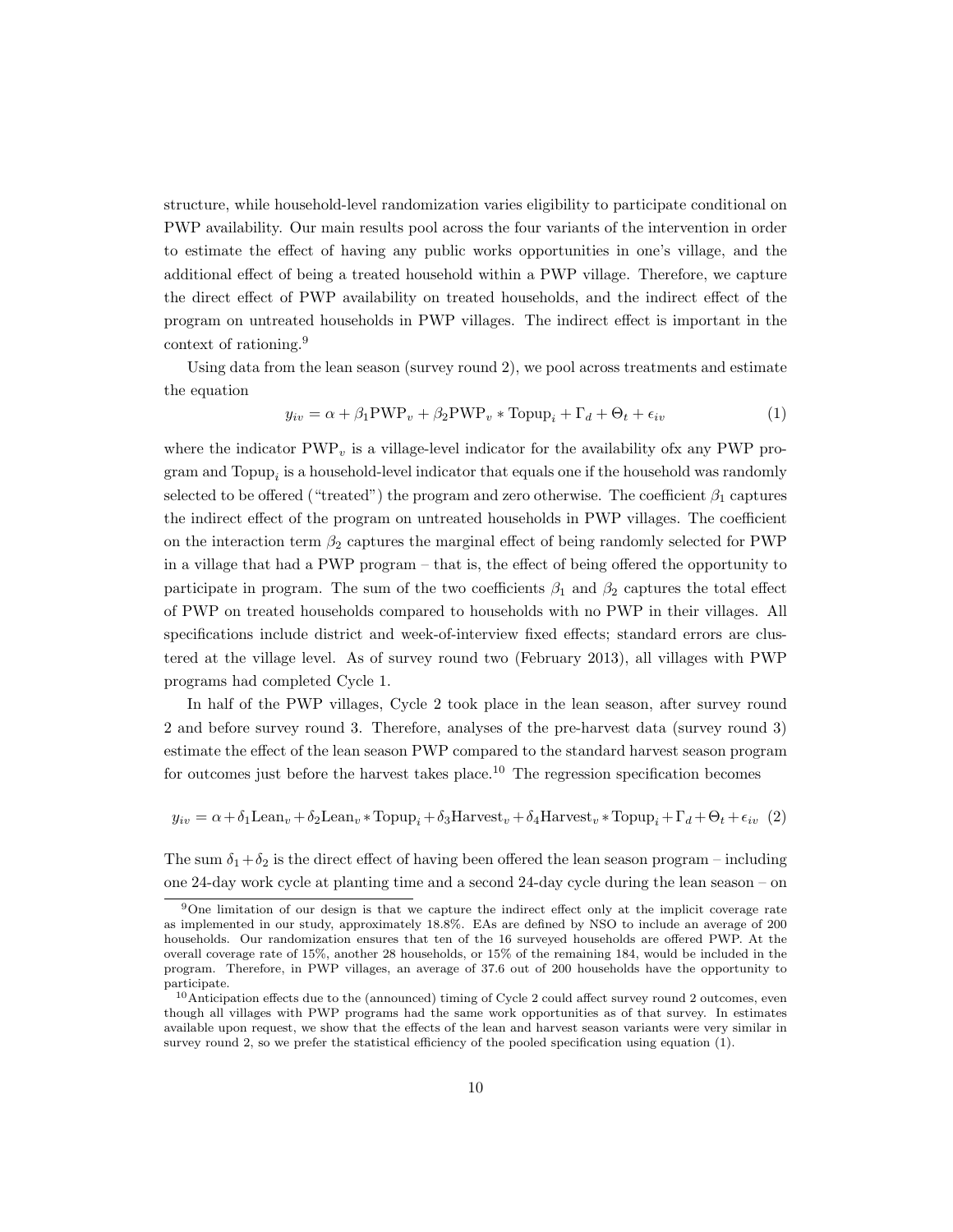outcomes just before the harvest. The sum  $\delta_3 + \delta_4$  captures the direct effect of the standard program timing, under which participants have experienced only one 24-day work cycle at planting season. The difference between the two sums is the marginal effect on household outcomes just before harvest of an additional 24 days of potential PWP work during the lean season.

The parameters we estimate are intent-to-treat, with identification derived from randomized village and household treatment status, rather than the endogenous participation status of households. Intent-to-treat parameters are policy relevant, in that the government can control the coverage rate and offer of PWP but not households' decisions to take it up. The effect of the program on participating households is also of interest, and future research will use instrumental variables specifications to estimate treatment-on-the-treated parameters and will explore heterogeneous effects on village-chosen versus randomly-assigned beneficiaries.

### 4.1 Balance

To explore the balance between treatment and control villages in terms of pre-treatment covariates and outcomes, we use the IHS3 data from 2010/2011. Although our first round of follow-up survey pre-dates the PWP implementation in all but three villages, the survey was conducted after the intervention was announced in treatment villages. Anticipation of the program may have affected household behaviors.

We first examine the subset of our 182 villages which were not included in the IHS3 national household survey in 2010/2011. These 23 villages were incorrectly identified as having been included in the IHS3. They were not randomly selected from the universe of villages in Malawi by the same procedure as used to select villages for the IHS3. They were, nonetheless, randomly assigned to our treatment/groups (six, six, three, three, and five villages to Groups 0-4 respectively). The differences between the IHS3 and non-IHS3 villages reflects a composition effect and has a bearing on the external validity of the results, but it is orthogonal to treatment assignment. Using our first round of follow-up data, we find that households in the non-IHS3 sample are better off than the IHS3 sample, with better educated household heads, smaller household sizes, and fewer children below the age of 14 (see Table 2).

Unfortunately – and surprisingly, given that randomization was conducted by computer – there is imbalance in pre-program food security at both the village and household levels. This is apparent in the estimates of equation (1) for nine food security measures from the IHS3, reported in Table 3.<sup>11</sup> Untreated households in PWP village had worse food security

<sup>11</sup>IHS3 surveys were conducted from March 2010 until March 2011. Balancing tests control for month and year of survey. To control for pre-treatment levels of outcome variables in subsequent regressions given the strong seasonality in these measures, we use, we use the residual of each measure regressed on month and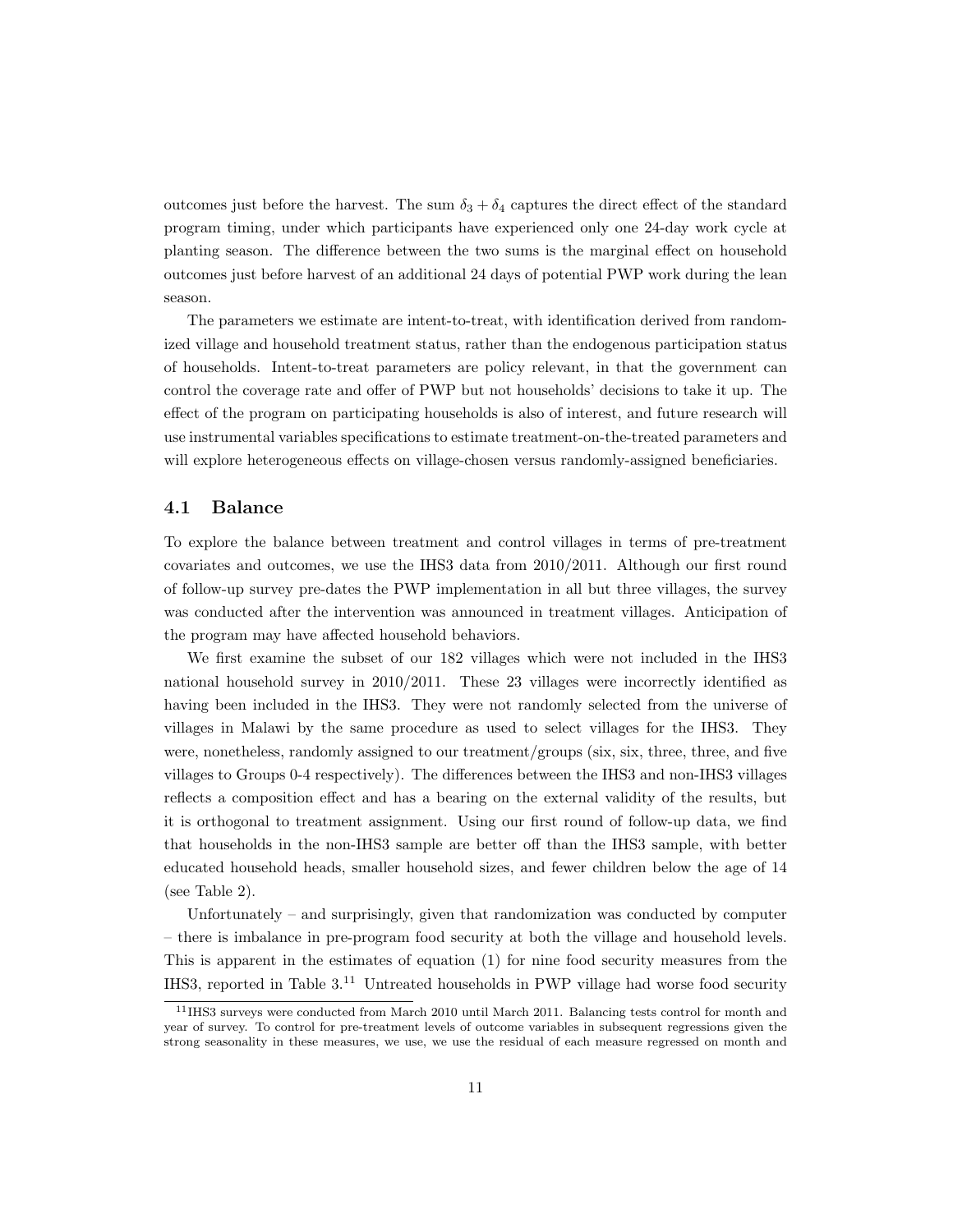than households in control villages according to six of eight measures (columns 1-6, but not 7 and 8) and the PCA index; four of the differences are statistically significant at the 95 percent confidence level. Treated households fared better than their untreated neighbors by all measures, and significantly better in terms of the number of food groups consumed and the PCA index. However, the treated households still have worse food security than households in control villages according to six of eight measures and the PCA index. Four of the differences are statistically significant at the 90 percent confidence level; p-values for the test that treated households have the same food security as households in control villages and 95 percent confidence intervals are displayed below the point estimates.

The nature of the imbalance is markedly different in the North, where treated and untreated households have better baseline food security than households in control villages, than in the Center or South. We report balancing tests for each of the three regions in Appendix Table A1.

The IHS sample is well-balanced for 12 non food-security outcomes reported as outcomes in subsequent tables. Appendix Table A2 reports these tests. Out of 24 coefficients, only one is statistically different from zero. This makes the pre-program differences in food security all the more difficult to understand, but suggests that treated households are not systematically better off than untreated households along multiple dimensions of wellbeing.

Because of the imbalance, we present three sets of results for our analysis of food security: estimates without baseline (IHS3) covariates from the full sample of 182 villages, estimates without covariates from the subsample of 159 IHS3 villages, and estimates with covariates from the IHS3 villages. This strategy makes clear the extent to which changes in point estimates are due to limiting the sample versus controlling for pre-treatment outcomes.

# 5 Results

### 5.1 Nation-wide effect on lean-season food security

We begin by presenting results from equation (1) which estimates the direct effect of the program on treated households and the indirect effect on untreated households.<sup>12</sup> The sum of the coefficients  $\beta_1 + \beta_2$  (PWP and PWP \* Top – up) compares households in treatment villages that were themselves included in PWP to households in control villages. This total

year of survey indicators.

<sup>&</sup>lt;sup>12</sup>Our ITT estimates are of the effect of being randomly chosen for inclusion in the PWP program, not of participating in the program. A small number of households were not randomly chosen to be included in the program but were eligible through village selection procedures. In our specification, these households pooled with the untreated households. One might expect village chosen beneficiary households to have either better outcomes than untreated households, because of the effect of the program, or worse outcomes, if the poorest households were indeed chosen and the program was not enough to offset their relative disadvantage.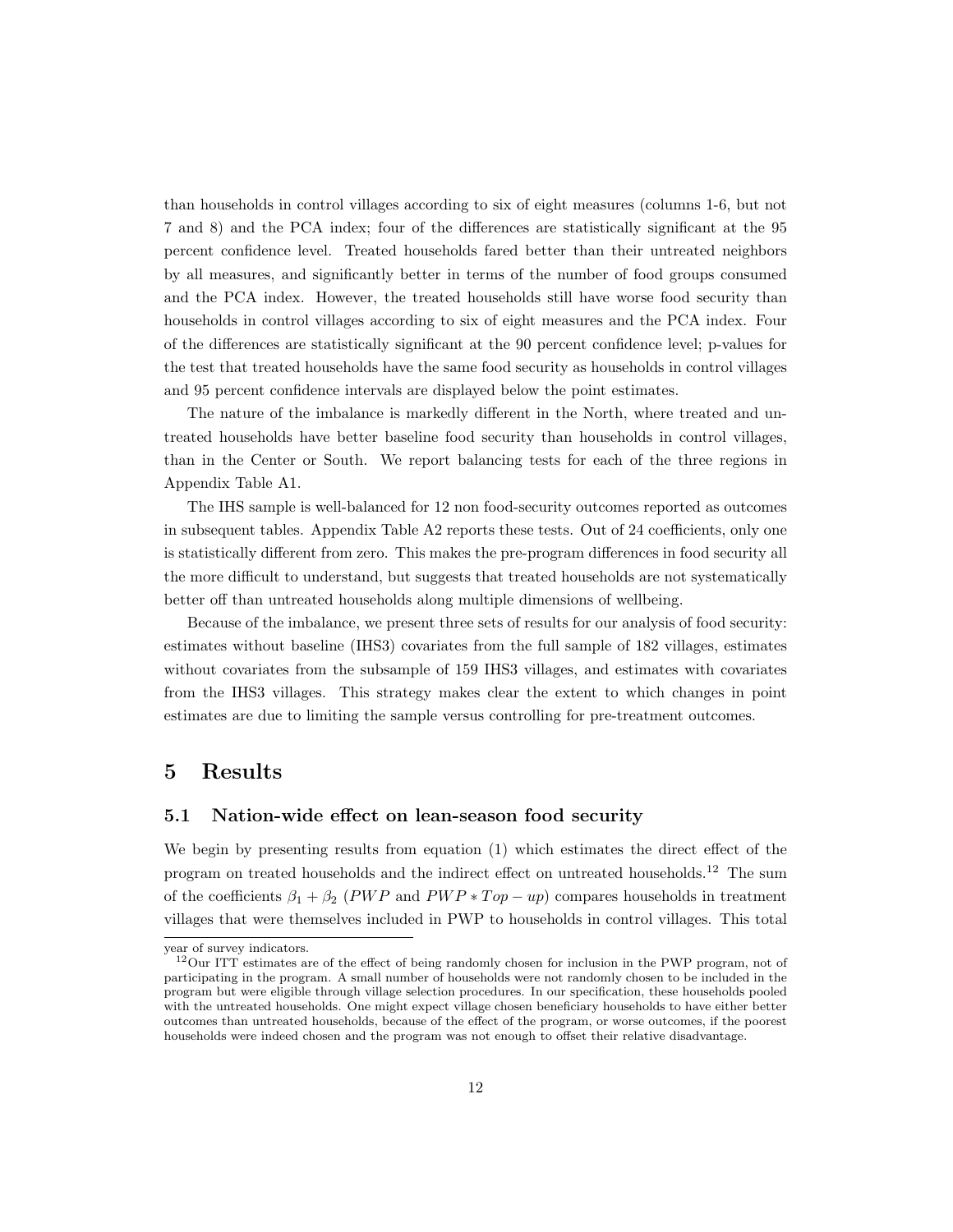effect on top-ups is reported in the tables, along with 95 percent confidence intervals (upper and lower bounds). Table 4 displays the effect of the program on food security measured during the lean season (in survey round 2). Higher values indicate better food security for the first five measures and the PCA index, and lower values indicate better food security for outcomes in columns 6-8. Panel A contains results from the full sample. The total effect of the program on top-up households moves in the direction of worse food security for all measures: negative coefficients for the first five outcomes, positive coefficients for the next three outcomes, and a negative coefficient in column (9) for the PCA index. The effect on the PCA index is equivalent to one-tenth of a standard deviation of that outcome for households in control villages, but the coefficient – like those for all but one of the individual outcomes – is not statistically different from zero.

However, these differences are at least partially driven by pre-existing differences in food security. To account for this imbalance, we first limit the sample to the 159 villages covered by the IHS3 survey (Panel B) and and then include pre-treatment values of the outcomes (Panel C). In subsequent analyses, we will focus on estimates that correspond to Panel C, but we show all three specifications here for transparency.<sup>13</sup>

The pattern and magnitude of the direct effect in the restricted sample in Panel B is very similar to the effects reported in Panel A. Including pre-treatment outcomes (purged of seasonal variation) from the IHS3 reduces the absolute value of the estimated effects by between one quarter and one third (Table 4, Panel C). Treated households have worse food security than households in villages without any public works programs for six of eight measures, but none of the differences are statistically different from zero. The point estimate of the effect on the summary index is is very close to zero, and we can rule out any positive effect of more than 0.1 standard deviations. Overall, a program designed to improve food security did not: households offered the opportunity to participate in public works in November/December 2012 and January 2013 did not have better food security during the lean season than households in villages without a public works program.

The indirect effect of the program on untreated households in villages with PWP is measured by the village-level indicator for public works, PW P. This coefficient captures the difference between mean outcomes for households in control villages and households that were not randomly chosen for the PWP program in villages that had the program. Villagechosen beneficiaries who were selected by their communities rather than the randomization procedure are included among these six untreated households in our estimates. We interpret this as a spillover effect of the PWP.

<sup>13</sup>An alternative to the ANCOVA-style specifications in Panel C is to include the PCA index of food security from the IHS in all of the food security regressions. Results are very similar when controlling for baseline variation in this way; results are available upon request.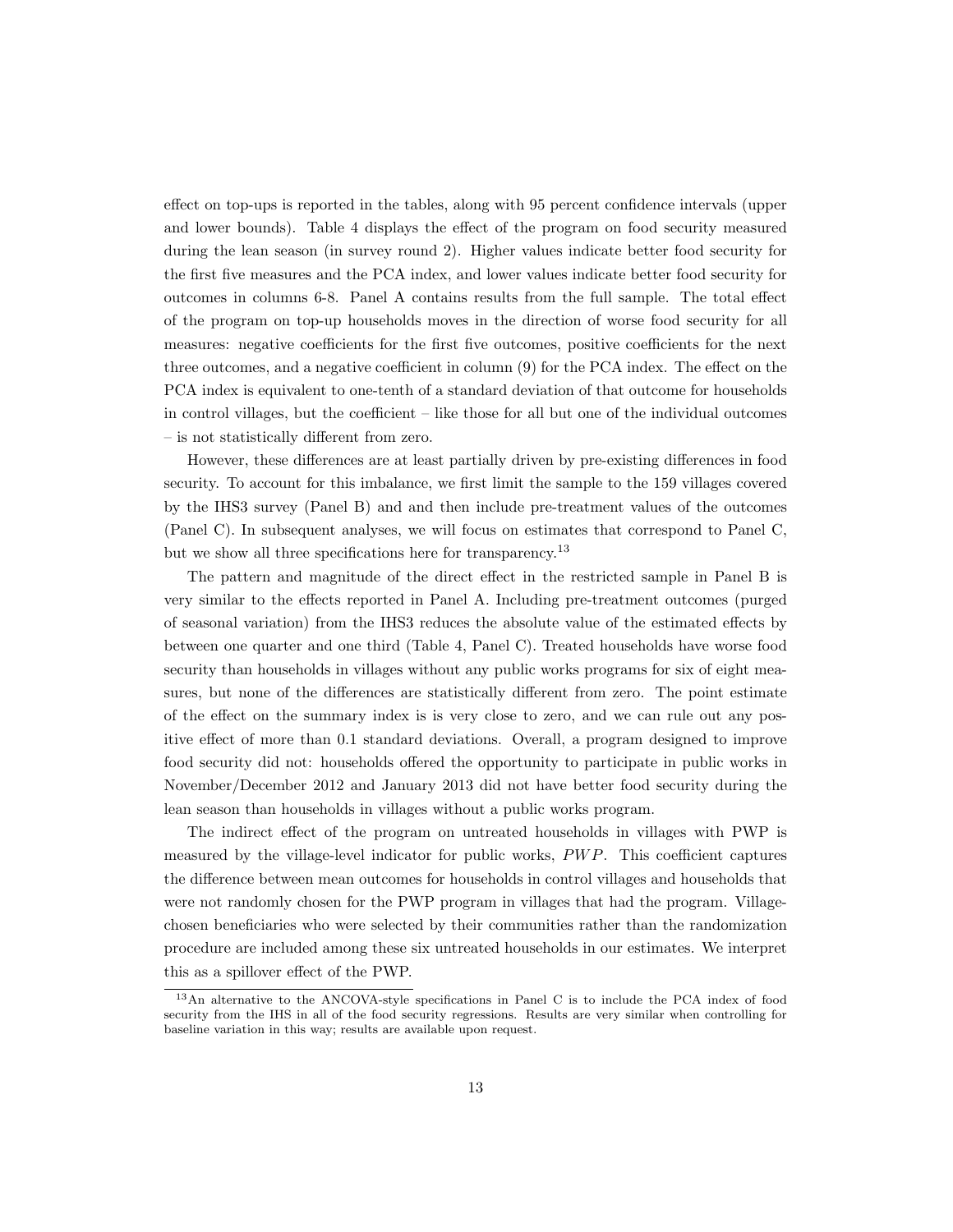In the full sample (Panel A), this spillover effect reduces food security. The differences are statistically significant for the food consumption score, food insecurity measure, and the PCA index. The magnitude of the effect on the latter is equivalent to 0.15 standard deviations. Results are similar in the restricted sample (Panel B). Including pre-treatment values of the outcomes (Panel C) reduces the estimated spillovers by about one half. Indirect effects are negative for five of eight outcomes and statistically significant for two. Not only does PWP fail to improve the food security of households randomly offered the program, but also, there are some indications that it may reduce food security for their neighbors. To further understand the pattern of indirect and direct effects, we turn to separate estimation for each of the country's three regions.

## 5.2 Heterogeneous effects by geographic region

We estimate equation (1) separately for the North, Central, and South regions of the country to understand whether the program was more effective in some places than others, and to consider whether regional variation provides any insight about the mechanisms for the effects we find. Because of the baseline imbalance, our preferred specifications include pre-treatment outcomes; results for the full sample and the baseline subsample are in the Appendix. As reflected in the sample means reported at the bottom of each panel, the Northern region is the country's wealthiest and most food secure, and the Southern region is both more populous and less food secure than other parts of the country.

#### 5.2.1 North

The program has the biggest impact on food security in the North. The direct effect of the program reduces log per capita food expenditures and consumption; the food consumption score; household caloric intake; and the number of food groups consumed in the previous week. The effects on expenditures and calories consumed by treated households relative to controls are significantly different from zero. The program also appears to reduce food insecurity by three subjective measures: reductions in meals consumed, the food insecurity indicator, and the coping strategy index. For all three outcomes, the direct effect of PWP is statistically significant. The total effect on the PCA index is negative but not statistically different from zero.

The indirect effect of the program in the North is quite pronounced. Untreated households in PWP villages have worse food security than households in control villages for six of eight measures (the  $PWP$  coefficient in Table 5, Panel A), with reductions in per capita food consumption and the food consumption score significant at the 90 percent level and increases in the need to reduce meals and the WFP food insecurity indicator significant at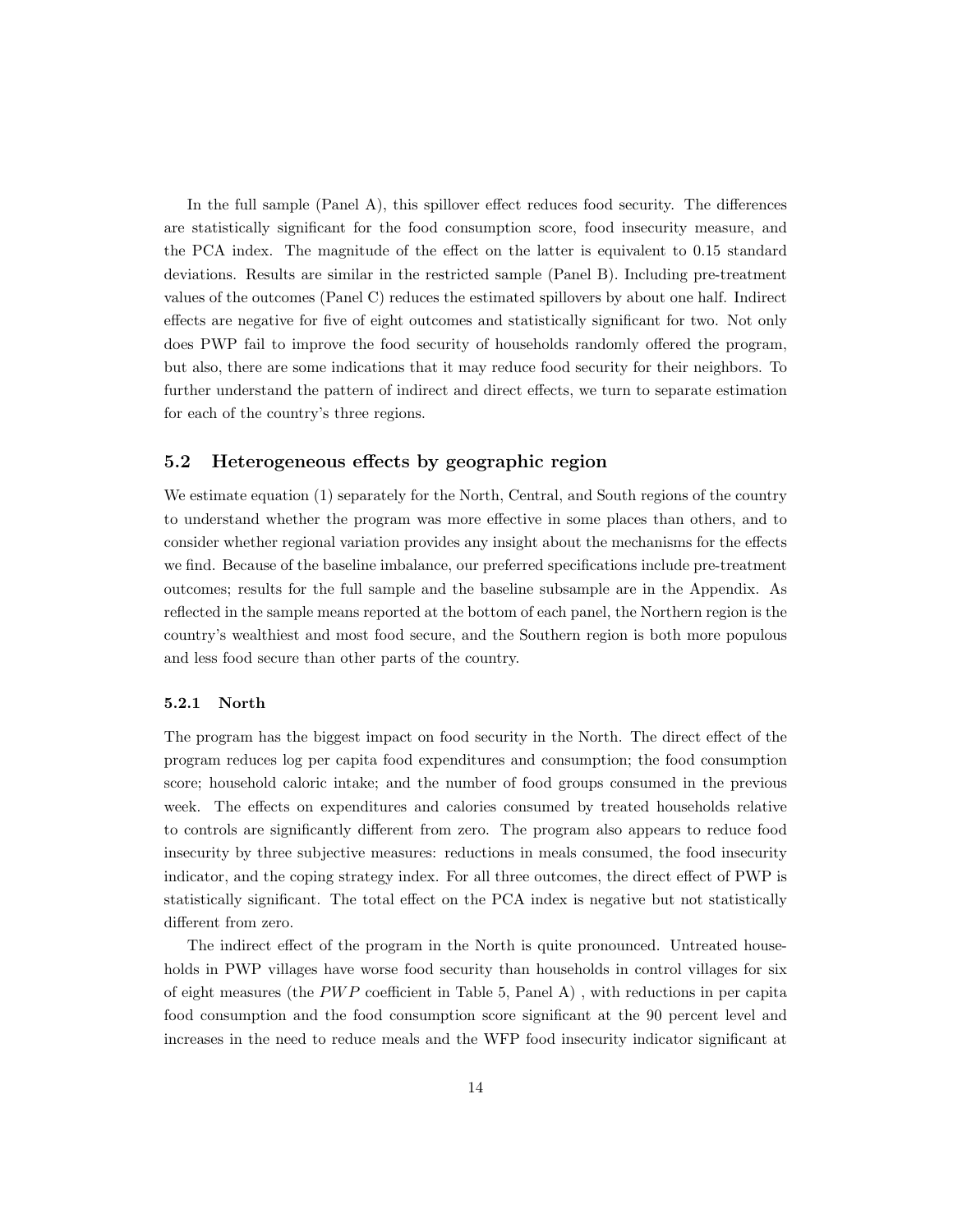the 95 percent level. The PCA index falls by 0.580, or one third of a standard deviation for households in control villages in the region. That decline is significant at the 90 percent level.

#### 5.2.2 Central

In the Central region, the direct effect of the program is not statistically different from zero for any of the food security outcomes. The pattern and absolute value of point estimates are close to those for the full sample: food security falls by six of eight measures, and the effect on the PCA index is small and negative.

The indirect effects are also imprecisely estimated, though greater in absolute value than the direct effects. For seven of the eight outcomes, untreated households in PWP villages have worse food security than households in control villages. The impact on the PCA index is -0.189, or almost one-tenth of a standard deviation of the PCA index for households in control villages, but not statistically significant at conventional levels. The overall pattern of results is suggestive and troubling in this region: there is no evidence that the program improves lean season food security for treated households and a pattern of coefficients that while not statistically significant, consistently points towards negative effects on untreated households.

#### 5.2.3 South

PWP has very little impact on food security for treated or untreated households in the South. The point estimate of the effect is small and positive for four outcomes and small and negative for the other four; the effect on the PCA index is small and positive. The pattern of indirect effects is similarly unclear, with five outcomes showing small improvements three showing small reductions in food security. The indirect effect on the PCA index is 0.083, which is both small relative to the standard deviation in the control group and relative to point estimates in other regions.

### 5.3 Effects of program variants in the pre-harvest period

As designed by the government, the second PWP cycle takes place during the harvest period, beginning in May. This timing is suboptimal if marginal utility of consumption is higher and opportunity cost of working lower during the lean season. To determine whether changing the seasonality of the program could improve its effectiveness, our evaluation randomly assigned half of treated villages to move the second cycle, making public works start sooner, in March 2013. Survey round 3 took place after the March-April Cycle 2 and just before harvest.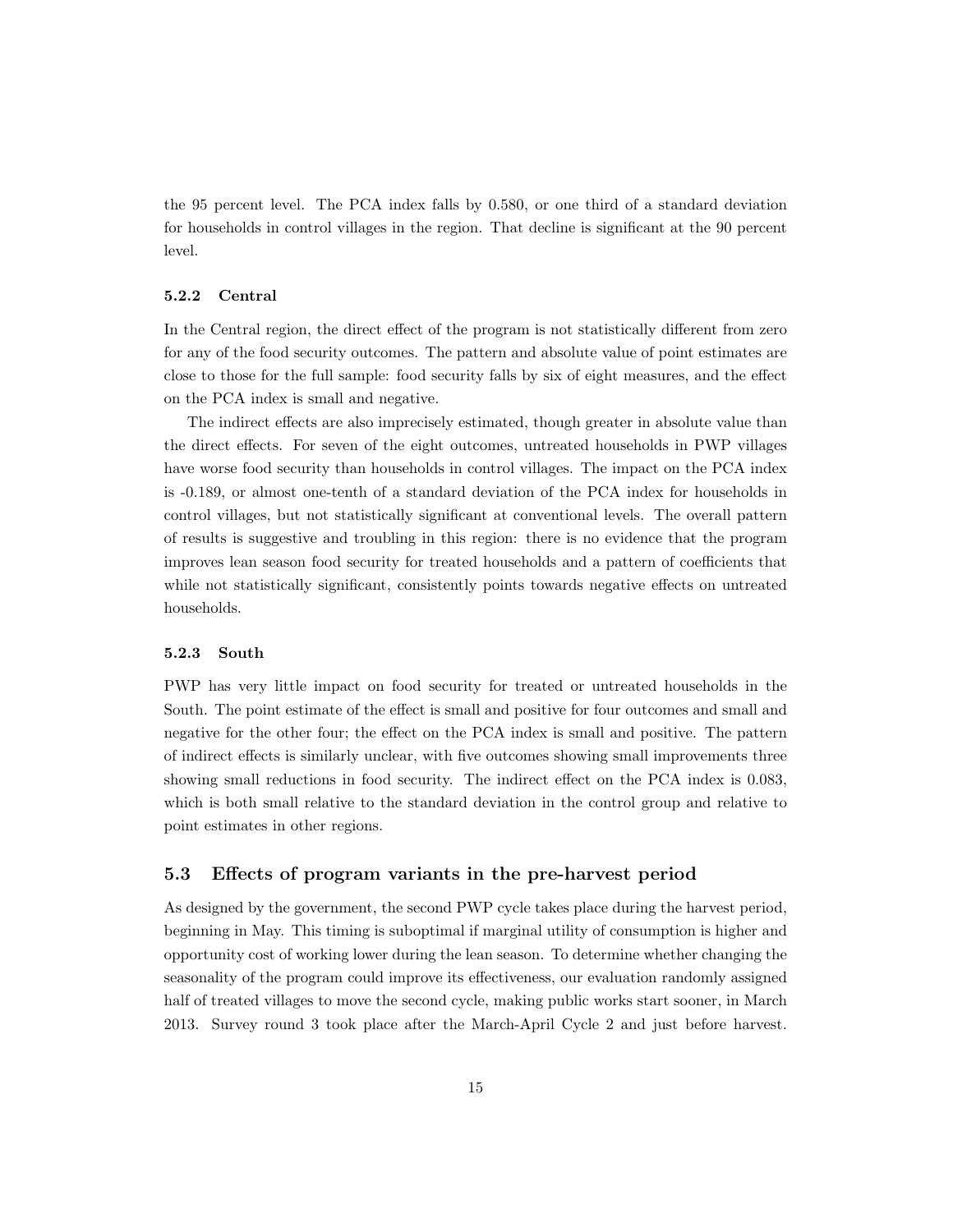In this round, villages assigned to the lean season treatment had completed work cycles in November-January and March, but those assigned to the standard harvest season treatment had not yet begun their second work cycle. The survey captures food security and other outcomes at the very end of the lean season, before the new harvest has begun. Estimating equation (2) allows us to test the marginal effect of rescheduling the second cycle of PWP for the lean season instead of the harvest season.

We report national results in Table 6. As before, Panel A includes the full sample and no controls for pre-treatment outcomes; Panel B limits the sample to observations for which pretreatment outcomes are available; and Panel C incorporates those pre-treatment outcomes in the regressions. In addition to the coefficients from equation (2), we report the total direct effect of the lean and harvest season programs  $(\delta_1 + \delta_2 \text{ and } \delta_3 + \delta_4 \text{, respectively})$ ; the 95% confidence interval for those effects; and p-values for the tests that the direct effect of the lean season treatment equals the direct effect of the harvest season treatment and that the corresponding indirect effects are equal.

The direct effect of the lean season program on treated households is small and generally not significantly different from zero. We focus on Panel C to account for baseline imbalance. The absolute value of the effect on treated households is very small for all outcomes, and there is no consistent pattern to the direction of the effect. Similarly, spillover effects on untreated households in lean season PWP villages are close to zero (the point estimates in the row labeled "lean").

The effect on treated households in villages whose second PWP cycle is scheduled for the harvest season (soon after survey round 3) is also small for most outcomes, but the pattern of coefficients is in the direction of worse food security than households in control villages: food security falls for six of eight measures and the PCA index, which falls by about 0.05 standard deviations. The indirect effect (coefficients in the the "harvest" row) is negative for five of the eight outcomes, and the magnitude of the (negative) indirect effect on the PCA index is half that of the direct effect.

We cannot reject that the effect of PWP on households treated with the lean season program equals that of households treated with the harvest season for any individual outcomes. This is despite the additional 24 days of work offered to the former group of households. The gap in effects on the PCA index is 0.08 standard deviations – with the lean season PWP (which had offered two cycles of PWP) slightly improving and the harvest season PWP (only one cycle offered as of survey round 3) slightly worsening food security compared to villages with no PWP. The p-value for the test that the direct effects of those two variants on the PCA index are equal is 0.22. Differences in indirect effects of the two program variants are even less precisely estimated and show no consistent pattern. In short, there is little evidence that changing the timing of Cycle 2 is effective in improving food security, even after treated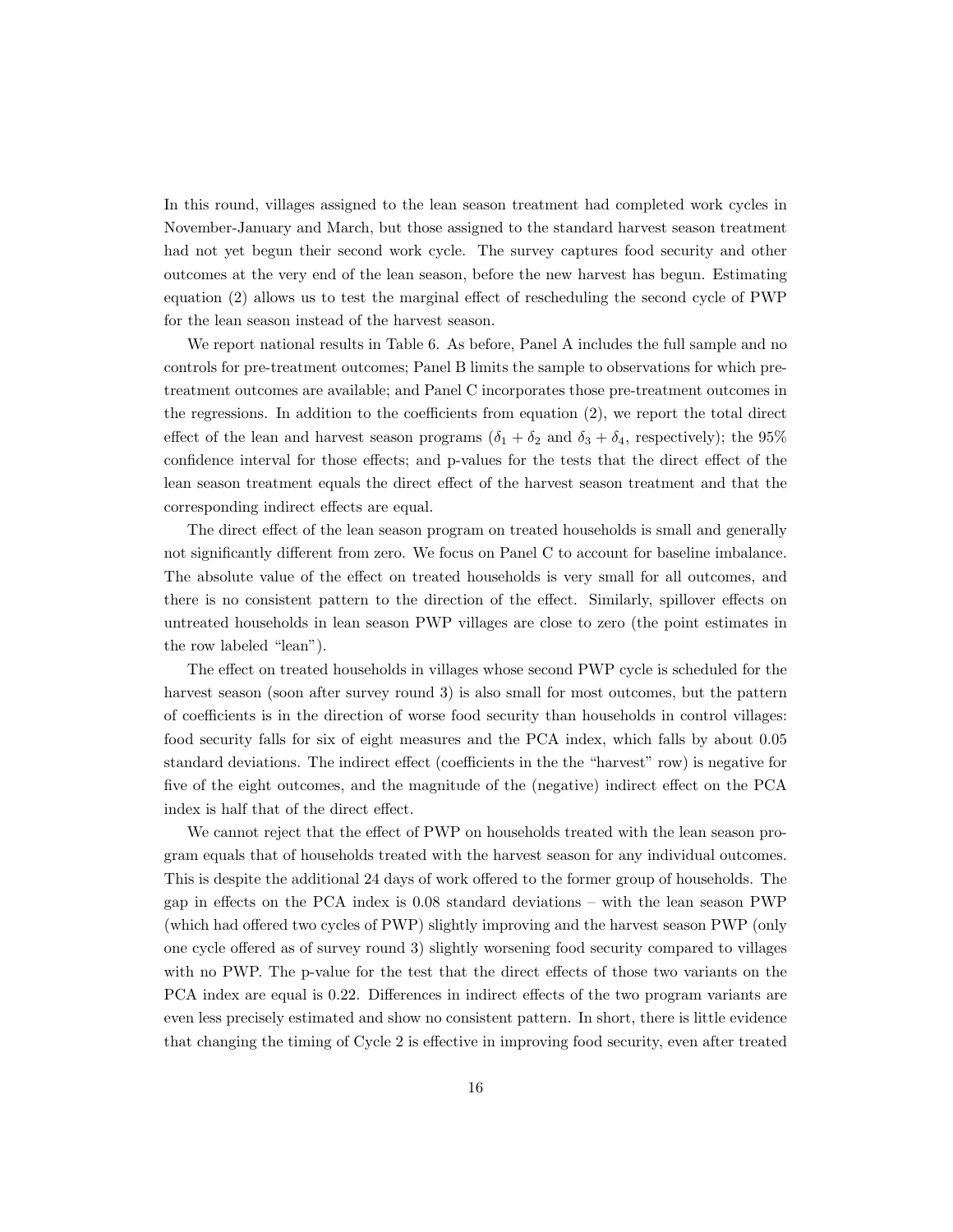households in the lean season program have been offered 48 days of work compared to 24 days for households in the harvest season treatment.

#### 5.3.1 North

As with the effects on lean-season food security, estimating equation (2) on the full sample obscures important regional heterogeneity. In the North, the direct effect of the lean season program is small, with point estimates that are positive for six of eight outcomes and the PCA index (Table 7, Panel A). The indirect effect of the lean season program, though, is negative for all outcomes and significantly so for dietary diversity and the PCA index, which falls by 0.45 SD relative to households in the control group. The harvest season program performs even worse. The direct effect is small and the pattern is inconsistent, but the point estimate for the PCA index is negative. The indirect effect is negative for all outcomes, including significant reductions in dietary diversity and significant increases in all three measures of food insecurity. The negative effect on the PCA index is equivalent to 0.48 SDs of the control group.

#### 5.3.2 Central

In the Central region, the lean season program improves food security for both treated and untreated households in PWP villages (Table 7, Panel B). The direct effect is positive for seven of eight outcomes and the PCA index, which increases by 0.17 SDs though none of the differences relative to households in the control villages are statistically significant at conventional levels. The pattern and magnitude of indirect effects are very similar: food security improves by all eight measures, including an imprecisely-estimated 0.17 SDs of the PCA index.

Impacts of the harvest season program in this region are puzzling. The direct effects are, if anything, negative. Food security falls along six of eight measures, though none significantly. The magnitude of the effect on the PCA index is close to zero. The indirect effects, however, are positive. Food security improves by seven of eight outcomes, including a significant decline in the number of days in which meals were reduced. The PCA index is 0.22 SD higher for untreated households in villages with PWP than for households in control villages, though the difference is not statistically significant. Since even the treated households did not work in the period leading up to survey round 3, it is conceivable that the indirect effects are due to anticipatory behavior by untreated households who are not on the cusp of another 24 day work cycle, relative to treated households whose next work opportunity is pending.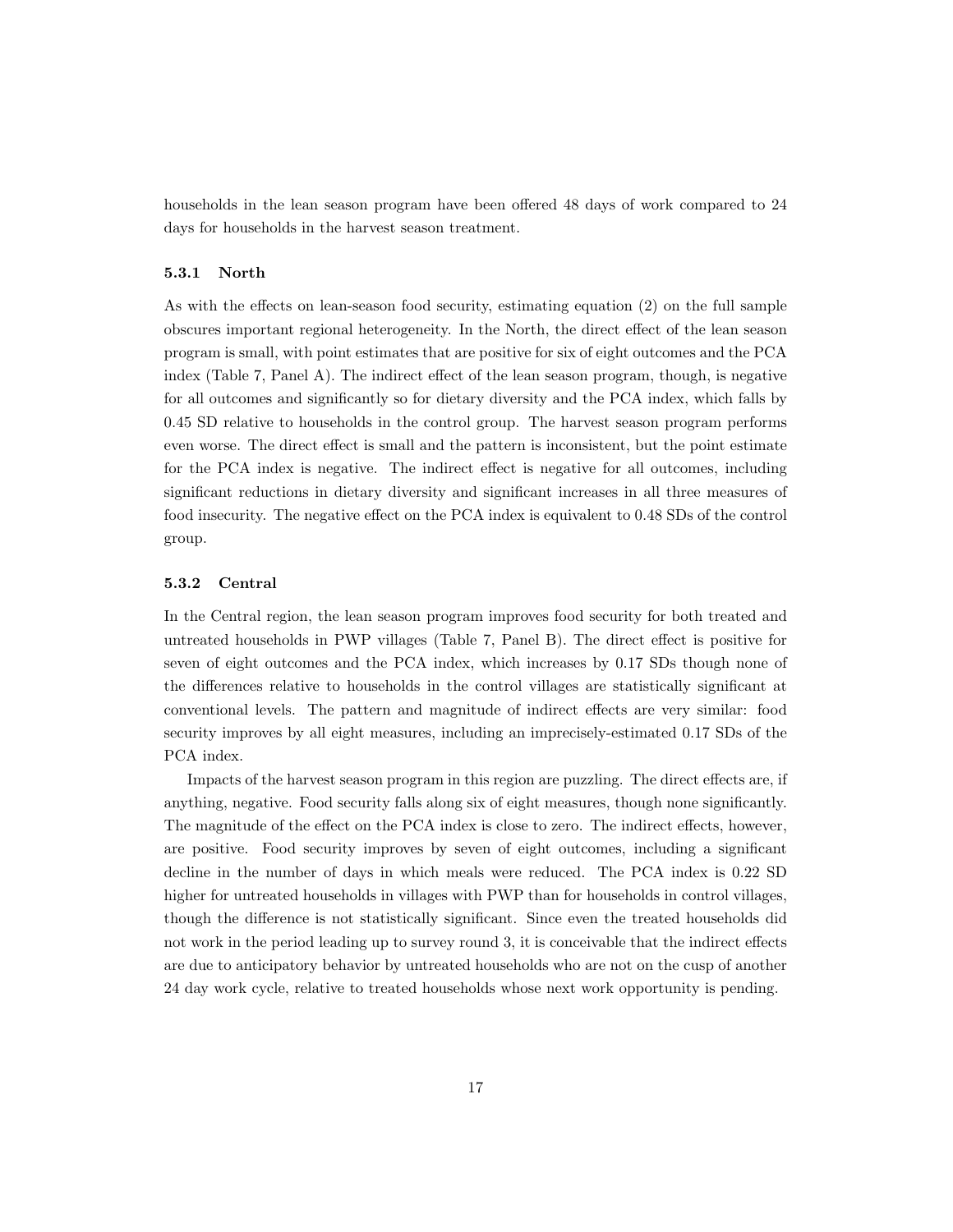#### 5.3.3 South

Finally, the lack of effects of PWP in the South we observed in survey round 2 continues in survey round 3. For the lean season program, the pattern of direct effects is weak, with food security falling for five of eight outcomes and the PCA index. Indirect effects are no more conclusive, and the point estimate of the indirect effect on the PCA index is very close to zero. The harvest season program has negative direct effects on food security for six of eight outcomes and reduces the PCA index by 0.10 SDs; none of the changes are significant. Indirect effects are negative for five of eight outcomes, but the reductions in per capita consumption and per capita caloric intake are significant. The decline in the PCA index is -0.1 SDs (as the negative impacts on the first five food security measures are somewhat offset by imprecise positive effects on the three measures of food insecurity).

Each panel of Table 7 includes tests that the direct effect of the lean season program (where treated households were offered 48 days of work as of survey round 3) equals the direct effect of the harvest season program (which offered 24 days of work before survey round 3), and that the corresponding indirect effects are equal. We reject equality of the two program variants for very few outcomes, but the overall pattern of results for food security in all three regions is much more favorable – or at least less damaging – for the lean season program (which offered 48 days of PWP) than the harvest season program (as yet offered 24 ays of PWP).

# 6 Mechanisms

Malawi's PWP shifts household budget constraints out by providing paid work that is offset by reductions in other labor supply. Despite this, households offered PWP do not have better food security or use more agricultural inputs as a result of the program, and food security worsens among untreated households in PWP villages compared to their counterparts in villages with no program. We discuss, and when possible test, potential mechanisms for the lack of positive direct effects in any region, and for the negative spillovers in the Northern and Central regions.

### 6.1 Study design

#### 6.1.1 Low power

Lack of statistical power is one possible explanation for a null main effect. It would be a more plausible explanation had we found positive but imprecisely estimated point estimates,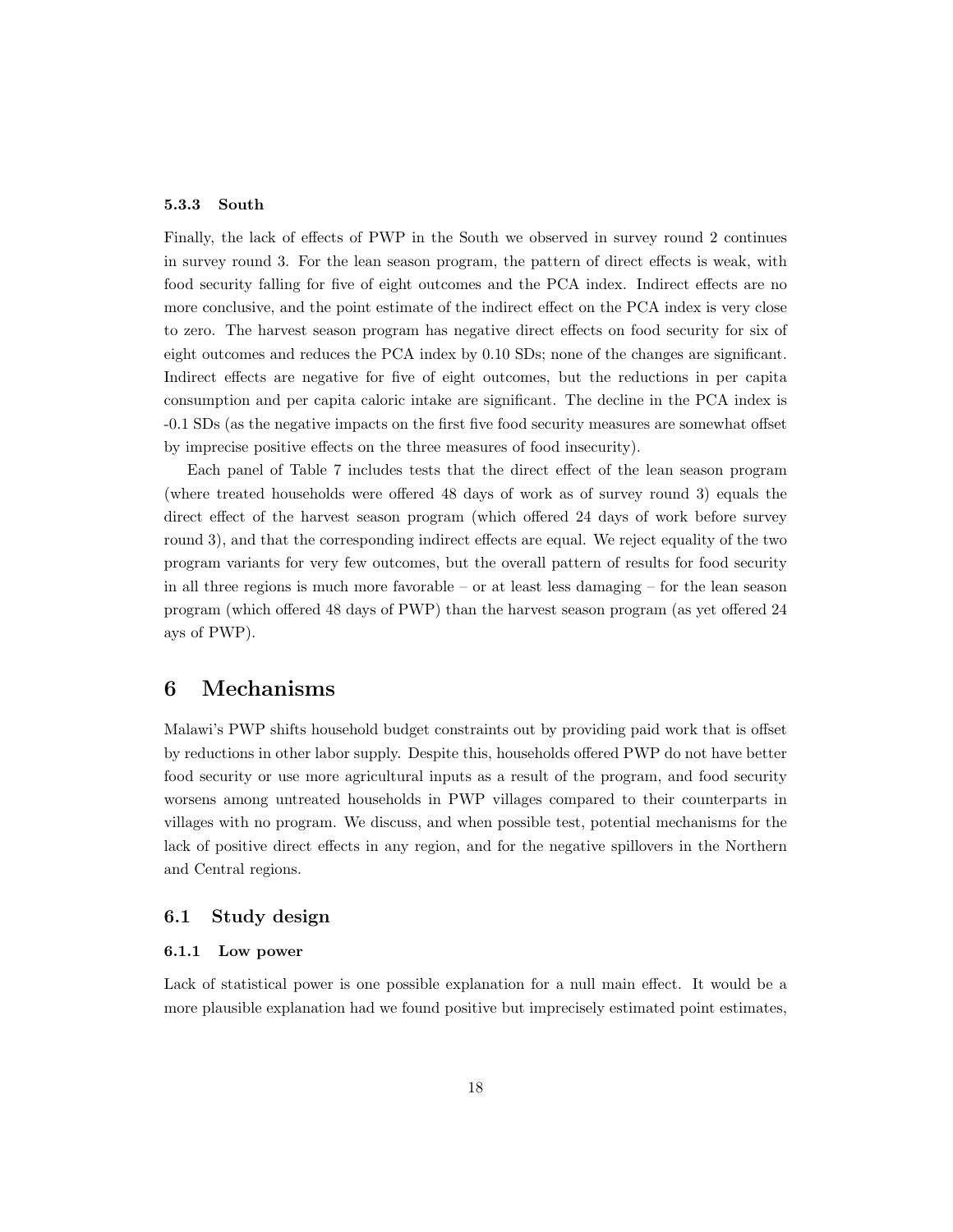however. Instead, we find predominantly negative effects that are not statistically different from zero. This is true at not only the national level but also within each region.

We calculate confidence intervals for the total effect on treated households using the delta method. In most cases, we can rule out meaningful positive effects of the program: nationally, the upper bound (at the 95 percent confidence level) of the improvement in food security for any of the eight individual indicators is always less than 0.2 standard deviations of the outcome in the control group. In the full sample, the standard deviation of the PCA index for food security is 2.018, and the confidence interval for the effect of the public works program on treated households is [-0.476, 0.087]. In the IHS3 subsample, the standard deviation in the control group is 2.051, and the confidence interval for the effect is [-0.337, 0.204].

By region, we can rule out effects greater than 0.16 SDs in the North, 0.21 SDs in the Center, and 0.24 SDs in the South. Thus, even moderate direct effects are outside the confidence intervals in each region. It does not appear that lack of statistical power explains failure to identify positive effects of the program.

#### 6.1.2 Low take-up

The second possibility is that household-level intervention, which chose households for inclusion in PWP at random, resulted in low take-up and therefore small intent-to-treat (ITT) estimates. The ITT estimates are not biased, but they are – by construction – smaller in absolute value than the treatment on the treated (TOT) effects. Since assignment to the treatment group increases MASAF participation, the TOT and ITT effects have the same sign. Therefore, discussion of the TOT does not offer an explanation for coefficients with unanticipated direction of impact.

As designed and implemented by the government, the program is targeted to vulnerable households, who might participate at higher rates than randomly selected households. Across the full study, 57 percent of treated (i.e. randomly-selected) households in our study participated in MASAF (sum of coefficients in column 1 of Table 8). Since there are considerable within-village spillovers, using household treatment status as an instrument violates the Stable Unit Treatment Value Assumption (SUTVA) and is not a valid specification. Instead, we can instrument for PWP participation using village randomization, where the first stage equation is

Any PWP participation<sub>iv</sub> = 
$$
\delta_0 + \delta_1 PWP_v + \Gamma_d + \Theta_t + \nu_{iv}
$$
 (3)

In this specification, the treatment effect incorporates direct and within-village spillover effects; the assumption is that there are no across-village spillovers within our sample and is justified by the distance between study villages. Participation is less than  $100\%$  by design:  $\delta_1 = 0.145$ , and the first stage F-statistic 182.44. The national treatment-on-the-treated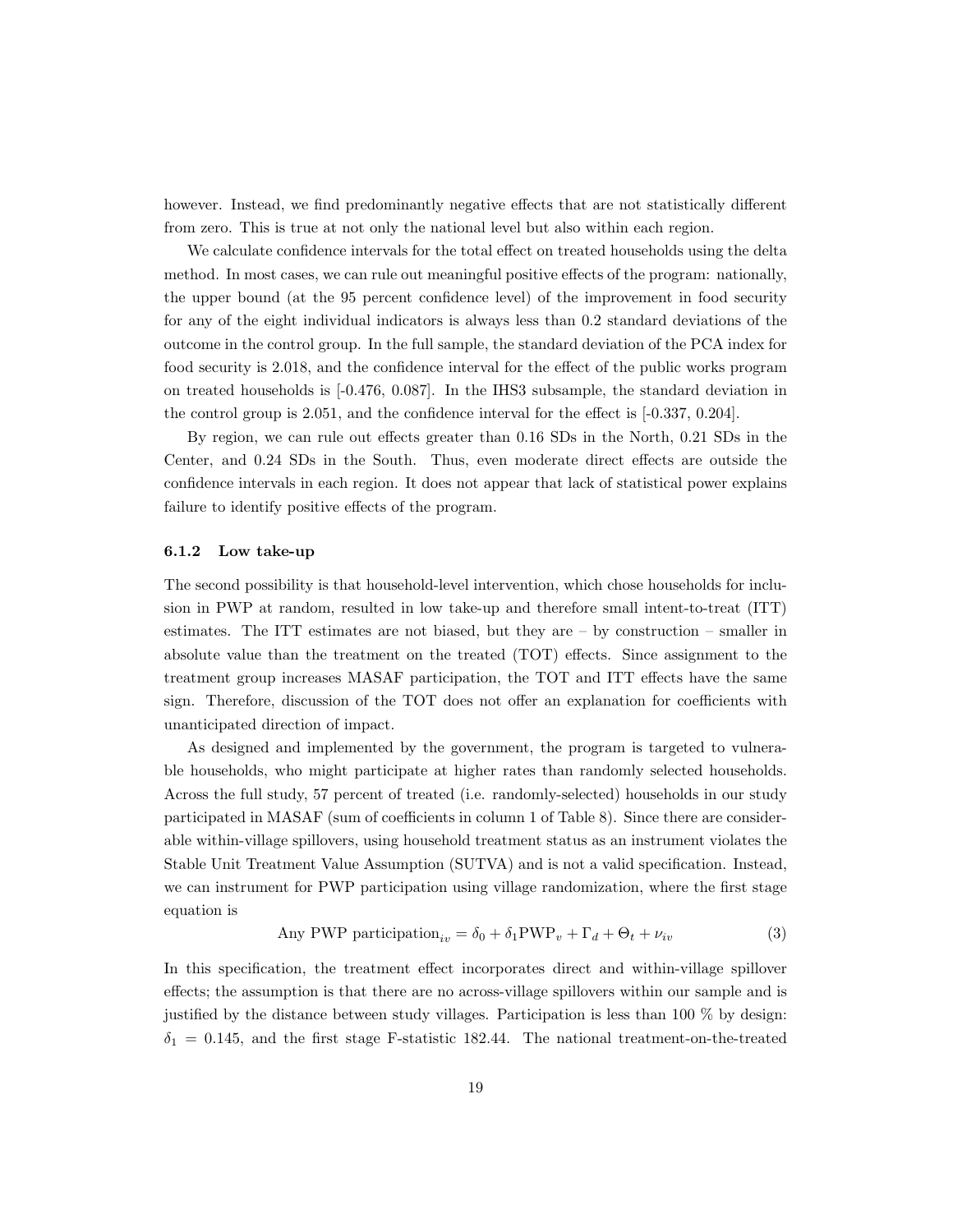(TOT) parameters reported in Table 9 are larger in magnitude than the weighted average of the direct and indirect effects reported in Table 4, but imprecisely estimated and always in the direction of reducing food security.

Participation varies somewhat by region at 58 percent of treated households in the North, 42 percent in the Center, and 65 percent in the South. Regional TOT estimates are reported in Table 10, and indicate worse food security for PWP participants in all regions. Low take-up does not explain the lack of impact of PWP on food security.

## 6.2 Design of PWP

#### 6.2.1 Value of transfer

A key design feature that may contribute to the lack of direct effect is low total value of PWP income. The wage rate for the program is set by the government at MK 300 (\$0.92) per day, with total possible earnings of MK 14,400 (\$44.16). The wage rate is low by international standards, but in a country with gross national income per capita of \$320 (\$730, adjusted for purchasing power parity), \$44 is non trivial. Local political constraints made it infeasible to vary the wage rate for this study, so our experimental design does not allow us to speak to the effect of PWP with higher wages. Despite extensive expenditure data in our surveys, we are not able to detect increased spending on any category: food, agricultural inputs or business investments, non-food consumption, or durables. This limitation is shared with many studies on micro-finance, which similarly fail to detect the effect of increased cash on household consumption or expenditures.

The lack of beneficial effects of the lean season program variant on survey round 3 outcomes also undermines the idea that a more generous program would transform the effects. Treated households in villages selected for the lean season treatment were eligible for 24 additional days of work in March (for a total of 48 days from November to March). Yet in surveys conducted the following month, their food security is no better than either households in control villages or treated households in the harvest season villages (offered 24 days from November to January).

#### 6.2.2 Timing

A second hypothesis related to the design of the PWP program concerns timing of the program. First, the program covers periods where the opportunity cost of time is potentially high. Perhaps work on PWP activities crowded out labor supplied to the household's own farm or to the wage labor market. We do not have data about hours of work in household agriculture, but note that since survey round 2 is conducted before the harvest, any reduction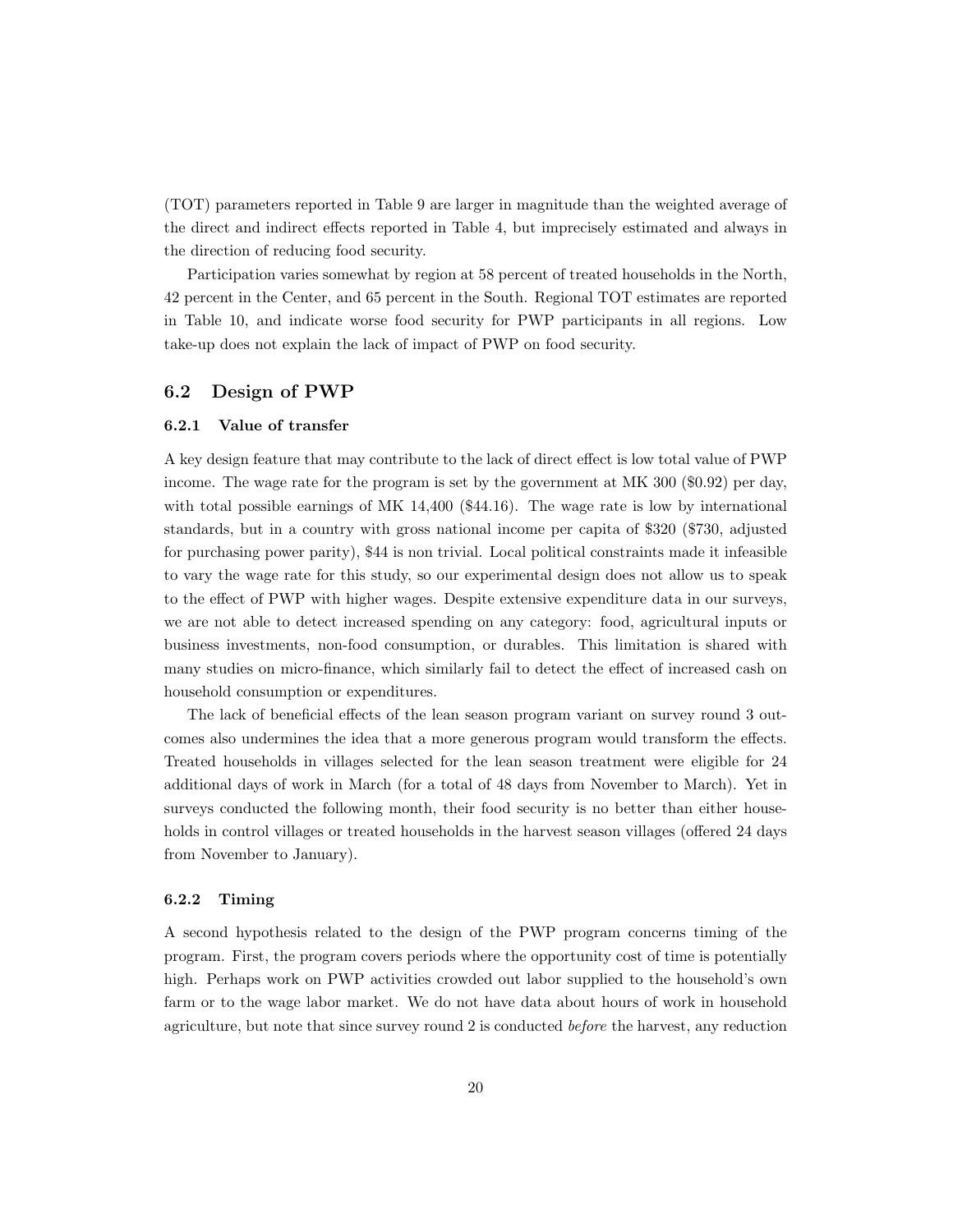in food security due to reduced harvests from households' own plots cannot explain the results and would instead exacerbate the negative effect on food security measured later in the year.

We report the effect of the public works program on labor supply in daily wage markets("ganyu") in Table 8 (columns 3 and 4). Both the direct and indirect effects of the program are small and not statistically significant at the extensive margin of participation; at the intensive margin, PWP if anything crowds in wage labor, though standard errors are large. It appears that households have excess supply of labor, a finding consistent with Goldberg (Forthcoming).

The planting season begins earlier in the South than in the North, and the Government activated PWP activities earlier in the South. PWP and the fertilizer subsidy program are administered separately and are not perfectly synchronized. In three study districts, fertilizer subsidy coupon distribution took place between the first and second 12-day waves of PWP activities and in the remaining nine districts, fertilizer coupon distribution overlapped with PWP work and payment. The three districts without overlap were Blantyre (South); Dowa (Center); and Karonga (North). The North accounts for a smaller fraction of total population and therefore of our sample, so discordant timing in one study district represents a larger share of beneficiaries in that region than in the Center or South.

#### 6.2.3 Targeting

Regressive or ineffective targeting potentially explains both lack of direct effects and negative indirect effects. PWP is intended for the able-bodied poor, and uses a combination of community wealth ranking exercises and low wages to target the program. In practice, the characteristics of participants may differ from the eligibility criteria because of differences in how local officials select beneficiaries and in the opportunity cost of participation. There are two types of targeting that may modulate impacts. The first is the selection of village-chosen beneficiaries. As noted above, some untreated households in our study were village-chosen beneficiaries. We examine the correlation between baseline per capita food consumption and participation of these households as an indication of whether the village selection procedures targeted poorer households. Our preferred measure of baseline food security comes from the IHS3, because unlike round 1 of the evaluation data, the IHS3 data were collected before the intervention was announced. We cannot assess targeting on short-term food security, because survey round 1 data were collected after the program was announced and may be affected by anticipated PWP earnings. However, if PWP is used locally in response to shortterm shocks, the lag between the IHS3 and program implementation may explain lack of correlation between time-varying characteristics such as food security and participation.

Nationally, Figure 3 illustrates that there is very little correlation between food security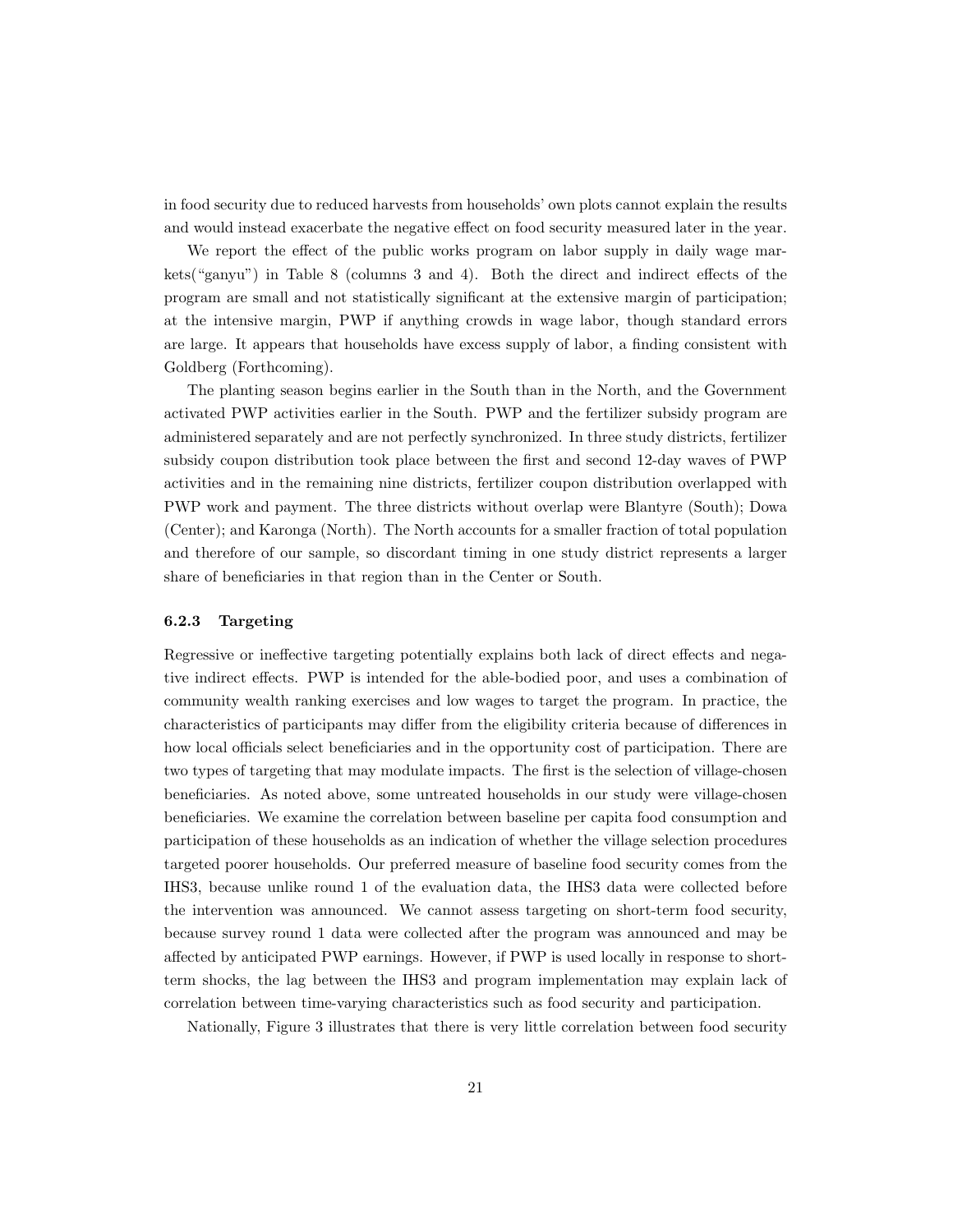in 2010/2011 and participation through the village selection process. This may suggest that the village selection process either responds to short-term food security or relies on criteria that are orthogonal to long term consumption.<sup>14</sup>

As shown in Figure 4, the relationship between food security and PWP participation varies by region. In the North and Central regions, participation of untreated households was uniform across the distribution of baseline food consumption.<sup>15</sup> In the South, households with lower baseline food consumption were if anything *less* likely to be chosen by GVH and participate in PWP.

The second type of targeting is self-targeting, captured by participation by randomlyselected households from different points of the distribution of baseline food consumption. This mimics an unrationed PWP like NREGA. Among treated households, the correlation between accepting PWP work and IHS3 food consumption is negative in the North (indicating pro-poor targeting and self-selection of the poorest households), but not in the Central or Southern regions. Though self-targeting seems more prevalent in the North, there is no evidence of displacement of work in the market for casual wage labor ("ganyu") in any region.

Overall, Malawi's PWP is rationed and not targeted towards the food-insecure. Mistargeting could explain the lack of improvement in food security if the program employed people who had lower marginal propensity to consume food, but the geographic heterogeneity in targeting does not seem to explain the regional heterogeneity in results. PWP was, if anything, slightly better targeted in the region where it led to the most pronounced negative spillovers.

#### 6.2.4 Project type

PWP activities included road building and tree-planting, which conceptually could have required different effort levels or induced differential selection by participants. While project type is unlikely to explain the lack of direct effect, different project types across the three regions could lead to heterogeneous effects. In fact, the mix of projects was similar across the three regions. We have limited anecdotal information about the day-to-day work activities of beneficiaries, with no evidence of systematic differences by region. As discussed previously, PWP activities do not displace wage work in any region. We conclude that any differences in work activities are unlikely to explain regional differences in program impacts.

<sup>14</sup>The autocorrelation between log per capita food consumption in the IHS3 and survey round 1 in control villages 0.30. Over shorter horizons, between any two adjacent survey rounds, the autocorrelation in control villages is close to 0.5.

<sup>&</sup>lt;sup>15</sup> Food consumption data from the IHS3, accounting for seasonality by detrending by week-of-interview.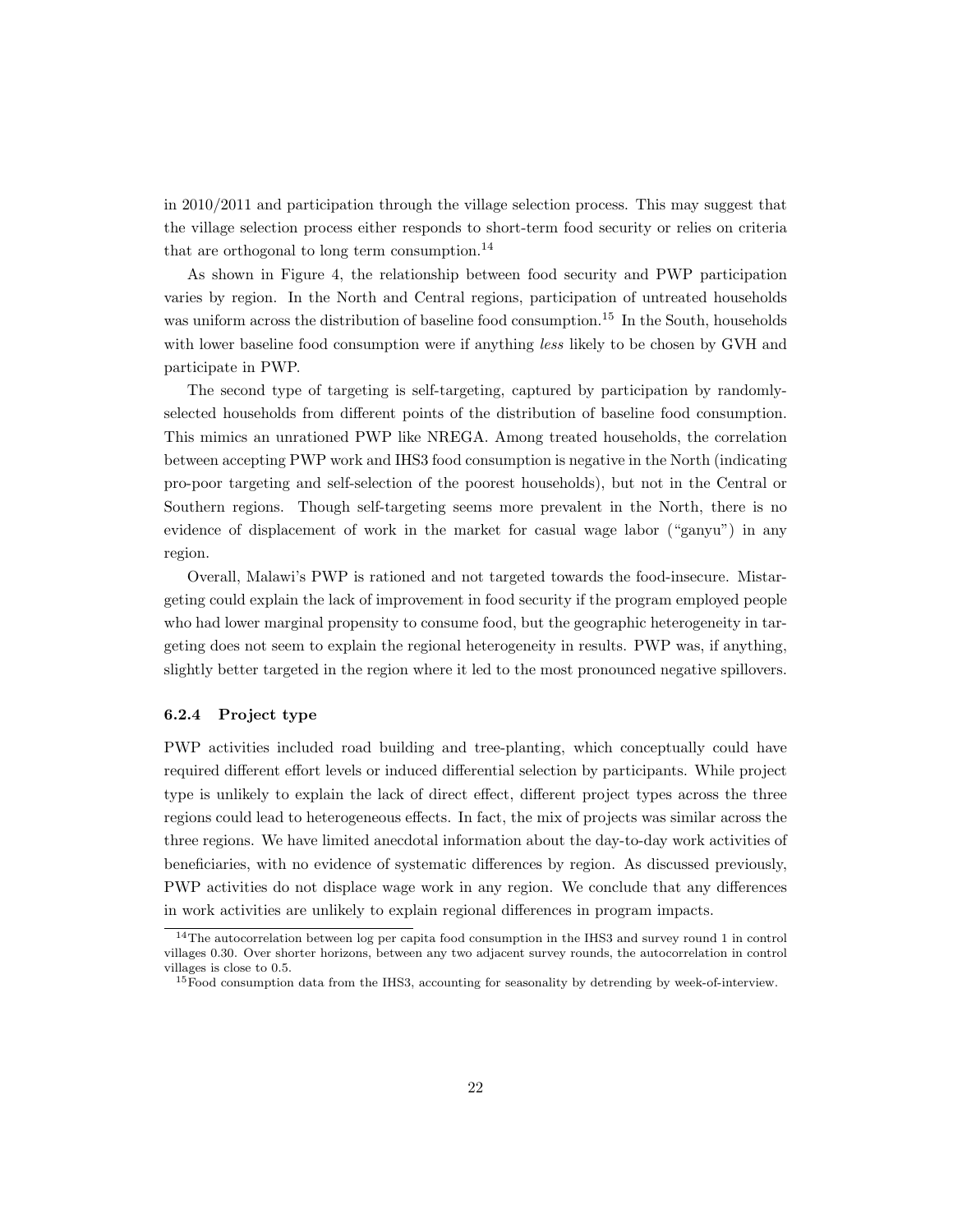### 6.3 Equilibrium price effects

Spillovers could operate through markets. If increased demand by treated households drove up the price of food or other goods, the program may have reduced the purchasing power of both treated households and their untreated neighbors. A change in price level has the potential to explain both the lack of positive effects for treated households and negative effects on their untreated neighbors, though differences in market conditions across the three regions would be necessary to explain why the negative spillovers were concentrated in the North and Central regions but not the South.

We test whether village-level prices were different in treatment and control villages, using a price index constructed from households' reported prices for the five most commonly purchased goods. The specification for village level differences is

$$
y_{iv} = \alpha + \beta \text{PWP}_v + \Gamma_d + \Theta_t + \epsilon_{iv}
$$
\n<sup>(4)</sup>

Note that this specification estimates the effect of PWP on prices at the coverage rate in the experiment. As reported in Table 16, the difference in the price index between treatment and control villages is neither economically nor statistically significant. Nationally, prices in treatment villages are nearly identical – within one percent – to those in control villages. Neither is there any evidence of price effects at the regional level. In the North, the magnitude of the coefficient on the  $PWP$  indicator is near zero; prices are about seven percent lower for treatment villages than controls in the Center and seven percent higher in the South. None of the differences are statistically significant.

### 6.4 Change in transfers from institutions or individuals

Other institutions – government or NGO programs – or individuals could have changed their behavior towards untreated households or otherwise compensated control villages with other programs. In this case, the untreated households in PWP villages, which benefited from neither PWP nor these alternative programs, may be worse in comparison. We have data about receipt of five types of benefits: food assistance or maize distribution, school-based nutrition programs, scholarships or other help with school fees, cash transfers, and fertilizer coupons. As shown in Table 14, there is no evidence that untreated households differ in receipt of these benefits from either treated households or households in control villages. (Indeed, the only economically or statistically meaningful difference is in fertilizer coupons, which are more likely to be available to treated households in accordance with the designed linkage between PWP and the national fertilizer subsidy scheme).

A related hypothesis is that treated households were not the final beneficiaries of the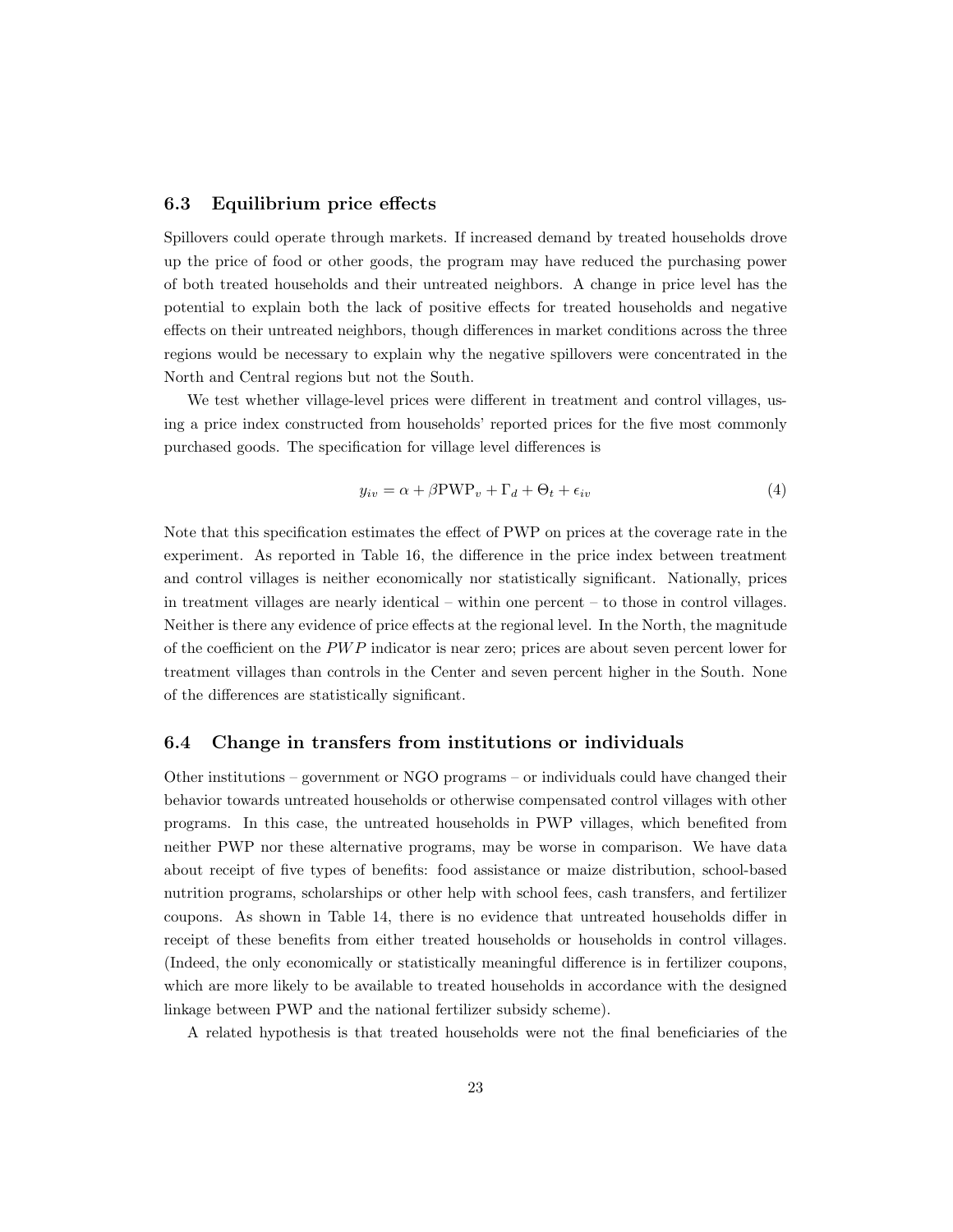program, but instead shared their income with other households or used it to replace or repay loans. We examine four outcomes in Table 15: whether the household received any transfers, whether it made any transfers to others, whether it received any new loans, and whether it made any loan payments in the previous month. PWP does not significantly affect any of these indicators, and the magnitudes of the direct effects are small as well as imprecisely estimated. For example, treated households were about ten percent less likely to receive any transfers but twenty percent less likely to make any transfers to others.

It is also possible that other households reduced transfers to – or increased demands for transfers from – households in villages with PWP. Even untreated households in PWP villages could be affected. For example, family members living in other locations may know that PWP was active in a village, but have inaccurate information about who actually benefited from the program. They may falsely believe that untreated households received income from PWP and therefore do not need support through social networks or even have funds they could share with others. Results reported in Table 15 indicate that untreated households are significantly less likely than households in control villages to make transfers to others, ruling out the possibility of misguided pressure to share income. Untreated households do not significantly differ from controls (or treated households) in their probabilities of receiving transfers or accessing loans, and effects are not different across the three regions (results available upon request).

### 6.5 Behavioral responses by treated and untreated households

Finally, households offered PWP may make choices that offset or limit its effect on food security. If households behave according to the predictions of the permanent income hypothesis (PIH), then the temporary increase in income will be allocated to consumption in all future periods, and the change in consumption in any one period would be diminishingly small, as in Chen, Mu & Ravallion (2009). This could account for the lack of positive effects on food security of treated households, but cannot explain negative spillovers to untreated households. Perhaps more importantly, the myriad credit market imperfections in Malawi that lead to well-documented seasonal variation in consumption make it unlikely that the PIH holds in this context.

Another possibility is that treated households responded to the program by voluntarily reducing their food consumption in order to pool existing resources and wages from the program in order to make indivisible purchases of durables or investments in fertilizer or other agricultural inputs. We test this hypothesis by estimating the effect of PWP on durable ownership (Table 11) and use of agricultural inputs (Table 12). We consider three measures of durable ownership: the probability of owning at least one of 32 goods covered in the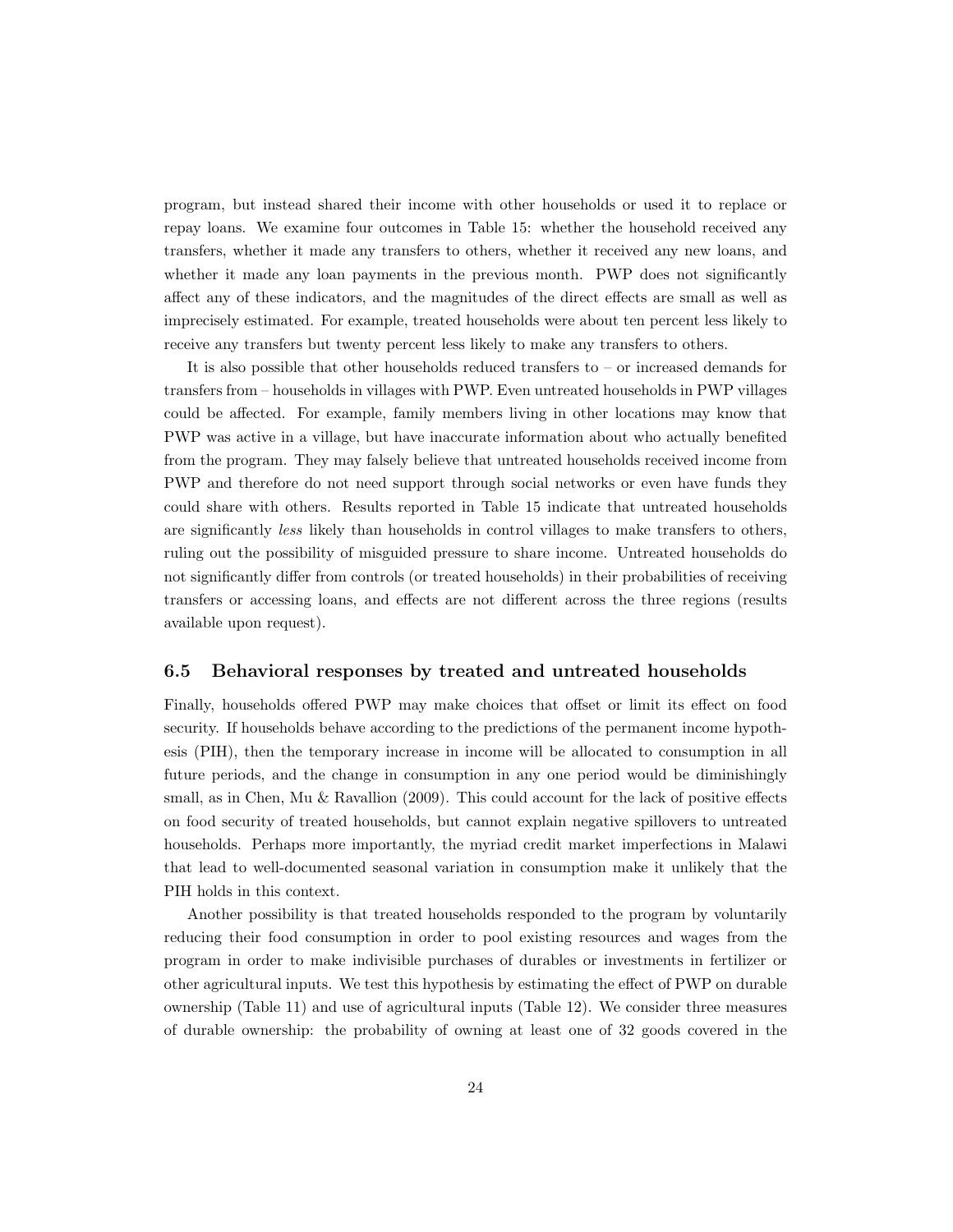survey, the total number of durable goods owned, and a PCA index of durable ownership. The total effect of PWP on treated households is not significantly different from zero for any of the three outcomes, and the imprecise estimates for the number of goods and PCA index are negative. There is no evidence that households that are covered by PWP use program earnings or other resources to purchase durable goods, and these effects do not differ by region (results available upon request).

Use of agricultural inputs is important as an outcome in its own right – since complementarities with the fertilizer subsidy scheme drive the design of the program and increased fertilizer use is a major stated goal – as well as a potential explanation for failure to improve food security. In Malawi, fertilizer is applied twice to both maize (the staple crop) and tobacco (the main cash crop). We examine the probability that a household uses any chemical fertilizer during the 2012/2013 season; the log of expenditure on fertilizer for each of the first and second applications; and the log of quantity of fertilizer used in each of the first and second applications. For the expenditure and quantity variables, we use the inverse hyperbolic sine transformation in order to be able to take logs of variables where some observations are zeros. The national point estimates of both the direct and indirect effects on any of these outcomes are close to zero, and none of the coefficients are statistically significant.

However, results reported in Table 13 indicate important heterogeneity by region: while fertilizer use is unchanged in the Central and Southern regions, it increases for both treated and untreated households in PWP villages compared to non-PWP villages in the North. Recall that negative direct and indirect effects on food security are also most pronounced in the North. Households in that region may have devoted PWP income and other resources to purchase of fertilizer rather than purchase of food. We highlight this result, because it is the only evidence we have of behavior that is consistent with the unexpected negative spillovers on food security and matches the geographic pattern of direct and indirect results.

### 6.6 Remaining possibilities

One potential explanation for the observed negative spillovers to untreated households is strategic self reporting by untreated households who do not experience real reductions in food security but choose to under-report consumption in order to signal their potential eligibility and increase their chances of being offered PWP or other benefits in the future. We argue that two features of our research design make it less likely in this study than in many other randomized controlled trials that rely on similar data. First, data collection and program implementation are conducted by different institutions. The National Statistics Office is responsible for survey work, and the Local Development Fund with assistance from Innovations for Poverty Action manages PWP activities and payments. Respondents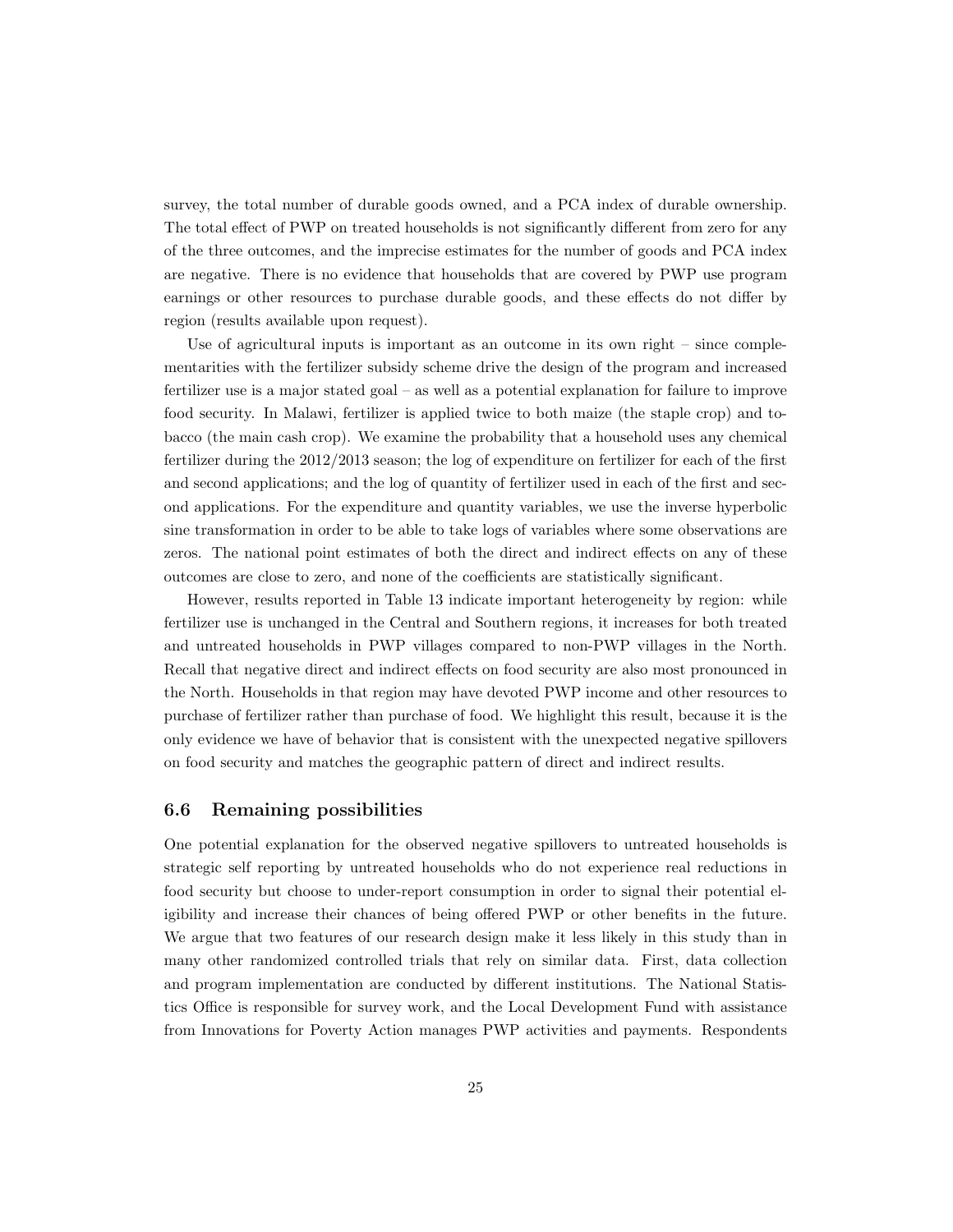do not report their food consumption or other outcomes to people who are employed by or connected to the administration of the public works program. Second, households in our study<sup>16</sup> were included in the IHS3, a nationally-representative survey that is not connected to the provision of any public or private benefits. These households had been administered the same survey instrument by the same institution (NSO) before the study began, and had not received any benefits that depended on their answers. These features distinguish our evaluation from RCTs that rely on data collected by employees of the same organization that administers the intervention, and from evaluations of subjects who have no reason not to infer that surveys are collected for the purpose of allocating benefits.

We are not able to assess the reliability of our various outcome measures in order to determine whether perceived or self-reported food security may have fallen absent a change in objective consumption. While the eight different measures of nutrition we examine are all related to food security, they measure different aspects of the concept. Therefore, we cannot use the correlations between items in the IHS3 and subsequent survey rounds as an indication of item reliability, because the program itself may have affected some measures of food security differently than others. If strategic misreporting is a concern, it will not be identified by comparing so-called "subjective" measures to "objective" measures (such as expenditure).

While we cannot directly rule out strategic misreporting, we think it less likely to influence results in our evaluation than in many other studies relying on self-reported data. The remainder of our discussion focuses on explanations for real negative spillovers. We cannot rule out that PWP changed the behavior of untreated households in some way that worsened food security. Such a mechanism would have to take a very specific form to explain both the result and be consistent with the behaviors we observe. One possibility is as follows: PWP eligibility causes a change in the behavior of treated households that is not captured by our survey (either because it falls outside the recall period, or because it is too small to be measured precisely). Untreated households respond to the behavior or consequences of the behavior by the treated households. For example, treated households might spend their earnings by increasing consumption immediately after payment, which would not be captured by a the seven-day recall period of the survey which takes place a few weeks after the payment. Untreated households respond by similarly increasing very short run consumption – to "keep up" up with their neighbors, or because their reference point was affected – but then have to reduce consumption in subsequent periods because their short-term splurge was not financed by PWP earnings. This explanation requires peculiar behavior by the untreated households,

<sup>16</sup>Because of the error in NSO's original village listing, about 20 percent of villages we study were not part of the IHS3. As discussed previously, we do not observe differences in the impact of PWP across IHS3 and non-IHS3 villages.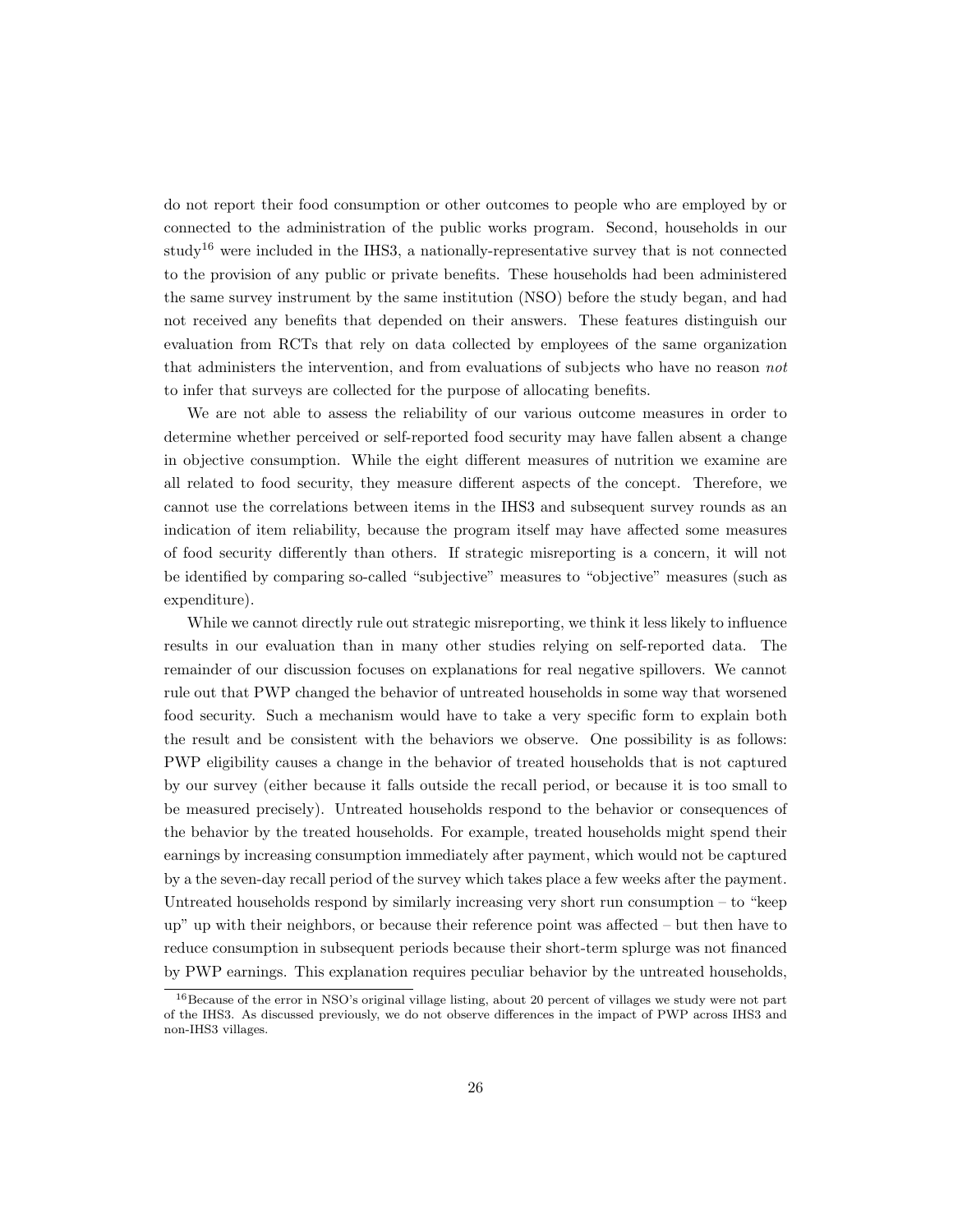however – either their marginal utility of "keeping up" with their neighbors is high enough to offset reduced consumption later on, or their preferences are time-inconsistent, or they have erroneous expectations about future income.

An alternative explanation requiring less complicated behavior by the untreated households is that immediately after they are paid, treated households purchase food in bulk quantities for storage and later consumption. These purchases are not captured in the survey recall period and therefore do not translated into increased food security from the program, but they do reduce the availability of commodities at local markets for untreated households. The equilibrium effect is on the quantity of goods, not prices, perhaps because of frictions in the wholesale market. Food security for untreated households falls because of supply-side factors.

We see some evidence of this behavior in the fertilizer purchases of untreated households in the North. Treated and untreated households increase their expenditure on and use of fertilizer by about the same amount – nearly double – relative to controls. For treated households, the MK 6,000 increase in spending across the basal and top dressing fertilizer applications could have come entirely from PWP earnings. Untreated households, though, did not have extra income to use for the fertilizer. They did not have the opportunity to earn wages from public works activities and did not work more in the casual wage labor market. If the increase in use of fertilizer had not been accompanied by a reduction in food security, we would suspect that treated households had shared the spoils of the program with their untreated neighbors. We see no evidence of this in our direct measures of cash and in-kind transfers. The pattern of food security and fertilizer use results makes it more likely that instead, untreated households in the North modeled their behavior on that of their treated neighbors. We cannot distinguish between an adjustment of the reference point about appropriate fertilizer use or incorrect expectations that PWP or other opportunities would soon be available to untreated households.

Relatedly, Bazzi, Sumatro & Suryahadi (2015) find that a large-scale CCT in Indonesia does not affect consumption growth for households that receive transfers on schedule, but reduces consumption growth for households whose second transfer is delayed. In our context, untreated households in PWP villages may behave like Indonesian households whose transfers were delayed: their expectations about future income changed, but were unfulfilled (at least within the survey recall period).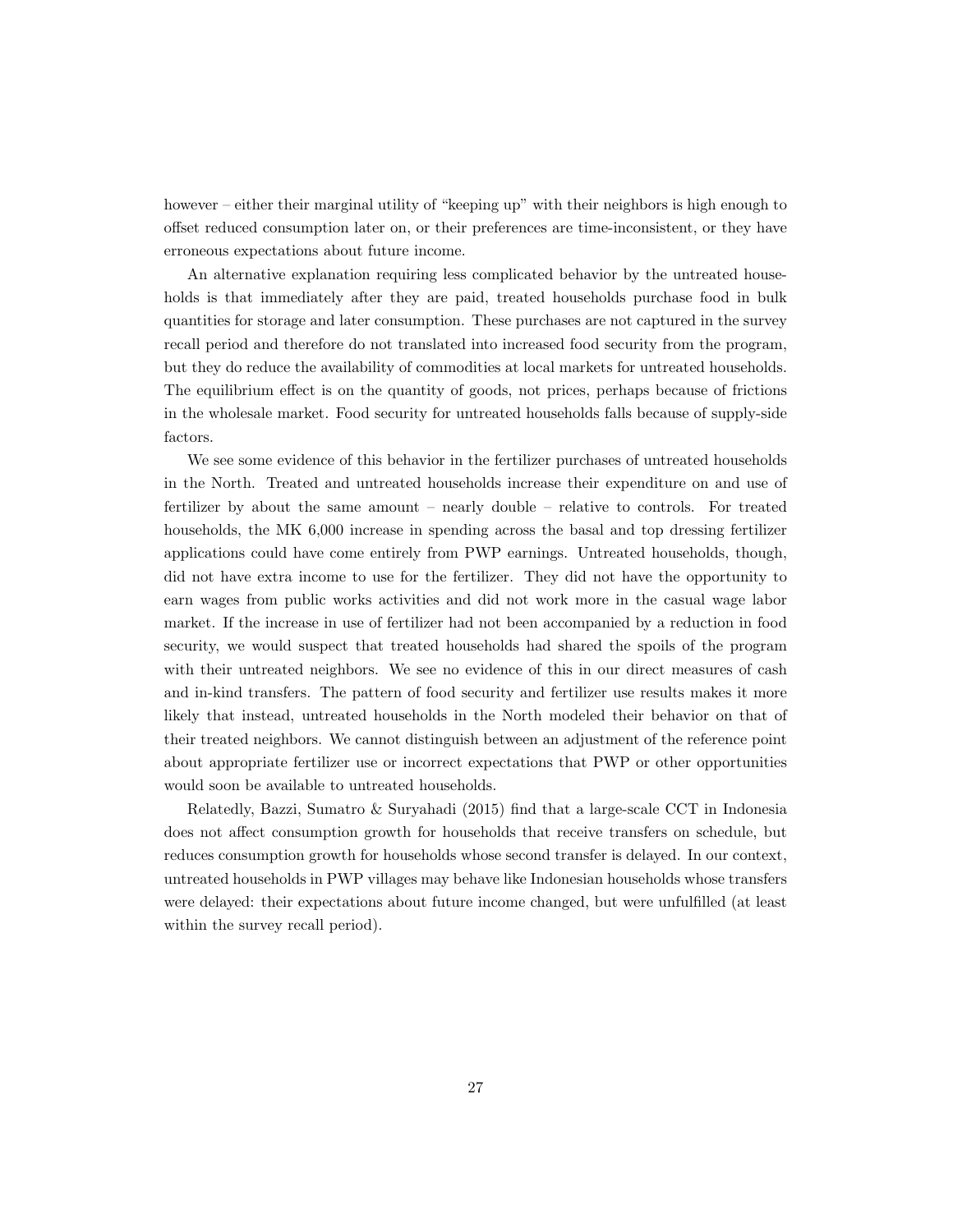# 7 Conclusion

Public works programs can stabilize income and improve food security of beneficiaries by providing earnings opportunities, and can achieve targeting through low wages and work requirements that promote self-selection. While Malawi's PWP offers households the opportunity to earn approximately \$22 – a substantial sum compared to the country's per-capital GDP of  $226^{17}$  – at planting season and an additional  $22$  later in the year, it does not have a measurable short-term effect on lean season food security for treated households. Even improving the structure of the program by rescheduling the second work cycle from the harvest season to the lean season does not generate measurable improvements in the food security of treated households. This may be because households spread the income over a large number of different expenses, with increases in any individual category too small to detect with expenditure surveys conducted two to four weeks after payments are distributed.

In Malawi, the public works program is designed with an additional objective: it is timed to coincide with the planting season to promote take-up of the country's fertilizer subsidy scheme. However, our results do not support the hypothesis that the two programs are complementary. While households included in PWP are more likely to receive fertilizer coupons (consistent of the policy of interlinkage with the fertilizer subsidy), and hence pay less for the fertilizer they use, they do not use more fertilizer than untreated households in their villages. In the Central and Southern regions, treated households do not increase fertilizer use relative to households in control villages, and in the North, treated and untreated households both increase their fertilizer use by the same amount. This may suggest that other constraints, including lack of knowledge of the correct amount of fertilizer to use (Duflo, Kremer & Robinson 2008), are more important than credit constraints in limiting use of fertilizer.

The program is rationed nationally, with funding available to cover only 15 percent of households satisfying eligibility criteria. When coverage is extended to additional households chosen randomly rather than through the community wealth ranking exercises, take-up is about fifty percent. However, participation is higher among less food-secure households only in the North, suggesting that the program is not achieving pro-poor targeting (as measured by these indicators) through self-selection at the current wage rate. Despite this, the program does not displace labor supplied to households' own farms or to the market for casual day labor, likely because of slack labor markets even during peak agricultural periods.

<sup>&</sup>lt;sup>17</sup>In their study of the cash transfer project in one district of Malawi in 2007, Miller, Tsoka & Reichert (2011) find large, positive effects on beneficiary households in program villages compared to households in control villages screened as eligible but not given the program. In this program the size of the benefit is significantly larger, with transfers totaling \$168 per household over the course of a year (equivalent to about \$250 in 2012 price levels), an amount more than five times what households received from PWP 2012/2013.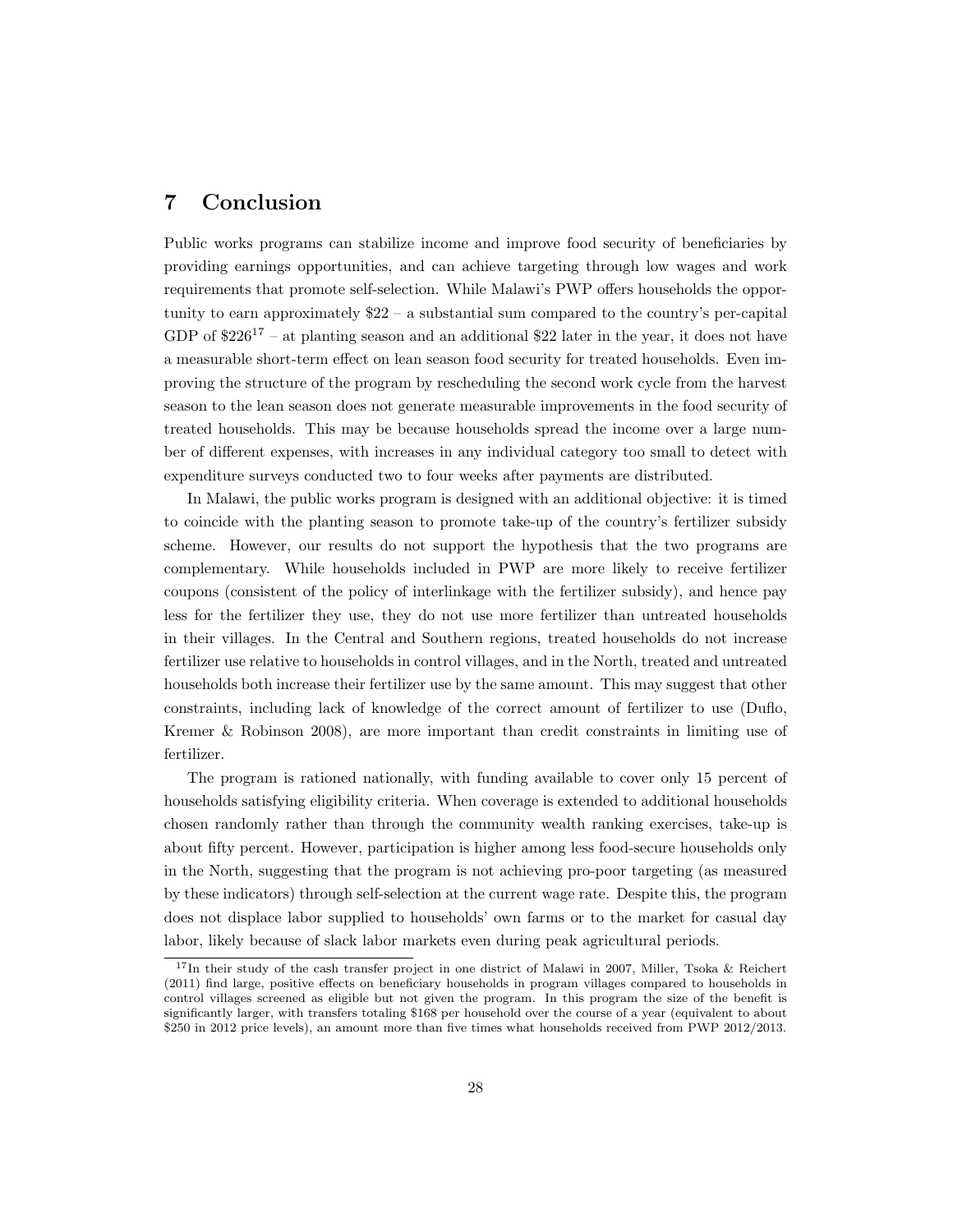We find the surprising result that the indirect effects of the public works program are small or negative. In Northern and Central Malawi, food security for untreated households in villages with PWP programs is not only lower than food security for their treated neighbors, but also lower than food security in control villages without PWP activities. This is in contrast to expectations and to the effects of other large-scale transfer programs. For example, Oportunidades, the conditional cash transfer program in Mexico, generated positive effects on the consumption of treated households and positive externalities to non-beneficiary households (Angelucci & DeGiorgi 2009).

An explanation for this unexpected finding has proven elusive. Cash transfers in Mexico generated equilibrium effects on commodity prices (Cunha, DeGiorgi & Jayachandran 2014), but we find no evidence of price increases in Malawian villages with PWP compared to those without. Pressure to share money could have explained the negative effect on untreated households if relatives mistakenly believed that because PWP was present in the village, even the untreated households had benefited and could contribute to the social network. However, there is no evidence of increased income sharing from PWP villages and if anything, untreated households made fewer contributions to their networks than households in control villages.

A possibility we cannot exclude is that untreated households reduce food consumption in reaction to an unobserved change in the behavior of treated households or to erroneous expectations of their own future income. We discuss two examples of this: untreated households over-spend to match a short term and thus unobserved increase in consumption by their treated neighbors, and compensate by reducing consumption during the period we do observe, or a combination of stock-outs and sticky prices reduces food availability. The matching and substantial increases in fertilizer use by both treated and untreated households in the North, the region with the strongest negative spillovers, are consistent with this hypothesis. We lack direct evidence to test related behaviors, but present them as examples of the types of mechanisms that could explain the unexpected finding that Malawi's public works program reduces the food security of untreated households in villages with PWP activities. Identifying the mechanism remains a priority for both understanding household spending patterns and for informing policy.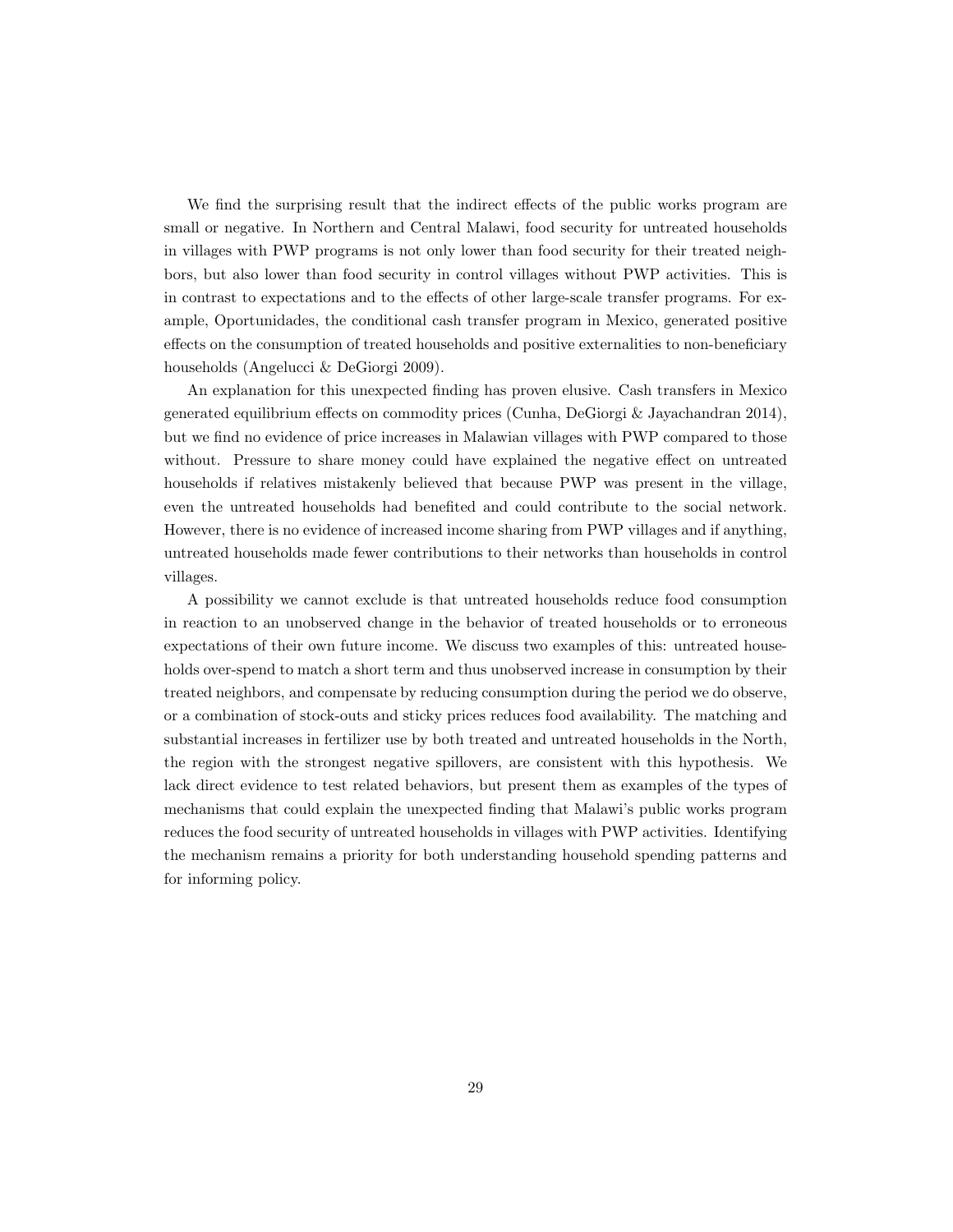# Figures

|                           |                              | Treatment at the EA level    |
|---------------------------|------------------------------|------------------------------|
|                           | Cycle 1: Planting season PWP | Cycle 1: Planting season PWP |
|                           | Cycle 2: Harvest season PWP  | Cycle 2: Lean season PWP     |
| No PWP                    |                              | $Group\;0$                   |
|                           |                              | $[38$ EAs                    |
| PWP with lump sum payment | Group 1 (status quo)         | Group 3                      |
|                           | $[40$ EAs $]$                | $[35$ EAs]                   |
| PWP with split payment    | Group 2                      | Group 4                      |
|                           | $[34$ EAs $]$                | $[35$ EAs $]$                |

# Figure 1: Experimental design

# Figure 2: Timeline

| Year-round          | Pre-planting                                             | Planting                                                 | Lean           | Lean                                   | Early harvest  | Harvest                               | Pre-planting   |
|---------------------|----------------------------------------------------------|----------------------------------------------------------|----------------|----------------------------------------|----------------|---------------------------------------|----------------|
| Mar. 2010-Mar. 2011 | Oct.-Nov. 2012                                           | Wave 1: Nov.-Dec.<br>Wave 2: Jan. 2013                   | Feb. 2013      | Wave 1: Feb.-Mar.<br>Wave 2: Mar.-Apr. | Apr.-May 2013  | Wave 1: May-Jun.<br>Wave 2: Jul.-Aug. | Oct. 2013      |
| IHS3                | Survey round 1<br>(post<br>announcement<br>of treatment) | PWP Group 1<br>PWP Group 2<br>PWP Group 3<br>PWP Group 4 | Survey round 2 | PWP Group 3<br>PWP Group 4             | Survey round 3 | PWP Group 1<br>PWP Group 2            | Survey round 4 |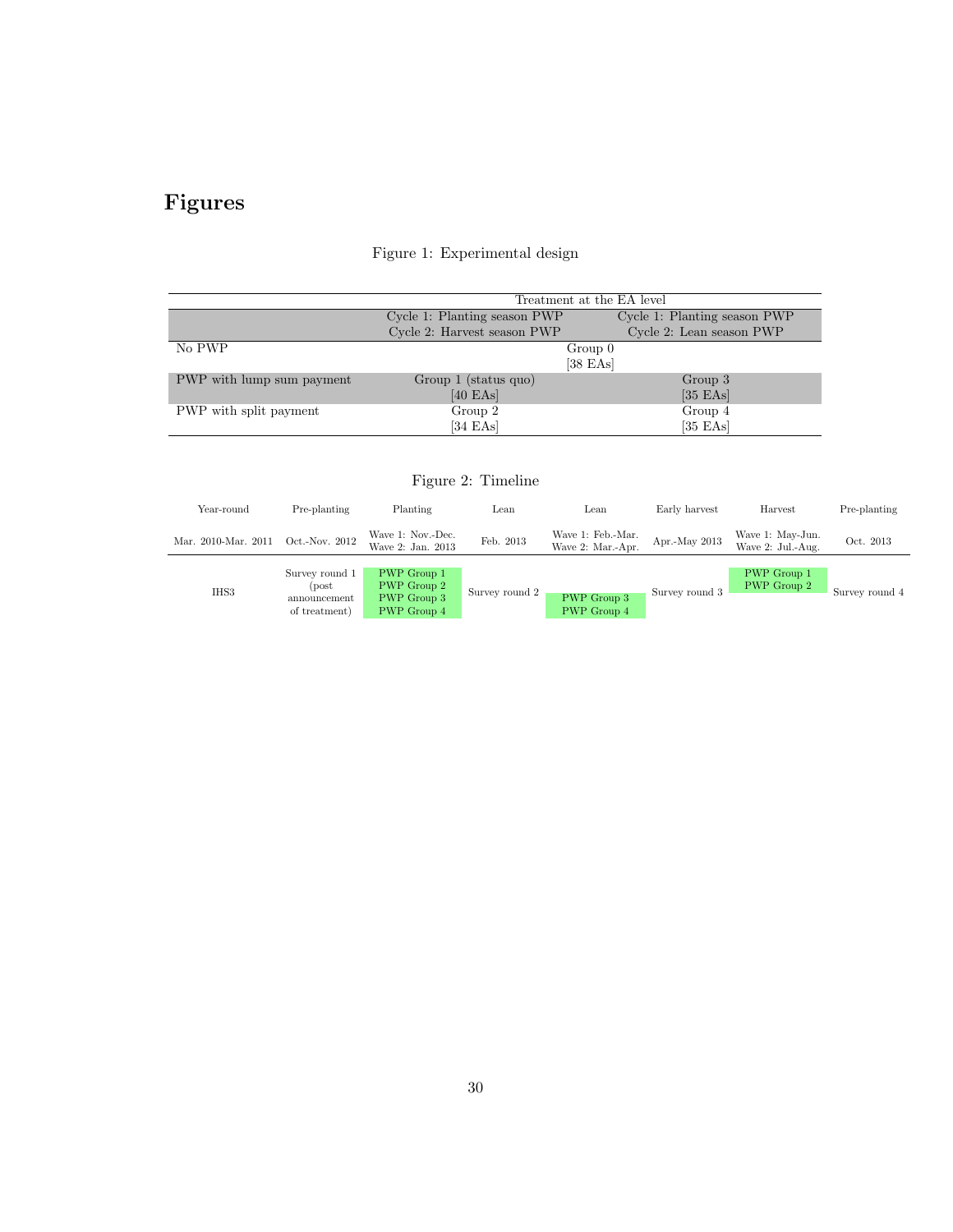

Figure 3: National targeting based on IHS3 food security

MASAF participation is an indicator for whether any member of the household has participated in PWP in the month preceding survey round 2 (dashed line is for treated households, and solid line for untreated households. Log per capita food consumption from IHS3.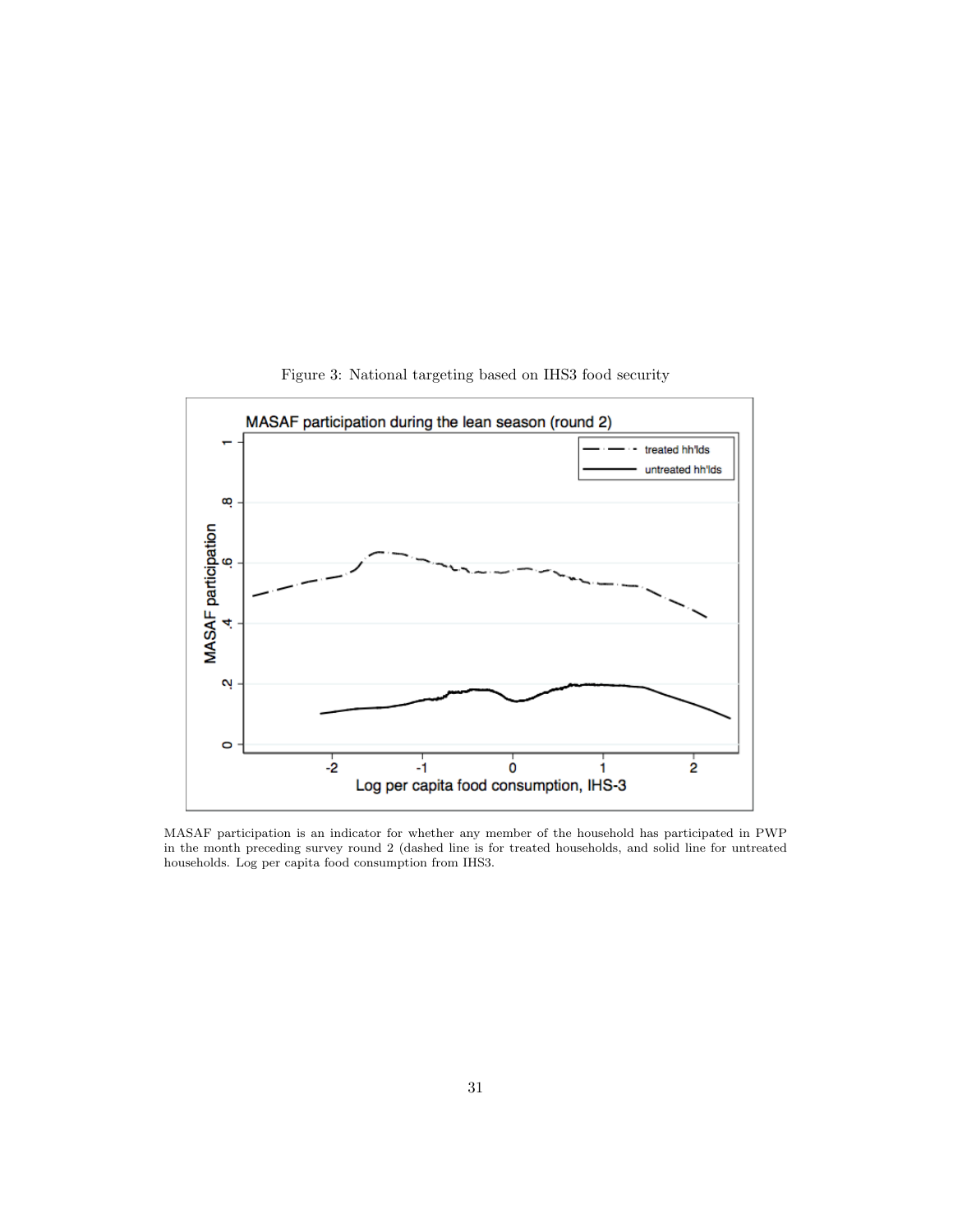

Figure 4: Regional targeting based on IHS3 food security

MASAF participation is an indicator for whether any member of the household has participated in PWP in the month preceding survey round 2 (dashed line is for treated households, and solid line for untreated households. Log per capita food consumption from IHS3.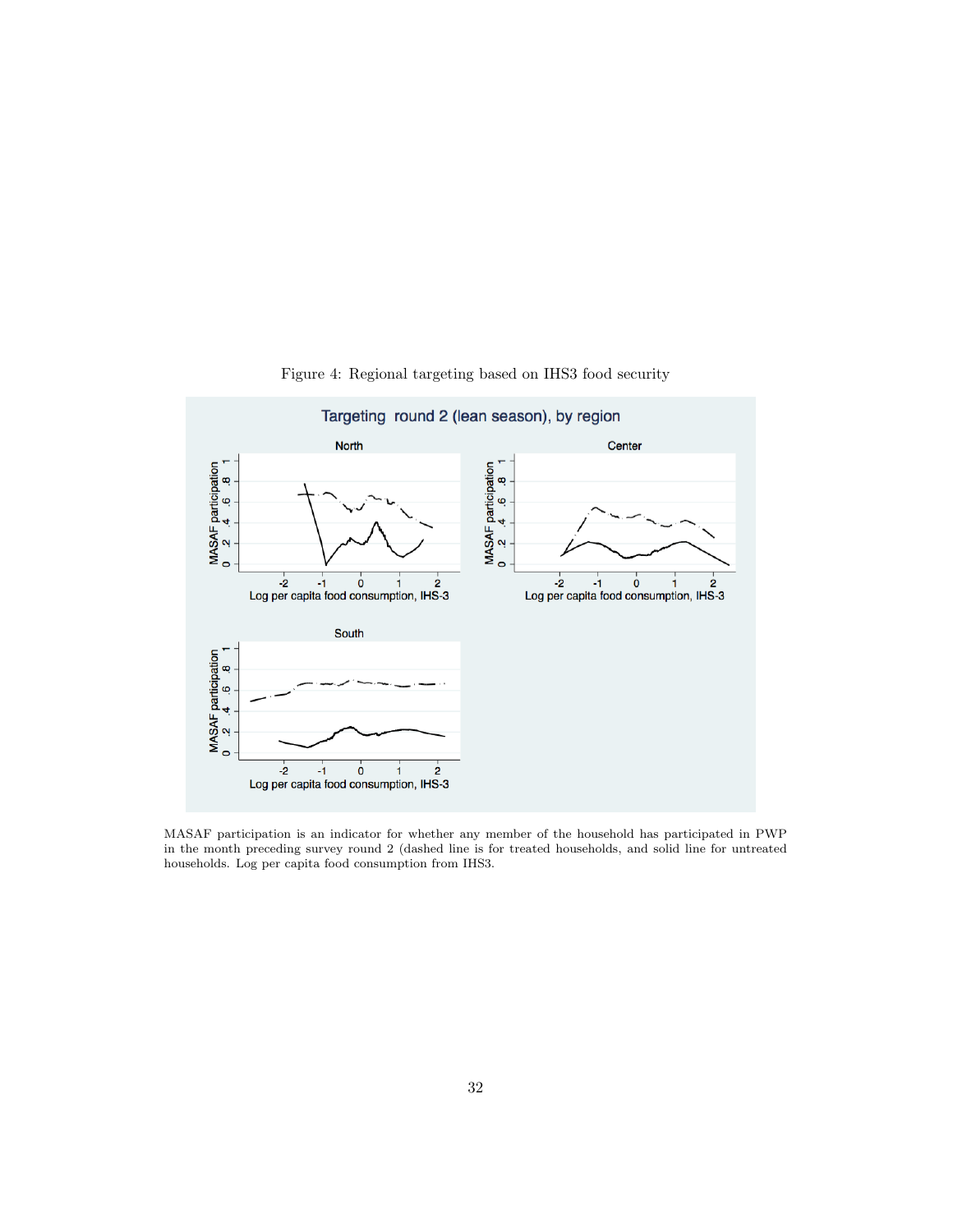# Tables

| North   | Control EA | PWP EA   | Total    |
|---------|------------|----------|----------|
|         | 4          | 18       | 22       |
|         | $10.5\%$   | $12.5\%$ | $12.1\%$ |
| Central | 14         | 50       | 64       |
|         | $36.8\%$   | $34.7\%$ | 35.2%    |
| South   | 20         | 76       | 96       |
|         | $52.6\%$   | 52.8%    | 52.7%    |
| Total   | 38         | 144      | 182      |
|         | $100\%$    | $100\%$  | $100\%$  |

Table 1: Regional breakdown of treatment assignment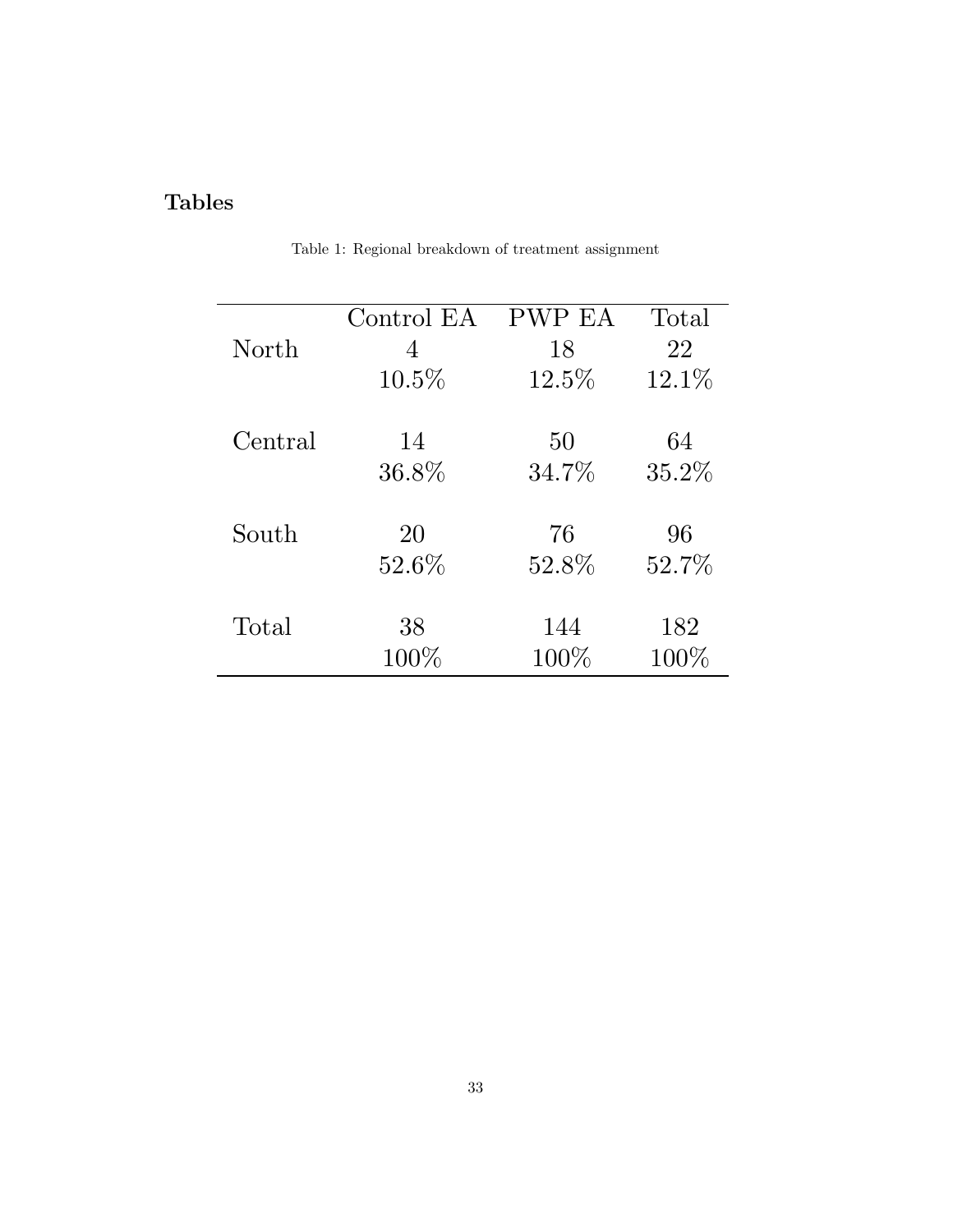|                                 | Non IHS3 EAs | IHS3 EAs           | p-value:<br>non $IHS3 = IHS3$ |
|---------------------------------|--------------|--------------------|-------------------------------|
| Female headed household         | 0.304        | 0.260              | 0.800                         |
|                                 | (0.461)      | (0.439)            |                               |
| Highest level of education, HoH | 6.337        | 6.191              | 0.066                         |
|                                 | (3.831)      | (3.334)            |                               |
| Head attended secondary school  | 0.230        | 0.186              | 0.003                         |
|                                 | (0.422)      | (0.389)            |                               |
| Household size                  | 4.380        | 4.969              | 0.000                         |
|                                 | (1.998)      | (2.291)            |                               |
| Number of children under 14     | 2.149        | 2.388              | 0.005                         |
|                                 | (1.568)      | (1.718)            |                               |
| Number of EA                    | [23]         | $\left[159\right]$ |                               |
|                                 |              |                    |                               |

Table 2: Descriptive statistics of households (survey round 1) by IHS3 status

Standard deviations in parentheses.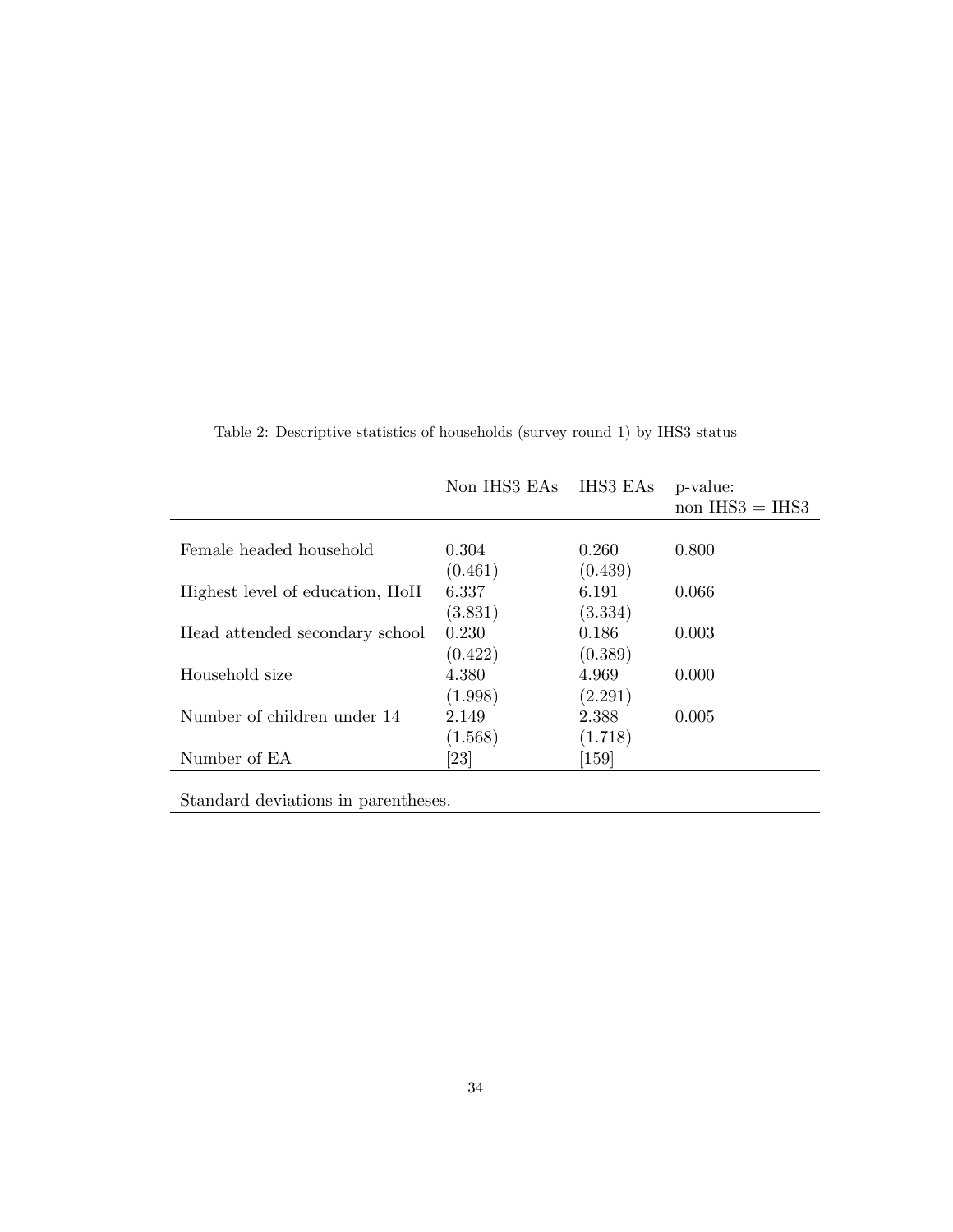| Dependent variable:                                                                                                                                                                                                                                                                                                                      | $\begin{array}{l} \hbox{ln (p.c.}\\ \hbox{food exp.)} \end{array}$<br>last week | $\begin{array}{l} (2)\\ \ln\ (\text{p.c.}\\ \text{food cons.}) \end{array}$<br>last week | score<br>cons.<br>$\begin{array}{c} \textcircled{\scriptsize a} \\ \text{food} \end{array}$ | $\mathop{\mathrm{per}}\limits_{\mathrm{equivalent}}$<br>calories | consumed<br>$\#$ food<br>groups                     | any day $\frac{1}{w$ /reduced<br>meals<br>$\widehat{\mathbf{c}}$ | insecurity<br>score<br>$\sum_{i=1}^{10}$                      | strategy<br>coping<br>index                                         | cols. 1-8<br>$90A$<br>PCA<br>index                              |
|------------------------------------------------------------------------------------------------------------------------------------------------------------------------------------------------------------------------------------------------------------------------------------------------------------------------------------------|---------------------------------------------------------------------------------|------------------------------------------------------------------------------------------|---------------------------------------------------------------------------------------------|------------------------------------------------------------------|-----------------------------------------------------|------------------------------------------------------------------|---------------------------------------------------------------|---------------------------------------------------------------------|-----------------------------------------------------------------|
| PWP                                                                                                                                                                                                                                                                                                                                      | $-0.193**$                                                                      | $-0.128**$                                                                               | $-3.864**$                                                                                  | $-1762.095$                                                      | $0.380***$                                          | 0.016                                                            | 0.041                                                         |                                                                     | $0.348**$                                                       |
| PWP * Top-up                                                                                                                                                                                                                                                                                                                             | (0.089)<br>(0.053)<br>0.066                                                     | $\begin{array}{c} (0.051) \\ 0.047 \end{array}$<br>(0.034)                               | $(1.279)$<br>$1.345*$<br>(0.780)                                                            | $(1841.631)$<br>405.184<br>$(1382.837)$                          | $(0.098)$<br>$0.170**$<br>(0.062)                   | $(0.030)$<br>$-0.012$<br>$(0.017)$                               | $\begin{array}{c} (0.097) \\ -0.118^* \\ (0.062) \end{array}$ | $\begin{array}{c} 0.712 \\ (0.586) \\ 0.112 \\ (0.288) \end{array}$ | $\begin{array}{c} (0.148) \\ 0.183^{**} \\ (0.081) \end{array}$ |
| Total effect on top-ups<br>R-squared                                                                                                                                                                                                                                                                                                     | $-0.127$<br>0.09                                                                | $\overline{0.15}$<br>$\overline{0.082}$<br>$\overline{0.009}$                            | $\overline{0.12}$                                                                           | $\frac{0.17}{-1356.911}$<br>-1356.911                            | $\overline{0.13}$<br>$-0.210$<br>$0.02$<br>$-0.031$ | $\frac{19}{0.005}$<br>0.005<br>0.064                             | $\overline{0.23}$<br>$-0.158$<br>$0.09$<br>$0.025$            | $\overline{0.21}$<br>$-0.823$<br>$0.17$<br>0.336                    | $\overline{0.19}$<br>$-0.165$<br>$0.25$<br>$0.118$              |
| P-value for non-zero effect on top-ups                                                                                                                                                                                                                                                                                                   | 0.13                                                                            |                                                                                          | $-2.519$<br>0.04                                                                            |                                                                  |                                                     |                                                                  |                                                               |                                                                     |                                                                 |
| Upper bound (total effect)                                                                                                                                                                                                                                                                                                               | 0.037                                                                           |                                                                                          | 0.169                                                                                       | 2022.784                                                         |                                                     |                                                                  |                                                               |                                                                     |                                                                 |
| Lower bound (total effect)                                                                                                                                                                                                                                                                                                               | $-0.291$                                                                        | 0.173                                                                                    | 4.870                                                                                       | 4736.605                                                         | 0.389                                               | $-0.055$                                                         | $-0.342$                                                      | $-1.982$                                                            | $-0.448$                                                        |
| Observations                                                                                                                                                                                                                                                                                                                             | 2260                                                                            | 2274<br>6.16                                                                             | 2270<br>45.33                                                                               |                                                                  | 2270<br>5.08                                        | 2274<br>0.22                                                     | $2274$<br>$2.34$                                              | $\frac{274}{4.57}$                                                  | 2256<br>0.05                                                    |
| Mean of dep. var.<br>in control group                                                                                                                                                                                                                                                                                                    | 5.27                                                                            |                                                                                          |                                                                                             | 2274<br>64728.56                                                 |                                                     |                                                                  |                                                               |                                                                     |                                                                 |
| Higher values indicate worse food security of columns 6, $7$ , and 8. Total calories are Winsorized at the 10th and 90th percentiles.<br>LS estimates. Standard errors clustered at the EA level. $\ast p \lt 0.10, \ast \ast p \lt 0.05, \ast \ast \ast p \lt 0.001$<br>Estimates include district and week-of-interview fixed effects. |                                                                                 |                                                                                          |                                                                                             |                                                                  |                                                     |                                                                  |                                                               |                                                                     |                                                                 |

Table 3: Food security: balancing tests (IHS3) Table 3: Food security: balancing tests (IHS3)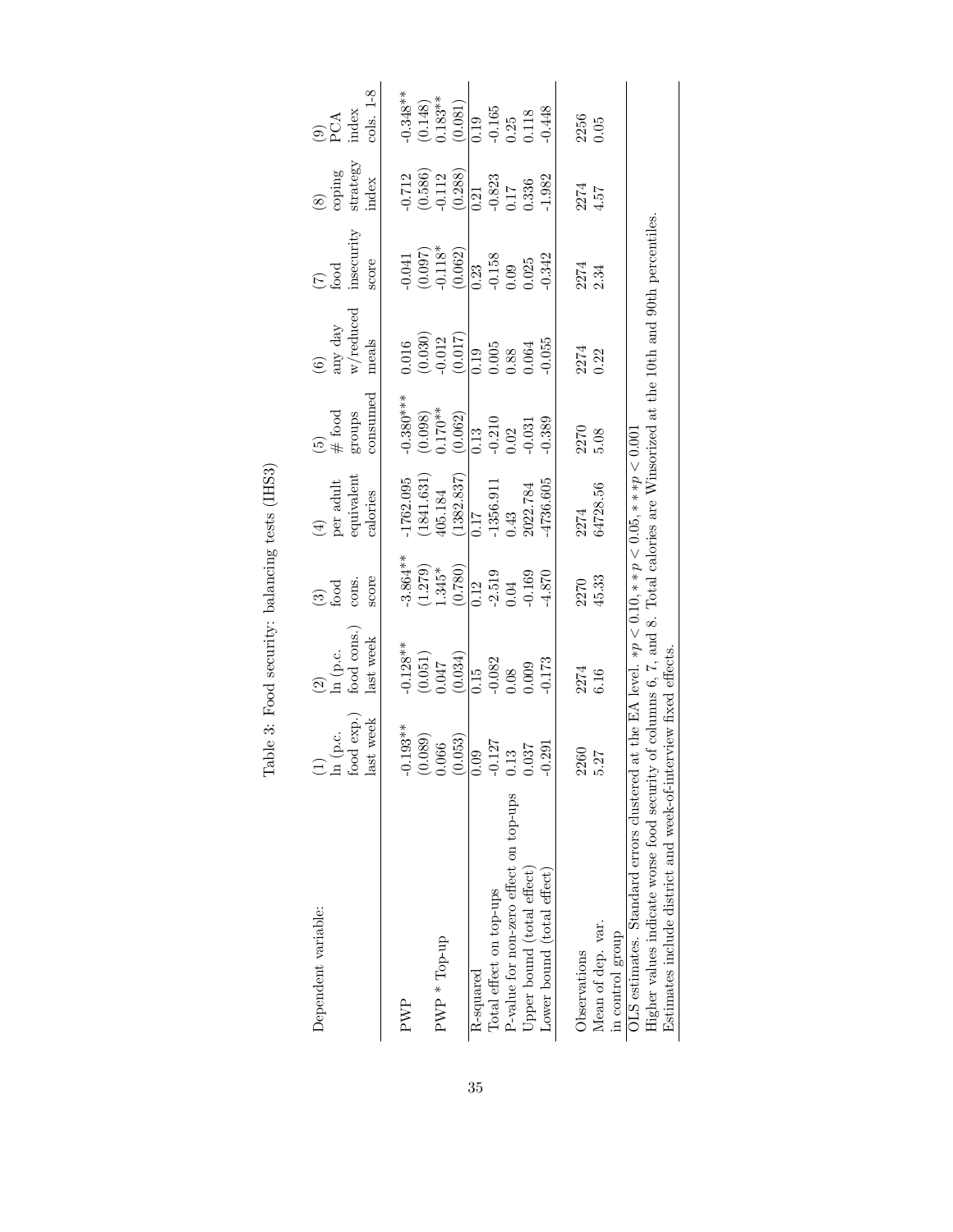| Dependent variable:                                                                                                                                                                                                                                           | food exp.)<br>last week<br>ln (p.c.<br>$\bigoplus$ | food cons.)<br>last week<br>ln (p.c.<br>$\widehat{\Omega}$ | score<br>cons.<br>food<br>$\widehat{\mathcal{E}}$ | equivalent<br>per adult<br>calories<br>$\bigoplus$ | consumed<br>$#$ food<br>groups<br>$\widetilde{\mathbf{e}}$ | w/reduced<br>any day<br>meals<br>$\odot$ | insecurity<br>score<br>food<br>$(\zeta)$ | $strategy$<br>coping<br>index<br>$\circled{s}$ | $1-8$<br>index<br>PCA<br>cols.<br>$\odot$ |
|---------------------------------------------------------------------------------------------------------------------------------------------------------------------------------------------------------------------------------------------------------------|----------------------------------------------------|------------------------------------------------------------|---------------------------------------------------|----------------------------------------------------|------------------------------------------------------------|------------------------------------------|------------------------------------------|------------------------------------------------|-------------------------------------------|
| A: full sample, no covariates<br>Panel                                                                                                                                                                                                                        |                                                    |                                                            |                                                   |                                                    |                                                            |                                          |                                          |                                                |                                           |
| PWP                                                                                                                                                                                                                                                           | $-0.040$                                           | $-0.071$                                                   | $-2.026*$                                         | $-96.593$                                          | $-0.116$                                                   | $0.065*$                                 | $0.181**$                                | 0.566                                          | $-0.293**$                                |
| PWP * Top-up                                                                                                                                                                                                                                                  | (0.080)<br>$-0.002$                                | (0.044)<br>0.017                                           | (1.072)<br>0.151                                  | (61.277)<br>8.060                                  | (0.106)<br>0.025                                           | $-0.048*$<br>(0.034)                     | $-0.129**$<br>(0.080)                    | (0.635)<br>$-0.156$                            | (0.148)<br>0.099                          |
|                                                                                                                                                                                                                                                               | (0.050)                                            | (0.031)                                                    | (0.665)                                           | (50.639)                                           | (0.068)                                                    | (0.025)                                  | (0.061)                                  | (0.489)                                        | (0.096)                                   |
| R-squared                                                                                                                                                                                                                                                     | 0.15                                               | 0.17                                                       | 0.14                                              | 0.13                                               | 0.18                                                       | $\overline{0.08}$                        | 0.08                                     | 0.09                                           | 0.16                                      |
| Total effect on top-ups                                                                                                                                                                                                                                       | $-0.041$                                           | $-0.054$                                                   | $-1.874$                                          | $-88.533$                                          | $-0.091$                                                   | 0.017                                    | 0.052                                    | 0.409                                          | $-0.195$                                  |
| P-value for non-zero effect on top-ups                                                                                                                                                                                                                        | 0.59                                               | 0.20                                                       | 0.07                                              | 0.13                                               | 0.38                                                       | $0.62\,$                                 | 0.52                                     | 0.51                                           | 0.18                                      |
| Upper bound (total effect)<br>Lower bound (total effect)                                                                                                                                                                                                      | $-0.191$<br>0.108                                  | $-0.135$<br>0.028                                          | $-3.911$<br>0.163                                 | $-201.874$<br>24.807                               | $-0.295$<br>0.113                                          | $-0.049$<br>0.083                        | $-0.106$<br>0.210                        | $-0.812$<br>$1.631\,$                          | $-0.476$<br>0.087                         |
| Observations                                                                                                                                                                                                                                                  | 2792                                               | 2837                                                       | 2825                                              | 2835                                               | 2825                                                       | 2808                                     | 2800                                     | 2802                                           | 2738                                      |
| Mean of dep. var.<br>in control group                                                                                                                                                                                                                         | 5.83                                               | 6.58                                                       | 38.30                                             | 2341.49                                            | 4.32                                                       | 0.49                                     | 3.12                                     | 0.09                                           | 0.13                                      |
| Panel B: baseline subsample, no covariates                                                                                                                                                                                                                    |                                                    |                                                            |                                                   |                                                    |                                                            |                                          |                                          |                                                |                                           |
| PWP                                                                                                                                                                                                                                                           | 0.004                                              | $-0.069$                                                   | $-2.149*$                                         | $-64.478$                                          | $-0.077$                                                   | $\overline{0.073}^{**}$                  | $\overline{0.216}$ **                    | 0.221                                          | $-0.258$                                  |
|                                                                                                                                                                                                                                                               | (0.092)                                            | (0.050)                                                    | (1.183)                                           | (68.238)                                           | (0.115)                                                    | (0.035)                                  | (0.084)                                  | (0.671)                                        | (0.160)                                   |
| $PWP * Top-up$                                                                                                                                                                                                                                                | 0.034                                              | 0.026                                                      | 0.676                                             | $-12.607$                                          | 0.091                                                      | $-0.051*$                                | $-0.162**$                               | $0.115$                                        | 0.135                                     |
|                                                                                                                                                                                                                                                               | (0.057)                                            | (0.034)                                                    | (0.753)                                           | (57.816)                                           | (0.080)                                                    | (0.030)                                  | (0.070)                                  | (0.573)                                        | (0.108)                                   |
| R-squared                                                                                                                                                                                                                                                     | 0.16                                               | 0.19                                                       | 0.16                                              | 0.15                                               | 0.21                                                       | 0.10                                     | 0.10                                     | 0.10                                           | 0.18                                      |
| Total effect on top-ups                                                                                                                                                                                                                                       | 0.038                                              | $-0.043$                                                   | $-1.473$                                          | $-77.086$                                          | 0.014                                                      | 0.022                                    | 0.055                                    | 0.337                                          | $-0.124$                                  |
| P-value for non-zero effect on top-ups                                                                                                                                                                                                                        | $0.66\,$                                           | 0.34                                                       | 0.20                                              | 0.21                                               | 0.90                                                       | 0.53                                     | 0.50                                     | $0.61\,$                                       | 0.42                                      |
| Upper bound (total effect)                                                                                                                                                                                                                                    | 0.208                                              | 0.046                                                      | 0.759                                             | 42.916                                             | 0.230                                                      | 0.090                                    | 0.215                                    | 1.612                                          | $0.174\,$                                 |
| Lower bound (total effect)                                                                                                                                                                                                                                    | $-0.132$                                           | $-0.132$                                                   | $-3.706$                                          | $-197.088$                                         | $-0.201$                                                   | $-0.046$                                 | $-0.105$                                 | $-0.939$                                       | $-0.421$                                  |
|                                                                                                                                                                                                                                                               |                                                    |                                                            |                                                   |                                                    |                                                            |                                          |                                          |                                                |                                           |
| Panel C: baseline sub-sample, including                                                                                                                                                                                                                       |                                                    | pre-treatment outcomes                                     |                                                   |                                                    |                                                            |                                          |                                          |                                                |                                           |
| PWP                                                                                                                                                                                                                                                           | (0.085)<br>0.043                                   | (0.048)<br>$-0.042$                                        | (1.099)<br>$-1.427$                               | (68.695)<br>50.716                                 | (0.107)<br>0.005                                           | $0.070**$<br>(0.035)                     | $0.209**$<br>(0.082)                     | (0.656)<br>0.242                               | (0.148)<br>$-0.148$                       |
| PWP * Top-up                                                                                                                                                                                                                                                  | $0.018\,$                                          | 0.014                                                      | 0.349                                             | $-19.091$                                          | 0.046                                                      | $-0.050*$                                | $-0.152**$                               | 0.127                                          | 0.082                                     |
|                                                                                                                                                                                                                                                               | (0.056)                                            | (0.034)                                                    | (0.732)                                           | (57.822)                                           | (0.080)                                                    | (0.030)                                  | (0.070)                                  | (0.574)                                        | (0.106)                                   |
| R-squared                                                                                                                                                                                                                                                     | $\sqrt{\frac{21}{}}$                               | $\overline{0.24}$                                          | $\overline{0.21}$                                 | 0.17                                               | $\overline{0.25}$                                          | $\overline{0.10}$                        | $\sqrt{0.10}$                            | $\sqrt{11}$                                    | $\overline{0.26}$                         |
| Total effect on top-ups                                                                                                                                                                                                                                       | 0.061                                              | $-0.028$                                                   | $-1.079$                                          | $-69.807$                                          | 0.051                                                      | 0.020                                    | 0.056                                    | 0.370                                          | $-0.067$                                  |
| P-value for non-zero effect on top-ups                                                                                                                                                                                                                        | 0.44                                               | 0.52                                                       | 0.31                                              | 0.26                                               | 0.62                                                       | 0.55                                     | 0.48                                     | $0.56\,$                                       | 0.63                                      |
| Upper bound (total effect)<br>Lower bound (total effect)                                                                                                                                                                                                      | $-0.092$<br>0.215                                  | $-0.114$<br>0.058                                          | $-3.149$<br>0.992                                 | $-190.796$<br>51.181                               | $-0.149$<br>0.250                                          | $-0.047$<br>0.088                        | $-0.101$<br>0.214                        | $-0.868$<br>1.607                              | $-0.337$<br>0.204                         |
|                                                                                                                                                                                                                                                               |                                                    |                                                            |                                                   |                                                    |                                                            |                                          |                                          |                                                |                                           |
| Observations                                                                                                                                                                                                                                                  | 2165                                               | 2216                                                       | 2201                                              | 2215                                               | 2201                                                       | 2201                                     | 2193                                     | 2195                                           | 2123                                      |
| Mean of dep. var.                                                                                                                                                                                                                                             | 5.78                                               | $6.60\,$                                                   | 38.82                                             | 2329.06                                            | 4.32                                                       | 0.48                                     | 3.12                                     | 9.32                                           | 0.15                                      |
| in control group                                                                                                                                                                                                                                              |                                                    |                                                            |                                                   |                                                    |                                                            |                                          |                                          |                                                |                                           |
| Higher values indicate worse food security of columns 6, 7, and 8. Total calories are Winsorized at the 10th and 90th percentiles.<br>OLS estimates. Standard errors clustered at the EA level. $\ast p < 0.10, \ast \ast p < 0.05, \ast \ast \ast p < 0.001$ |                                                    |                                                            |                                                   |                                                    |                                                            |                                          |                                          |                                                |                                           |
| Estimates include district and week-of-interview fixed effects.                                                                                                                                                                                               |                                                    |                                                            |                                                   |                                                    |                                                            |                                          |                                          |                                                |                                           |

Table 4: Food security (survey round 2) Table 4: Food security (survey round 2)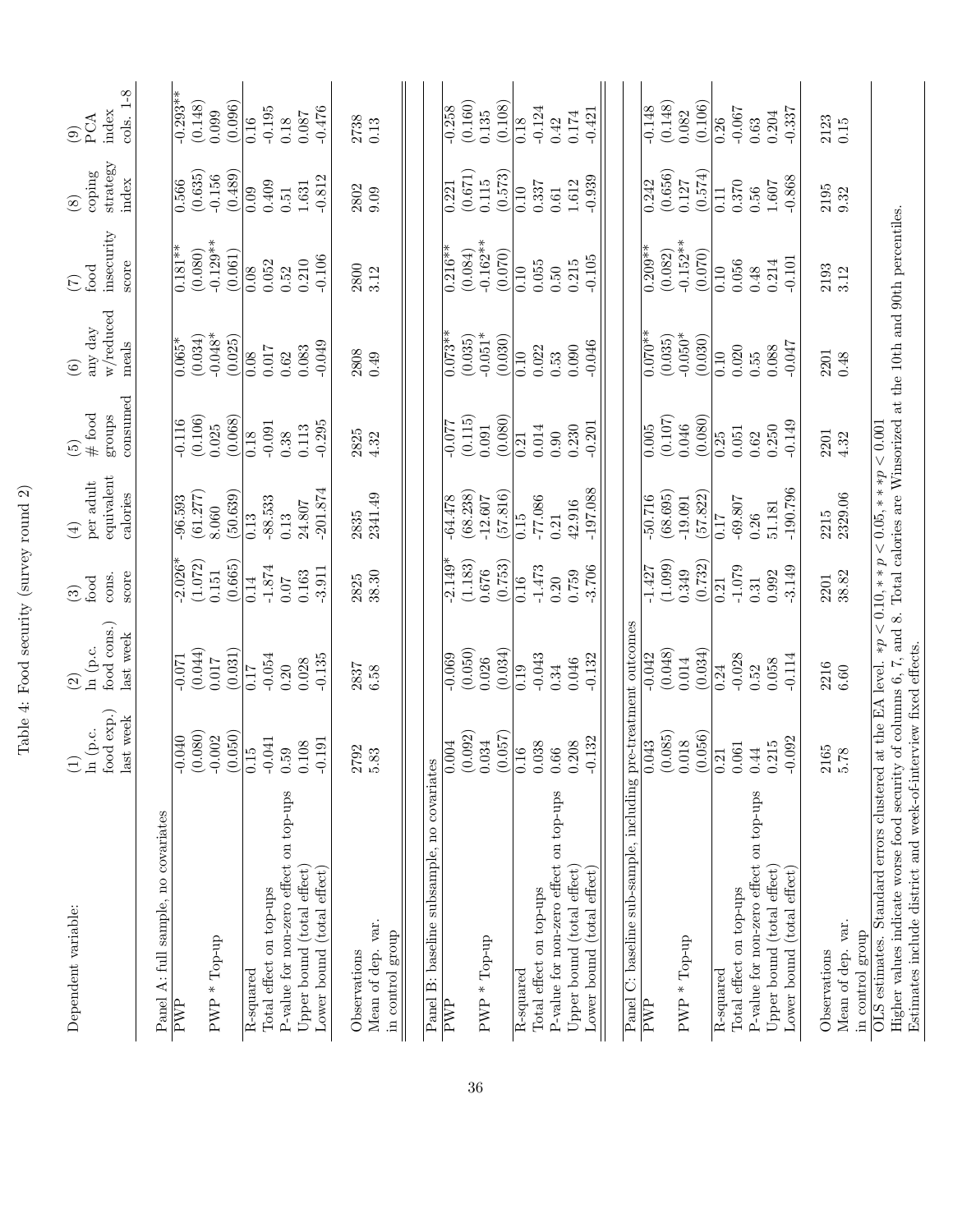| Dependent variable:                                                                                                                                                                                                                                                                                                                 | food exp.)<br>last week<br>ln (p.c.<br>Ξ           | food cons.)<br>last week<br>ln (p.c.<br>$\odot$ | score<br>cons.<br>food<br>$\odot$                | equivalent<br>per adult<br>calories<br>$\bigoplus$             | consumed<br>$\#$ food<br>${\rm groups}$<br>$\widetilde{\omega}$ | w/reduced<br>any day<br>meals<br>$\odot$       | insequently<br>score<br>$_{\rm food}$<br>$\widehat{C}$ | $strategy$<br>coping<br>index<br>$\circled{s}$ | $cols. 1-8$<br>index<br>PCA<br>$\widehat{e}$      |
|-------------------------------------------------------------------------------------------------------------------------------------------------------------------------------------------------------------------------------------------------------------------------------------------------------------------------------------|----------------------------------------------------|-------------------------------------------------|--------------------------------------------------|----------------------------------------------------------------|-----------------------------------------------------------------|------------------------------------------------|--------------------------------------------------------|------------------------------------------------|---------------------------------------------------|
| Panel A: North<br>$PWP * Top-up$<br>PWP                                                                                                                                                                                                                                                                                             | (0.122)<br>(0.136)<br>$-0.224$<br>0.038            | $-0.208*$<br>(0.121)<br>(0.091)<br>0.051        | $-3.987*$<br>(2.148)<br>(1.793)<br>$-0.615$      | -447.895**<br>(224.061)<br>(140.374)<br>66.063                 | (0.202)<br>(0.200)<br>$-0.172$<br>0.024                         | $-0.309***$<br>$0.203**$<br>(0.061)<br>(0.079) | $-0.713**$<br>$0.511**$<br>(0.179)<br>(0.187)          | $-2.126**$<br>(0.995)<br>(0.905)<br>1.406      | $-0.580*$<br>(0.302)<br>(0.267)<br>0.305          |
| top-ups<br>P-value for non-zero effect on<br>Upper bound (total effect)<br>Lower bound (total effect)<br>Total effect on top-ups<br>R-squared                                                                                                                                                                                       | $-0.185$<br>$-0.405$<br>0.034<br>0.36<br>0.07      | $-0.157$<br>$-0.363$<br>0.048<br>0.50<br>0.20   | $-4.602$<br>$-0.155$<br>$-9.050$<br>0.16<br>0.15 | $-381.832$<br>$-757.302$<br>$-6.362$<br>0.15<br>0.00           | $-0.148$<br>$-0.551$<br>0.254<br>0.73<br>0.19                   | $-0.106$<br>$-0.217$<br>0.006<br>0.00<br>0.18  | $-0.202$<br>$-0.524$<br>0.121<br>0.09<br>$0.01$        | $-0.720$<br>$-2.343$<br>0.903<br>0.06<br>0.11  | $-0.275$<br>$-0.810$<br>0.261<br>0.26<br>0.95     |
| Mean of dep. var.<br>in control group<br>Observations                                                                                                                                                                                                                                                                               | 6.87<br>307                                        | 7.38<br>310                                     | $52.97$<br>307                                   | 3230.30<br>310                                                 | 5.95<br>307                                                     | 0.43<br>308                                    | 2.66<br>307                                            | 5.43<br>307                                    | 2.24<br>301                                       |
| Panel B: Central<br>PWP * Top-up<br>PWP                                                                                                                                                                                                                                                                                             | (0.154)<br>(0.117)<br>$-0.068$<br>0.188            | (0.084)<br>(0.055)<br>$-0.055$<br>0.037         | (1.884)<br>(1.414)<br>$-1.267$<br>0.437          | (107.781)<br>142.813*<br>$-176.239$                            | (0.205)<br>(0.154)<br>$-0.074$<br>0.160                         | (0.052)<br>(0.047)<br>0.018<br>0.029           | (0.133)<br>(0.145)<br>$-0.082$<br>0.199                | (0.843)<br>(0.917)<br>$-0.427$<br>0.745        | (0.283)<br>(0.199)<br>$-0.189$<br>0.123           |
| top-ups<br>P-value for non-zero effect on<br>Upper bound (total effect)<br>Lower bound (total effect)<br>Total effect on top-ups<br>R-squared                                                                                                                                                                                       | $-0.146$<br>0.120<br>0.386<br>0.13<br>0.09         | $-0.018$<br>$-0.172$<br>0.135<br>0.86<br>0.09   | $-4.109$<br>$-0.831$<br>2.448<br>0.87<br>0.07    | $-224.742$<br>(81.181)<br>157.891<br>$-33.426$<br>0.45<br>0.04 | $-0.279$<br>0.452<br>0.087<br>0.08<br>0.37                      | $-0.046$<br>0.047<br>0.141<br>0.09<br>0.41     | $-0.154$<br>0.118<br>0.389<br>0.88<br>0.06             | $-1.430$<br>2.066<br>0.318<br>0.05<br>0.47     | $-0.066$<br>$-0.567$<br>0.435<br>0.10<br>$78.0\,$ |
| Mean of dep. var.<br>in control group<br>Observations                                                                                                                                                                                                                                                                               | 5.38<br>$787$                                      | 6.47<br>822                                     | $34.33\,$<br>819                                 | 1997.38<br>821                                                 | 3.95<br>819                                                     | $\,0.36$<br>809                                | $\begin{array}{l} 808 \\ 2.87 \end{array}$             | 7.75<br>808                                    | $-0.17$<br>177                                    |
| PWP * Top-up<br>Panel C: South<br>PWP                                                                                                                                                                                                                                                                                               | (0.123)<br>(0.059)<br>$-0.035$<br>$\frac{6211}{0}$ | (0.067)<br>(0.048)<br>$-0.016$<br>0.046         | (1.545)<br>(0.955)<br>0.570<br>0.019             | (99.449)<br>(86.951)<br>$-13.063$<br>$-16.477$                 | (0.135)<br>(0.099)<br>$-0.036$<br>0.162                         | (0.056)<br>(0.039)<br>$-0.029$<br>0.048        | (0.109)<br>(0.078)<br>$-0.044$<br>0.082                | (1.100)<br>(0.942)<br>$-0.331$<br>0.333        | (0.189)<br>(0.135)<br>$-0.012$<br>0.083           |
| edn-do <sub>1</sub><br>P-value for non-zero effect on<br>Upper bound (total effect)<br>Lower bound (total effect)<br>Total effect on top-ups<br>R-squared                                                                                                                                                                           | $-0.092$<br>0.144<br>0.381<br>0.08<br>0.45         | $-0.088$<br>0.030<br>0.148<br>0.14<br>$0.87\,$  | $-2.433$<br>0.589<br>3.611<br>0.16<br>0.57       | $-209.922$<br>150.841<br>$-29.541$<br>0.76<br>0.10             | $-0.138$<br>0.126<br>0.391<br>0.17<br>0.64                      | $-0.093$<br>$0.018\,$<br>0.129<br>0.03<br>0.89 | $-0.178$<br>0.038<br>0.255<br>0.05<br>$0.97\,$         | $-2.042$<br>2.046<br>0.002<br>0.04<br>0.84     | $-0.294$<br>0.438<br>0.072<br>0.16<br>0.82        |
| OLS estimates. All specifications include pre-treatment outcomes from the IHS3, residualized to allow for week-of-survey effects<br>Mean of dep. var.<br>in control group<br>Observations                                                                                                                                           | $1071\,$<br>5.78                                   | 1084<br>6.49                                    | 38.41<br>1075                                    | 2342.21<br>1084                                                | 1075<br>4.16                                                    | 1084<br>0.59                                   | 1078<br>3.44                                           | 11.56<br>1080                                  | $-0.19$<br>1051                                   |
| Higher values indicate worse food security of columns 6, 7, and 8. Total calories are Winsorized at the 10th and 90th percentiles.<br>in the IHS3 data. Standard errors clustered at the EA level. $\ast p < 0.10, \ast \ast p < 0.05, \ast \ast \ast p < 0.001$<br>Estimates include district and week-of-interview fixed effects. |                                                    |                                                 |                                                  |                                                                |                                                                 |                                                |                                                        |                                                |                                                   |

Table 5: Regional food security (survey round 2) Table 5: Regional food security (survey round 2)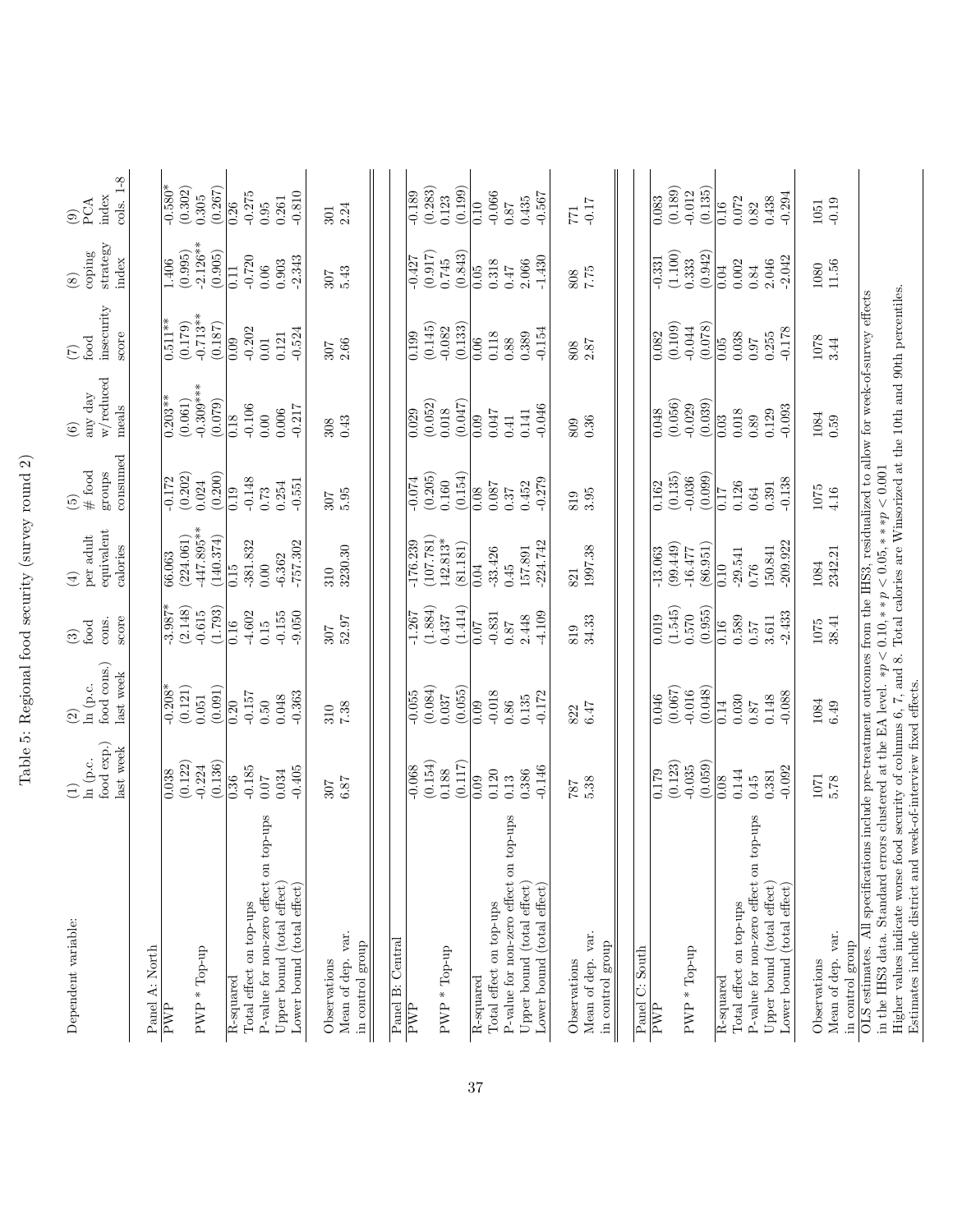Table 6: Food security (survey round 3) Table 6: Food security (survey round 3)

| Dependent variable:                                                                                                                                                                                                                                   | food exp.)<br>last week<br>ln (p.c.<br>$\hat{c}$                          | food cons.)<br>last week<br>$\frac{2}{\ln}$ (p.c.                                               | score<br>cons.<br>food<br>$\circledR$                  | equivalent<br>per adult<br>calories<br>$\circledcirc$                                 | consumed<br>$(5)$<br># food<br>groups                                                          | w/reduced<br>any day<br>meals<br>$\circledcirc$             | insecurity<br>score<br>food<br>$\widehat{\epsilon}$                                                | strategy<br>coping<br>index<br>$\circledast$                                                                          | cols. 1-8<br>index<br>РĆА<br>$\widehat{\circ}$                                |
|-------------------------------------------------------------------------------------------------------------------------------------------------------------------------------------------------------------------------------------------------------|---------------------------------------------------------------------------|-------------------------------------------------------------------------------------------------|--------------------------------------------------------|---------------------------------------------------------------------------------------|------------------------------------------------------------------------------------------------|-------------------------------------------------------------|----------------------------------------------------------------------------------------------------|-----------------------------------------------------------------------------------------------------------------------|-------------------------------------------------------------------------------|
| Panel A: full sample, no covariates                                                                                                                                                                                                                   |                                                                           |                                                                                                 |                                                        |                                                                                       |                                                                                                |                                                             |                                                                                                    |                                                                                                                       |                                                                               |
| Lean                                                                                                                                                                                                                                                  |                                                                           | $-0.073$                                                                                        |                                                        | 22.351                                                                                |                                                                                                | 0.011                                                       | 0.032                                                                                              | 0.441                                                                                                                 |                                                                               |
|                                                                                                                                                                                                                                                       | $\frac{0.036}{(0.121)}$                                                   | (0.051)                                                                                         | $-0.715$<br>$(1.202)$                                  | (21.604)                                                                              | $-0.052$<br>$(0.094)$                                                                          | (0.028)                                                     | (0.093)                                                                                            | (0.404)                                                                                                               | $\frac{-0.129}{(0.156)}$                                                      |
| Lean season $PWP$ * topup                                                                                                                                                                                                                             |                                                                           | 0.058                                                                                           | $-0.453$                                               | 8.070                                                                                 | 0.007                                                                                          | $-0.061**$                                                  | $-0.161*$                                                                                          |                                                                                                                       | (0.133)<br>0.126                                                              |
| Harvest                                                                                                                                                                                                                                               |                                                                           |                                                                                                 | $(1.047)$<br>$-2.010*$                                 |                                                                                       |                                                                                                | $\begin{array}{c} (0.027) \\ -0.012 \\ (0.027) \end{array}$ |                                                                                                    |                                                                                                                       |                                                                               |
|                                                                                                                                                                                                                                                       |                                                                           |                                                                                                 | $\left( 1.061\right)$ $-0.513$                         |                                                                                       |                                                                                                |                                                             |                                                                                                    |                                                                                                                       |                                                                               |
| Harvest season PWP <sup>*</sup> topup                                                                                                                                                                                                                 | $(0.039$<br>$(0.098)$<br>$(0.113)$<br>$(0.113)$<br>$(0.042)$<br>$(0.095)$ | $\begin{array}{l} (0.049)\\ -0.105^{**}\\ 0.041)\\ 0.029\\ 0.029\\ 0.041)\\ \hline \end{array}$ |                                                        | $\begin{array}{c} (17.825) \\ -36.834 \\ (22.333) \\ -13.509 \\ (18.024) \end{array}$ | $\begin{array}{c} (0.074) \\ (0.0127) \\ (0.091) \\ (1.109) \\ (0.083) \\ (0.083) \end{array}$ | $0.001$<br>$(0.032)$                                        | $\begin{array}{ l} (0.086)\\ (0.032)\\ (0.035)\\ (0.030)\\ (0.097)\\ (0.097)\\ \hline \end{array}$ | $\begin{array}{c} (0.353 \\ (0.472) \\ (0.472) \\ (0.366) \\ (0.366) \\ (0.441) \\ (0.441) \\ (0.441) \\ \end{array}$ | $\begin{array}{c} 0.218 \\ -0.137) \\ 0.137) \\ -0.089 \\ 0.130) \end{array}$ |
| $\overline{\text{R}}$ -squared                                                                                                                                                                                                                        | $\frac{0}{10}$                                                            |                                                                                                 | (0.881)<br>$\frac{3}{2}$                               | 0.09                                                                                  | 0.18                                                                                           | 0.13                                                        | 0.18                                                                                               |                                                                                                                       | 0.21                                                                          |
| Iotal effect (lean PWP)                                                                                                                                                                                                                               | $-0.076$                                                                  | $\begin{array}{c} 0.16 \\ -0.015 \end{array}$                                                   | $-1.168$                                               |                                                                                       | $-0.045$                                                                                       | $-0.050$                                                    |                                                                                                    | $\frac{0.21}{0.088}$                                                                                                  | $-0.002$                                                                      |
| Upper bound (total effect, lean PWP)                                                                                                                                                                                                                  | 0.143                                                                     | $0.072\,$                                                                                       | $1.073\,$                                              | $-14.281$<br>24.259                                                                   | 0.132                                                                                          | $0.000\,$                                                   | $-0.129$<br>$0.031$                                                                                |                                                                                                                       | $0.274\,$                                                                     |
| Lower bound (total effect, lean PWP)                                                                                                                                                                                                                  | $-0.294$                                                                  | $-0.102$                                                                                        | $-3.410$                                               | $-52.822$                                                                             | $-0.222$                                                                                       | $-0.101$                                                    | $-0.290$                                                                                           | $-0.621$                                                                                                              | $-0.279$                                                                      |
| Total effect (harvest PWP)                                                                                                                                                                                                                            | $-0.269$                                                                  | $-0.076$                                                                                        | $-2.523$                                               | $-50.343$                                                                             | $-0.244$                                                                                       | $-0.011$                                                    | $-0.002$                                                                                           | 0.452                                                                                                                 | $-0.307$                                                                      |
| Upper bound (total effect, harvest PWP)                                                                                                                                                                                                               | $-0.060$                                                                  | 0.008                                                                                           | $-0.482$                                               | $-10.519$                                                                             | $-0.072$                                                                                       | 0.038                                                       | 0.150                                                                                              | 1.126                                                                                                                 | $-0.051$                                                                      |
| Lower bound (total effect, harvest PWP)                                                                                                                                                                                                               | $-0.477$<br>0.05                                                          | $-0.161$<br>0.16                                                                                | $-4.565$<br>0.15                                       | $-90.167$<br>$0.05$                                                                   | $-0.415$<br>0.02                                                                               | 0.060                                                       | $-0.153$<br>$\overline{0.12}$                                                                      |                                                                                                                       | $-0.562$                                                                      |
| p-value: direct (lean) = direct (harvest)<br>p-value: indirect (lean) = indirect (harvest)                                                                                                                                                            | 0.10                                                                      | 0.51                                                                                            | 0.21                                                   | $\rm 0.52$                                                                            | 0.40                                                                                           | $0.15$<br>$0.46$                                            | 0.51                                                                                               | $\frac{-0.222}{0.37}$                                                                                                 | 0.02<br>0.55                                                                  |
| Mean of dep. var.<br>Observations                                                                                                                                                                                                                     | $2783$<br>$5.37$                                                          | $2804$<br>6.76                                                                                  | 2797<br>44.30                                          | $\frac{2804}{730.26}$                                                                 | 2797<br>4.78                                                                                   | 2779                                                        | $2774$<br>$2.63$                                                                                   | $\begin{array}{c} 2776 \\ 5.15 \end{array}$                                                                           | 2746<br>0.16                                                                  |
| in control group                                                                                                                                                                                                                                      |                                                                           |                                                                                                 |                                                        |                                                                                       |                                                                                                |                                                             |                                                                                                    |                                                                                                                       |                                                                               |
| Panel B: baseline subsample, no covariates                                                                                                                                                                                                            |                                                                           |                                                                                                 |                                                        |                                                                                       |                                                                                                |                                                             |                                                                                                    |                                                                                                                       |                                                                               |
| Lean                                                                                                                                                                                                                                                  | $\frac{610}{10}$                                                          | $-0.014$                                                                                        | $-0.207$                                               | -5.417                                                                                | $-0.057$                                                                                       | 0.005                                                       | 0.014                                                                                              |                                                                                                                       | $-0.057$                                                                      |
| Lean season PWP * topup                                                                                                                                                                                                                               | (0.140)<br>$\!0.061$                                                      | (0.063)<br>0.019                                                                                | (1.342)<br>$-0.070$                                    | (24.936)<br>$-5.162$                                                                  | (0.109)<br>0.012                                                                               | $-0.078**$<br>(0.033)                                       | $-0.191**$<br>(0.099)                                                                              | $\begin{array}{c} 0.268 \\ (0.472) \\ -0.317 \end{array}$                                                             | (0.176)<br>0.114                                                              |
|                                                                                                                                                                                                                                                       | (0.111)                                                                   | (0.056)                                                                                         | (1.190)                                                | (19.086)                                                                              | (0.086)                                                                                        | (0.033)                                                     | (0.094)                                                                                            | (0.540)                                                                                                               | (0.148)                                                                       |
| Harvest                                                                                                                                                                                                                                               | $-0.214$                                                                  | $-0.089*$                                                                                       | $-1.575$                                               | 33.882                                                                                | 0.098                                                                                          | $-0.007$                                                    | $-0.015$                                                                                           |                                                                                                                       | $-0.200$                                                                      |
| Harvest season PWP <sup>*</sup> topup                                                                                                                                                                                                                 | $\left(0.135\right)$ $0.027$                                              | (0.052)<br>0.042                                                                                | (1.274)                                                | (26.173)<br>$-9.093$                                                                  | (0.111)<br>0.102                                                                               | $\left(0.035\right)$ $-0.020$                               |                                                                                                    |                                                                                                                       | (0.168)<br>$-0.004$                                                           |
|                                                                                                                                                                                                                                                       | (0.115)                                                                   | (0.050)                                                                                         | (1.100)                                                | (20.479)                                                                              | (0.098)                                                                                        | (0.041)                                                     | $\begin{array}{c} (0.101) \\ 0.053 \\ (0.113) \end{array}$                                         | $-0.430$<br>$(0.466)$<br>$(0.626)$<br>$(0.527)$<br>$(0.527)$<br>$-0.049$<br>$-0.768$<br>$-0.366$                      | (0.158)                                                                       |
| R-squared                                                                                                                                                                                                                                             |                                                                           |                                                                                                 |                                                        |                                                                                       |                                                                                                |                                                             |                                                                                                    |                                                                                                                       |                                                                               |
| Total effect (lean PWP)                                                                                                                                                                                                                               | $\begin{array}{c} 0.11 \\ -0.042 \\ 0.199 \\ -0.283 \end{array}$          | $\begin{array}{c c} 16 \\ 16 \\ 0.004 \\ 0.102 \\ 0.103 \\ \hline \end{array}$                  | $\begin{array}{c} 0.13 \\ -0.276 \\ 2.099 \end{array}$ | $\begin{array}{c} 0.08 \\ -10.579 \\ 33.403 \end{array}$                              | $\begin{array}{c} 0.18 \\ -0.044 \\ 0.161 \end{array}$                                         | $\begin{array}{c} 0.12 \\ -0.072 \\ -0.017 \end{array}$     |                                                                                                    |                                                                                                                       | $0.20$<br>$0.057$<br>$0.368$                                                  |
| $\begin{array}{l} \text{Upper bound (total effect, lean PWP)} \\ \text{Lower bound (total effect, lean PWP)} \end{array}$                                                                                                                             |                                                                           |                                                                                                 | $-2.652$                                               |                                                                                       |                                                                                                |                                                             |                                                                                                    |                                                                                                                       |                                                                               |
| Total effect (harvest PWP)                                                                                                                                                                                                                            | $-0.187$                                                                  | $-0.047$                                                                                        | $-1.662$                                               | $-54.560$<br>$-42.976$                                                                | $-0.249$<br>$-0.200$                                                                           | $-0.127$<br>$-0.028$                                        |                                                                                                    |                                                                                                                       | $-0.253$<br>$-0.204$                                                          |
| Upper bound (total effect, harvest PWP)                                                                                                                                                                                                               | 0.052                                                                     | $0.051\,$                                                                                       | 0.583                                                  | 3.120                                                                                 | $-0.000$                                                                                       | 0.029                                                       | 0.098                                                                                              | $1.004\,$                                                                                                             | 0.095                                                                         |
| Lower bound (total effect, harvest PWP)                                                                                                                                                                                                               | $-0.427$                                                                  | $-0.146$                                                                                        | $-3.907$                                               | $-89.072$                                                                             | $-0.400$                                                                                       | $-0.085$                                                    | $-0.233$                                                                                           | $-0.612$                                                                                                              | $-0.502$                                                                      |
| p-value: indirect (lean) = indirect (harvest<br>p-value: direct (lean) = direct (harvest)                                                                                                                                                             | 0.19<br>$0.10$                                                            | $\begin{array}{c} 0.28 \\ 0.23 \end{array}$                                                     | $0.17$<br>$0.29$                                       | 0.09<br>0.27                                                                          | 0.09<br>0.69                                                                                   | $\begin{array}{c} 0.13 \\ 0.75 \end{array}$                 | 0.22<br>0.80                                                                                       | $0.58$<br>$0.20$                                                                                                      | 0.06<br>0.41                                                                  |
|                                                                                                                                                                                                                                                       |                                                                           |                                                                                                 |                                                        |                                                                                       |                                                                                                |                                                             |                                                                                                    |                                                                                                                       |                                                                               |
| Panel C: baseline sub-sample, including pre-                                                                                                                                                                                                          | reatment                                                                  | outcomes                                                                                        |                                                        |                                                                                       |                                                                                                |                                                             |                                                                                                    |                                                                                                                       |                                                                               |
| Lean                                                                                                                                                                                                                                                  | (0.125)<br>0.020                                                          | (0.059)<br>0.002                                                                                | (1.311)<br>0.041                                       | (23.770)<br>6.366                                                                     | $\overline{0.005}$<br>$(0.109)$                                                                | (0.033)<br>0.005                                            | (0.099)<br>0.018                                                                                   | $\frac{313}{2}$                                                                                                       | $-0.018$<br>$(0.172)$                                                         |
| Lean season $\mathrm{PWP}$ * topup                                                                                                                                                                                                                    | $-0.085$                                                                  | 0.008                                                                                           | $-0.449$                                               | $-8.811$                                                                              | 0.031                                                                                          | $-0.077**$                                                  | $-0.178*$                                                                                          | $\left(0.477\right)$ -0.291                                                                                           | 0.046                                                                         |
|                                                                                                                                                                                                                                                       | (0.112)                                                                   | (0.055)                                                                                         | $\left( 1.223\right)$ -0.871                           | (19.892)<br>28.704                                                                    | (0.092)                                                                                        | (0.033)                                                     | $\begin{array}{c} (0.092) \\ -0.005 \end{array}$                                                   | (0.536)<br>$-0.363$                                                                                                   | (0.150)                                                                       |
| Harvest                                                                                                                                                                                                                                               | (0.117)<br>0.136                                                          | (0.046)<br>$-0.051$                                                                             | (1.208)                                                | (24.837)                                                                              | (0.107)<br>$-0.021$                                                                            | (0.035)<br>$-0.008$                                         |                                                                                                    | (0.466)                                                                                                               | (0.158)<br>$-0.110$                                                           |
| Harvest season PWP <sup>*</sup> topup                                                                                                                                                                                                                 | $-0.006$                                                                  | 0.022                                                                                           | $-0.395$                                               | $7.981\,$                                                                             | 0.131                                                                                          | 0.020                                                       | $(0.101)$<br>$-0.047$                                                                              | 0.630                                                                                                                 | $-0.056$                                                                      |
|                                                                                                                                                                                                                                                       | (0.110)                                                                   | (0.050)                                                                                         | (1.072)                                                | (19.509)                                                                              | (0.096)                                                                                        | (0.041)                                                     | (0.115)                                                                                            | (0.525)                                                                                                               | (0.154)                                                                       |
| Total effect (lean PWP)<br>R-squared                                                                                                                                                                                                                  | $-0.065$<br>0.19                                                          | 0.010<br>0.22                                                                                   | $-0.408$<br>0.17                                       | $\begin{array}{r} 0.15 \\ -15.178 \\ 27.517 \\ -57.873 \end{array}$                   | 0.026<br>0.21                                                                                  | $\frac{13}{-0.071}$                                         | $\frac{0.18}{0.160}$                                                                               | $\frac{20}{0.28}$                                                                                                     | $\frac{26}{0.027}$                                                            |
|                                                                                                                                                                                                                                                       | 0.139                                                                     | 0.095                                                                                           | $1.826\,$                                              |                                                                                       |                                                                                                |                                                             |                                                                                                    |                                                                                                                       |                                                                               |
| Upper bound (total effect, lean $\mathrm{PWP})$ Lower bound (total effect, lean $\mathrm{PWP})$                                                                                                                                                       | $-0.270$                                                                  | $-0.075$                                                                                        | $-2.643$                                               |                                                                                       | $\begin{array}{c} 0.172 \\ -0.223 \\ -0.152 \end{array}$                                       | $-0.126$<br>$-0.028$<br>0.029                               | $-0.328$<br>$-0.053$                                                                               | $-0.803$ $0.267$                                                                                                      | $-0.262$                                                                      |
| Total effect (harvest PWP)                                                                                                                                                                                                                            | $-0.143$                                                                  | $-0.029$                                                                                        | $-1.266$                                               | $-36.684$                                                                             |                                                                                                |                                                             |                                                                                                    |                                                                                                                       | $-0.167$                                                                      |
| Upper bound (total effect, harvest PWP)<br>Lower bound (total effect, harvest PWP)                                                                                                                                                                    | $-0.349$<br>0.064                                                         | $-0.118$<br>$0.060\,$                                                                           | $-3.415$<br>0.883                                      | $6.515$<br>$-79.883$                                                                  | 0.045                                                                                          | $-0.084$                                                    | $-0.217$<br>0.112                                                                                  | 1.082                                                                                                                 | $-0.446$<br>0.113                                                             |
|                                                                                                                                                                                                                                                       | 0.44                                                                      |                                                                                                 |                                                        |                                                                                       | $-0.348$                                                                                       |                                                             |                                                                                                    |                                                                                                                       |                                                                               |
| p-value: direct (lean) = direct (harvest)<br>p-value: indirect (lean) = indirect (harvest<br>$p$ -value:                                                                                                                                              | 0.24                                                                      | 0.38                                                                                            | $0.39$<br>$0.48$                                       | $\frac{0.28}{0.38}$                                                                   | 0.80                                                                                           | $\begin{array}{c} 0.14 \\ 0.73 \end{array}$                 | $0.23$<br>$0.84$                                                                                   | $-0.547$<br>$0.58$<br>$0.21$                                                                                          | $\begin{array}{c} 0.15 \\ 0.59 \end{array}$                                   |
| Observations                                                                                                                                                                                                                                          |                                                                           |                                                                                                 | 2190                                                   |                                                                                       |                                                                                                |                                                             |                                                                                                    |                                                                                                                       |                                                                               |
| Mean of dep. var.<br>in control group                                                                                                                                                                                                                 | $\begin{array}{c} 2167 \\ 5.37 \end{array}$                               | $\begin{array}{c} 2197 \\ 6.77 \end{array}$                                                     | 44.48                                                  | $\frac{2197}{732.59}$                                                                 | $2190$<br>$4.82$                                                                               | 2179                                                        | $2175$<br>$2.71$                                                                                   | 2177<br>5.69                                                                                                          | $\begin{array}{c} 2138 \\ 0.15 \end{array}$                                   |
|                                                                                                                                                                                                                                                       |                                                                           |                                                                                                 |                                                        |                                                                                       |                                                                                                |                                                             |                                                                                                    |                                                                                                                       |                                                                               |
| OLS estimates. Standard errors clustered at the EA level. $*\rho < 0.10, *\ast \rho < 0.05, ***\ast \rho < 0.001$<br>Higher values indicate worse food security of columns 6, 7, and 8. Total calories are Winsorized at the 10th and 90th percentile |                                                                           |                                                                                                 |                                                        |                                                                                       |                                                                                                |                                                             |                                                                                                    |                                                                                                                       |                                                                               |
| Estimates include district and week-of-interview fixed effects.                                                                                                                                                                                       |                                                                           |                                                                                                 |                                                        |                                                                                       |                                                                                                |                                                             |                                                                                                    |                                                                                                                       |                                                                               |

Estimates include district and week-of-interview fixed effects.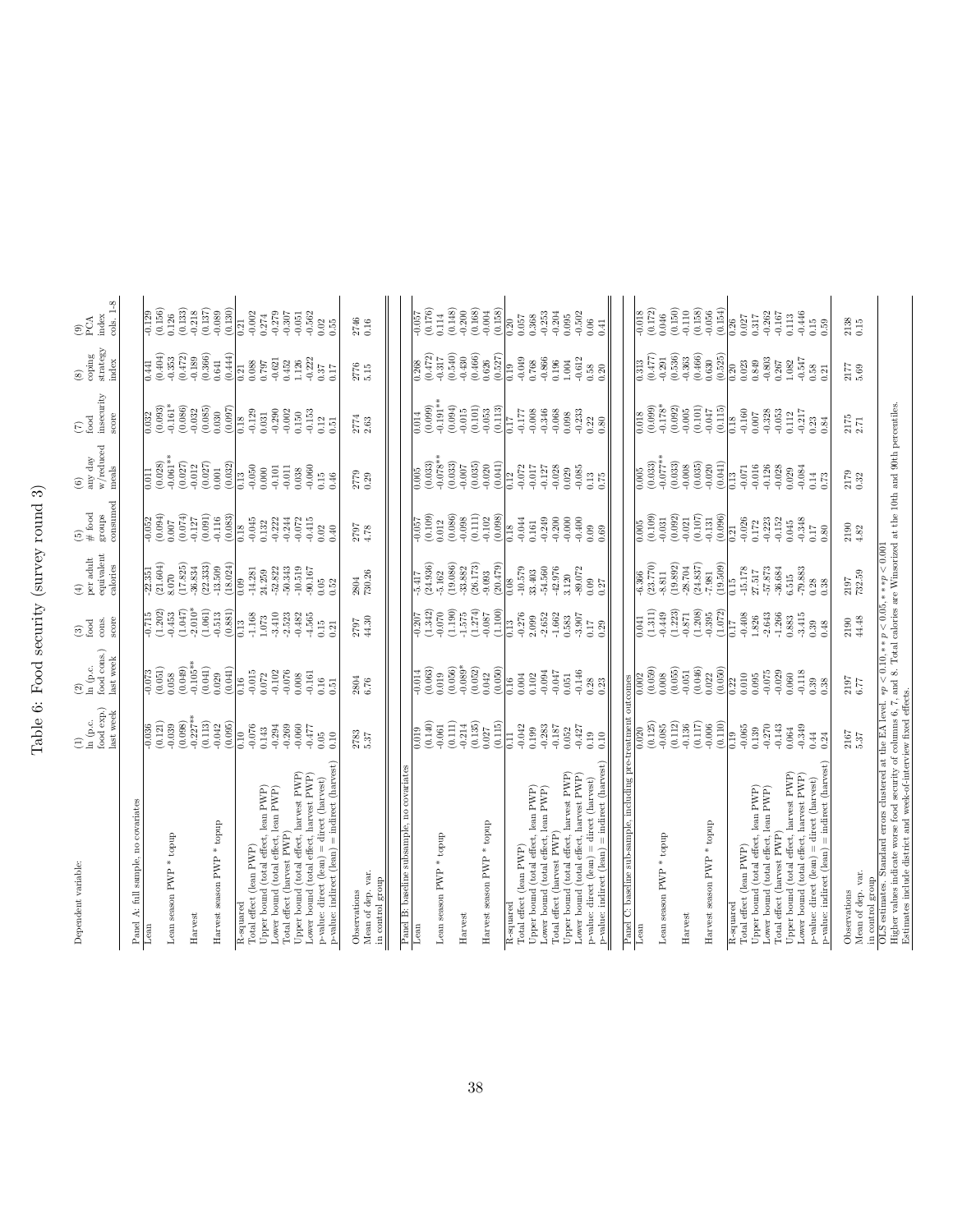Table 7: Regional food security (survey round 3) Table 7: Regional food security (survey round 3)

| Dependent variable:                                                                                                                                                                                                                          | $\begin{array}{l} (1)\\ \ln\ (p.c.\\ \text{food exp.})\\ \text{last week} \end{array}$ | $\begin{array}{l} (2)\\ \ln\left(\mathbf{p}.\mathbf{c}\right)\\ \text{food cons.})\\ \text{last week} \end{array}$                                                                                                                                                         | $\begin{array}{c} \text{(3)}\\ \text{food}\\ \text{cons.}\\ \text{score} \end{array}$                   | $\stackrel{\text{vec}~\text{adult}}{\text{equivalent}}$ equivalent<br>$\widehat{E}$                                                                  | $\begin{array}{l} (5)\\ \# \; {\rm food}\\ \hbox{groups}\\ \hbox{consumed}\\ \hbox{consumed} \end{array}$                                                                                                                                                                                                               | $\underset{\mathrm{weak}}{\mathrm{any}}$ day w/reduced<br>$\hat{c}$                                                                                                                                                                                                                                        | $\begin{array}{l} \dot{\rm food} \\ \rm insecurity \\ \rm score \end{array}$<br>$\widehat{\epsilon}$ | $\underset{\text{index}}{\text{coping}}$<br>$\circledast$                                                                                                                                                                                                                                           | cols. 1-8<br>index<br>$\underset{\text{PCA}}{\circ}$                                                                                                                                                                                                                                             |
|----------------------------------------------------------------------------------------------------------------------------------------------------------------------------------------------------------------------------------------------|----------------------------------------------------------------------------------------|----------------------------------------------------------------------------------------------------------------------------------------------------------------------------------------------------------------------------------------------------------------------------|---------------------------------------------------------------------------------------------------------|------------------------------------------------------------------------------------------------------------------------------------------------------|-------------------------------------------------------------------------------------------------------------------------------------------------------------------------------------------------------------------------------------------------------------------------------------------------------------------------|------------------------------------------------------------------------------------------------------------------------------------------------------------------------------------------------------------------------------------------------------------------------------------------------------------|------------------------------------------------------------------------------------------------------|-----------------------------------------------------------------------------------------------------------------------------------------------------------------------------------------------------------------------------------------------------------------------------------------------------|--------------------------------------------------------------------------------------------------------------------------------------------------------------------------------------------------------------------------------------------------------------------------------------------------|
| Panel A: North                                                                                                                                                                                                                               |                                                                                        |                                                                                                                                                                                                                                                                            |                                                                                                         |                                                                                                                                                      |                                                                                                                                                                                                                                                                                                                         |                                                                                                                                                                                                                                                                                                            |                                                                                                      |                                                                                                                                                                                                                                                                                                     |                                                                                                                                                                                                                                                                                                  |
| $\rm{Lean}$                                                                                                                                                                                                                                  | $\frac{1}{(0.306)}$<br>$(0.306)$                                                       | $\frac{-0.244}{(0.151)}$                                                                                                                                                                                                                                                   | $\frac{5.326}{(4.440)}$<br>$\frac{7.132**}{(2.538)}$                                                    | $\frac{-138.945}{(291.417)}$                                                                                                                         | $\frac{1}{10.611**}$<br>(0.232)<br>0.502**                                                                                                                                                                                                                                                                              | (0.053)<br>$\frac{82}{2}$                                                                                                                                                                                                                                                                                  | $\overline{0.360}$                                                                                   | $\frac{1.542}{(1.189)}$                                                                                                                                                                                                                                                                             | $\frac{0.858^*}{(0.452)}$                                                                                                                                                                                                                                                                        |
| Lean season PWP * topup                                                                                                                                                                                                                      |                                                                                        | 0.281                                                                                                                                                                                                                                                                      |                                                                                                         | 281.108                                                                                                                                              |                                                                                                                                                                                                                                                                                                                         | (0.087)                                                                                                                                                                                                                                                                                                    | $(0.247)$<br>$-0.549**$                                                                              | (619.949)                                                                                                                                                                                                                                                                                           | $0.957**$                                                                                                                                                                                                                                                                                        |
| Harvest                                                                                                                                                                                                                                      | $\begin{array}{c} (0.363) \\ -0.327 \\ (0.246) \end{array}$                            | (0.189)                                                                                                                                                                                                                                                                    |                                                                                                         | (300.595)<br>63.711                                                                                                                                  | $\begin{array}{c} (0.165) \\ -0.564^{**} \\ (0.241) \end{array}$                                                                                                                                                                                                                                                        | $0.244***$                                                                                                                                                                                                                                                                                                 | $0.641***$<br>(0.248)                                                                                | $2.668*$                                                                                                                                                                                                                                                                                            | $-0.914**$<br>(0.404)<br>(0.448)                                                                                                                                                                                                                                                                 |
| Harvest season PWP * topup                                                                                                                                                                                                                   | $0.418\,$                                                                              | (0.091)                                                                                                                                                                                                                                                                    | $-5.158$<br>$(3.856)$                                                                                   | (149.937)                                                                                                                                            | 0.175                                                                                                                                                                                                                                                                                                                   | $(0.101)$<br>-0.330**                                                                                                                                                                                                                                                                                      | $(0.265)$<br>$-0.777**$<br>$(0.333)$                                                                 | $\begin{array}{c} (1.371) \\ -2.283 \\ (1.397) \end{array}$                                                                                                                                                                                                                                         |                                                                                                                                                                                                                                                                                                  |
|                                                                                                                                                                                                                                              | (0.272)                                                                                | $(0.159)$<br>$(0.099)$                                                                                                                                                                                                                                                     | $2.534$<br>(1.570)                                                                                      | $-58.121$<br>(147.801)                                                                                                                               | (0.123)                                                                                                                                                                                                                                                                                                                 | (0.125)                                                                                                                                                                                                                                                                                                    |                                                                                                      |                                                                                                                                                                                                                                                                                                     | $0.762*$<br>(0.383)                                                                                                                                                                                                                                                                              |
| Total effect (lean PWP)<br>$\overline{\text{R-squared}}$                                                                                                                                                                                     | $\begin{bmatrix} 128 \\ 0.149 \\ 0.590 \\ 0.590 \\ 0.0292 \\ 0.091 \end{bmatrix}$      |                                                                                                                                                                                                                                                                            | $\frac{8}{18}$                                                                                          | 142.162<br>0.14                                                                                                                                      | $\frac{8}{29}$                                                                                                                                                                                                                                                                                                          | $-0.041$<br>0.09                                                                                                                                                                                                                                                                                           | 0.07                                                                                                 | 0.04                                                                                                                                                                                                                                                                                                | $\begin{array}{r} 0.25 \\ 0.098 \\ 0.088 \\ 0.889 \\ -0.691 \end{array}$                                                                                                                                                                                                                         |
| Upper bound (total effect, lean PWP)                                                                                                                                                                                                         |                                                                                        |                                                                                                                                                                                                                                                                            | 1.806<br>9.348                                                                                          | 409.881                                                                                                                                              | $\begin{array}{l} 1.09 \\ 0.394 \\ 0.613 \\ 0.390 \\ 0.390 \\ \vdots \end{array}$                                                                                                                                                                                                                                       | $\!0.083$                                                                                                                                                                                                                                                                                                  | $\begin{array}{c} 0.190 \\ 0.160 \\ 0.539 \\ 0.136 \end{array}$                                      | $\begin{array}{c} 0.604 \\ 2.512 \\ -1.304 \\ 0.384 \end{array}$                                                                                                                                                                                                                                    |                                                                                                                                                                                                                                                                                                  |
| Lower bound (total effect, lean PWP)<br>Total effect (harvest PWP)                                                                                                                                                                           |                                                                                        |                                                                                                                                                                                                                                                                            | $-5.735$<br>$-2.624$                                                                                    | $-125.556$<br>5.590                                                                                                                                  |                                                                                                                                                                                                                                                                                                                         | $-0.165$                                                                                                                                                                                                                                                                                                   |                                                                                                      |                                                                                                                                                                                                                                                                                                     | $-0.151$                                                                                                                                                                                                                                                                                         |
| Upper bound (total effect, harvest PWP)                                                                                                                                                                                                      | 0.485                                                                                  | 0.248                                                                                                                                                                                                                                                                      | 4.914                                                                                                   | 386.242                                                                                                                                              |                                                                                                                                                                                                                                                                                                                         | 0.011                                                                                                                                                                                                                                                                                                      | 0.244                                                                                                |                                                                                                                                                                                                                                                                                                     |                                                                                                                                                                                                                                                                                                  |
| Lower bound (total effect, harvest PWP)                                                                                                                                                                                                      | $-0.303$                                                                               | $-0.215$                                                                                                                                                                                                                                                                   | $-10.161$                                                                                               | -375.063                                                                                                                                             | $-0.813$                                                                                                                                                                                                                                                                                                                | $-0.183$                                                                                                                                                                                                                                                                                                   | $-0.516$                                                                                             | $2.444$<br>-1.675                                                                                                                                                                                                                                                                                   | $0.595$<br>$-0.898$<br>$0.58$                                                                                                                                                                                                                                                                    |
| p-value: indirect (lean) = indirect (harvest)<br>p-value: direct (lean) = direct (harvest)                                                                                                                                                   | 0.83<br>0.44                                                                           | 0.89<br>0.44                                                                                                                                                                                                                                                               | 0.08<br>0.96                                                                                            | 0.53<br>0.47                                                                                                                                         | $0.18\,$<br>0.78                                                                                                                                                                                                                                                                                                        | $\begin{array}{c} 0.52 \\ 0.16 \end{array}$                                                                                                                                                                                                                                                                | $\!0.83\!$<br>0.38                                                                                   | $\!0.81$<br>$0.45\,$                                                                                                                                                                                                                                                                                | $0.90\,$                                                                                                                                                                                                                                                                                         |
| Mean of dep. var.<br>in control group<br>Observations                                                                                                                                                                                        | 303<br>6.33                                                                            | $\frac{306}{7.35}$                                                                                                                                                                                                                                                         | 54.20                                                                                                   | 3109.72<br>306                                                                                                                                       | $\frac{3}{303}$                                                                                                                                                                                                                                                                                                         | $\frac{306}{0.21}$                                                                                                                                                                                                                                                                                         | $\frac{305}{2.29}$                                                                                   | 306<br>3.55                                                                                                                                                                                                                                                                                         | $\frac{9}{2.80}$                                                                                                                                                                                                                                                                                 |
|                                                                                                                                                                                                                                              |                                                                                        |                                                                                                                                                                                                                                                                            |                                                                                                         |                                                                                                                                                      |                                                                                                                                                                                                                                                                                                                         |                                                                                                                                                                                                                                                                                                            |                                                                                                      |                                                                                                                                                                                                                                                                                                     |                                                                                                                                                                                                                                                                                                  |
| Panel B: Center                                                                                                                                                                                                                              |                                                                                        |                                                                                                                                                                                                                                                                            |                                                                                                         |                                                                                                                                                      |                                                                                                                                                                                                                                                                                                                         |                                                                                                                                                                                                                                                                                                            |                                                                                                      |                                                                                                                                                                                                                                                                                                     |                                                                                                                                                                                                                                                                                                  |
| $_{\rm Lean}$                                                                                                                                                                                                                                | $\begin{array}{c} 0.027 \\ (0.269) \\ 0.058 \\ (0.173) \end{array}$                    | $\begin{array}{c} 0.076 \\ 0.106) \\ 0.039 \\ 0.075) \end{array}$                                                                                                                                                                                                          | $\begin{array}{c} 1.252 \\ (2.464) \\ 0.503 \\ (2.045) \end{array}$                                     | $22.502$<br>(149.156)                                                                                                                                | $\begin{array}{c} \hline 190 \\ (0.194) \\ (0.191) \\ 0.012 \\ (0.156) \end{array}$                                                                                                                                                                                                                                     | $\frac{0.085^{**}}{(0.041)}$<br>0.023                                                                                                                                                                                                                                                                      | $\begin{array}{r} -0.205 \\ -0.173) \\ -0.093 \\ -0.154) \\ -0.167 \\ 0.146) \end{array}$            | $\begin{array}{c} 0.561 \\ 0.514) \\ 0.110 \\ 0.654) \end{array}$                                                                                                                                                                                                                                   | $\begin{array}{r} \  \  \, 0.315 \\ 0.315) \\ 0.014 \\ 0.0229 \end{array}$                                                                                                                                                                                                                       |
| Lean season $\mathrm{PWP}$ * topup                                                                                                                                                                                                           |                                                                                        |                                                                                                                                                                                                                                                                            |                                                                                                         | 46.508                                                                                                                                               |                                                                                                                                                                                                                                                                                                                         |                                                                                                                                                                                                                                                                                                            |                                                                                                      |                                                                                                                                                                                                                                                                                                     |                                                                                                                                                                                                                                                                                                  |
| Harvest                                                                                                                                                                                                                                      |                                                                                        |                                                                                                                                                                                                                                                                            | 1.959                                                                                                   | $(110.372)$<br>$-9.626$                                                                                                                              | 0.325                                                                                                                                                                                                                                                                                                                   | $-0.081**$<br>(0.038)                                                                                                                                                                                                                                                                                      |                                                                                                      |                                                                                                                                                                                                                                                                                                     | 0.400                                                                                                                                                                                                                                                                                            |
|                                                                                                                                                                                                                                              |                                                                                        |                                                                                                                                                                                                                                                                            |                                                                                                         | (133.070)                                                                                                                                            |                                                                                                                                                                                                                                                                                                                         | (0.036)                                                                                                                                                                                                                                                                                                    |                                                                                                      |                                                                                                                                                                                                                                                                                                     |                                                                                                                                                                                                                                                                                                  |
| Harvest season PWP <sup>*</sup> topup                                                                                                                                                                                                        | $\begin{bmatrix} 3 & 3 & 3 \\ 0 & 3 & 3 \\ 0 & 0 & 0 \\ 0 & 0 & 0 \end{bmatrix}$       | $(0.098$<br>$(0.087)$<br>$-0.122$ <sup>*</sup><br>$(0.068)$                                                                                                                                                                                                                | $\begin{array}{c} (2.292) \\ -2.587 \\ (1.849) \end{array}$                                             | (121.448)<br>$-113.317$                                                                                                                              | $\begin{array}{c} (0.201) \\ 0.327^* \\ (0.185) \end{array}$                                                                                                                                                                                                                                                            | (0.050)<br>0.069                                                                                                                                                                                                                                                                                           | $0.164$<br>$(0.176)$                                                                                 | $(0.538)$<br>$(0.538)$<br>$1.216$<br>$(0.668)$                                                                                                                                                                                                                                                      | $\begin{array}{c} (0.277) \\ -0.463^* \\ (0.251) \end{array}$                                                                                                                                                                                                                                    |
| R-squared                                                                                                                                                                                                                                    | $\overline{11}$                                                                        |                                                                                                                                                                                                                                                                            | $\begin{array}{ c c }\hline 0.12 & 0.12 \\ 1.755 & 0.767 \\ \hline 5.767 & 0.767 \\ \hline \end{array}$ | $\frac{8}{0.06}$                                                                                                                                     |                                                                                                                                                                                                                                                                                                                         | $\frac{1}{0.06}$                                                                                                                                                                                                                                                                                           |                                                                                                      | $\frac{20.0}{7}$                                                                                                                                                                                                                                                                                    | $\overline{0.12}$                                                                                                                                                                                                                                                                                |
| Total effect (lean PWP)                                                                                                                                                                                                                      | $0.085$<br>$0.496$                                                                     |                                                                                                                                                                                                                                                                            |                                                                                                         | $-24.006$                                                                                                                                            | $\frac{0.05}{0.178}$                                                                                                                                                                                                                                                                                                    |                                                                                                                                                                                                                                                                                                            | $\frac{16}{0.16}$<br>-0.298<br>-0.019                                                                |                                                                                                                                                                                                                                                                                                     | $\begin{array}{c} 0.297 \\ 10.803 \end{array}$                                                                                                                                                                                                                                                   |
| $\begin{array}{l} \text{Upper bound (total effect, lean PWP)}\\ \text{Lower bound (total effect, lean PWP)} \end{array}$                                                                                                                     | $-0.325$                                                                               | $\begin{array}{c} 0.09 \\ 0.037 \\ 0.201 \\ 0.127 \end{array}$                                                                                                                                                                                                             | 2.257                                                                                                   | 281.498<br>233.485                                                                                                                                   | $-0.157$                                                                                                                                                                                                                                                                                                                | $0.007\,$                                                                                                                                                                                                                                                                                                  | $-0.577$                                                                                             | $-0.451$<br>$0.545$<br>$-1.448$                                                                                                                                                                                                                                                                     | $-0.208$                                                                                                                                                                                                                                                                                         |
| Total effect (harvest PWP)                                                                                                                                                                                                                   | $-0.111$                                                                               |                                                                                                                                                                                                                                                                            | 0.627                                                                                                   | $-122.943$                                                                                                                                           | $-0.002$                                                                                                                                                                                                                                                                                                                | $-0.130$                                                                                                                                                                                                                                                                                                   | $-0.003$                                                                                             | 0.499                                                                                                                                                                                                                                                                                               | $-0.063$                                                                                                                                                                                                                                                                                         |
| $\begin{array}{l} \text{Upper bound (total effect, harvest PWP)} \\ \text{Lower bound (total effect, harvest PWP)} \end{array}$                                                                                                              | $0.326$<br>$-0.547$                                                                    | $\begin{array}{c} 0.024 \\ 0.137 \\ -0.185 \end{array}$                                                                                                                                                                                                                    | 3.527                                                                                                   | 103.946                                                                                                                                              | 0.359                                                                                                                                                                                                                                                                                                                   | $0.060$<br>$-0.083$                                                                                                                                                                                                                                                                                        | $0.268$<br>$-0.274$                                                                                  | $1.461\,$                                                                                                                                                                                                                                                                                           | $0.463$<br>$-0.590$                                                                                                                                                                                                                                                                              |
| p-value: direct (lean) = direct (harvest)                                                                                                                                                                                                    |                                                                                        | 0.34                                                                                                                                                                                                                                                                       | $-4.782$                                                                                                | $-349.833$                                                                                                                                           | $-0.363$                                                                                                                                                                                                                                                                                                                | 0.22                                                                                                                                                                                                                                                                                                       | $0.04\,$                                                                                             | $-0.463$<br>$0.11$                                                                                                                                                                                                                                                                                  |                                                                                                                                                                                                                                                                                                  |
| $=$ indirect (harvest)<br>p-value: indirect (lean)                                                                                                                                                                                           |                                                                                        | $_{0.81}$                                                                                                                                                                                                                                                                  | $\begin{array}{c} 0.16 \\ 0.76 \end{array}$                                                             | $\begin{array}{c} 0.36 \\ 0.82 \end{array}$                                                                                                          |                                                                                                                                                                                                                                                                                                                         |                                                                                                                                                                                                                                                                                                            | $\!0.83$                                                                                             | $0.80\,$                                                                                                                                                                                                                                                                                            |                                                                                                                                                                                                                                                                                                  |
| Mean of dep. var.<br>$\frac{r}{\hbox{Observations}}$                                                                                                                                                                                         | $\frac{87}{100}$                                                                       | $\frac{817}{6.72}$                                                                                                                                                                                                                                                         | 43.69<br>816                                                                                            | 817<br>2440.25                                                                                                                                       | $rac{88}{0.36}$<br>$rac{48}{80}$<br>$rac{48}{4}$                                                                                                                                                                                                                                                                        | $rac{3}{815}$<br>0.20                                                                                                                                                                                                                                                                                      | $\frac{14}{814}$                                                                                     | $\frac{14}{3.11}$                                                                                                                                                                                                                                                                                   | $\frac{25}{25}$                                                                                                                                                                                                                                                                                  |
| in control group                                                                                                                                                                                                                             |                                                                                        |                                                                                                                                                                                                                                                                            |                                                                                                         |                                                                                                                                                      |                                                                                                                                                                                                                                                                                                                         |                                                                                                                                                                                                                                                                                                            |                                                                                                      |                                                                                                                                                                                                                                                                                                     |                                                                                                                                                                                                                                                                                                  |
| Panel C: South                                                                                                                                                                                                                               |                                                                                        |                                                                                                                                                                                                                                                                            |                                                                                                         |                                                                                                                                                      |                                                                                                                                                                                                                                                                                                                         |                                                                                                                                                                                                                                                                                                            |                                                                                                      |                                                                                                                                                                                                                                                                                                     |                                                                                                                                                                                                                                                                                                  |
| $\mbox{\it Len}$                                                                                                                                                                                                                             |                                                                                        |                                                                                                                                                                                                                                                                            |                                                                                                         |                                                                                                                                                      |                                                                                                                                                                                                                                                                                                                         | 0.062                                                                                                                                                                                                                                                                                                      |                                                                                                      |                                                                                                                                                                                                                                                                                                     |                                                                                                                                                                                                                                                                                                  |
| Lean season $\text{PWP}$ * topup                                                                                                                                                                                                             |                                                                                        | $\begin{bmatrix} 0.99\\ 0.039\\ 0.051\\ 0.07\\ 0.07\\ 0.08\\ 0.08\\ 0.01\\ 0.00\\ 0.00\\ 0.01\\ 0.01\\ 0.01\\ 0.01\\ 0.01\\ 0.01\\ 0.01\\ 0.01\\ 0.00\\ 0.00\\ 0.01\\ 0.01\\ 0.01\\ 0.00\\ 0.00\\ 0.01\\ 0.01\\ 0.00\\ 0.00\\ 0.00\\ 0.00\\ 0.00\\ 0.00\\ 0.00\\ 0.00\\ 0$ |                                                                                                         | $\begin{array}{r l} \hline 111.687 \\ (113.464) \\ (113.666) \\ (112.308) \\ (112.308) \\ (112.308) \\ (105.327) \\ (106.327) \\ \hline \end{array}$ | $\begin{array}{r l} \hline 0.031 \\[-4pt] 0.144) \\[-4pt] 0.149 \\[-4pt] 0.120) \\[-4pt] 0.130) \\[-4pt] 0.130) \\[-4pt] 0.130) \\[-4pt] 0.130) \\[-4pt] 0.130 \\[-4pt] 0.130 \\[-4pt] 0.13 \\[-4pt] 0.13 \\[-4pt] 0.13 \\[-4pt] 0.13 \\[-4pt] 0.13 \\[-4pt] 0.13 \\[-4pt] 0.13 \\[-4pt] 0.13 \\[-4pt] 0.13 \\[-4pt] 0$ | $\left(\begin{smallmatrix} 0.05\\ 0.14\end{smallmatrix}\right)_{\begin{smallmatrix} 4\\ 4\\ 0.05\\ 0.05\\ 0.05\\ 0.03\\ 0.003\\ 0.008\\ 0.008\\ 0.008\\ 0.008\\ 0.001\\ 0.008\\ 0.011\\ 0.011\\ 0.011\\ 0.011\\ 0.011\\ 0.011\\ 0.014\\ 0.014\\ 0.014\\ 0.014\\ 0.014\\ 0.014\\ 0.014\\ 0.014\\ 0.014\\ 0$ |                                                                                                      | $\begin{array}{r} 0.643 \\ 0.837 \\ 0.944 \\ 0.944 \\ 0.945 \\ 0.769 \\ 0.769 \\ 0.769 \\ 0.888 \\ 0.722 \\ 0.868 \\ 0.868 \\ 0.132 \\ 0.334 \\ 0.434 \\ 0.749 \\ 0.769 \\ 0.769 \\ 0.764 \\ 0.742 \\ 0.742 \\ 0.744 \\ 0.742 \\ 0.744 \\ 0.742 \\ 0.744 \\ 0.744 \\ 0.742 \\ 0.744 \\ 0.744 \\ 0.$ | $\begin{array}{r} 0.008\\[-4pt] 0.0233\\[-4pt] 0.233\\[-4pt] 0.233\\[-4pt] 0.233\\[-4pt] 0.233\\[-4pt] 0.233\\[-4pt] 0.233\\[-4pt] 0.233\\[-4pt] 0.233\\[-4pt] 0.233\\[-4pt] 0.233\\[-4pt] 0.233\\[-4pt] 0.233\\[-4pt] 0.233\\[-4pt] 0.233\\[-4pt] 0.233\\[-4pt] 0.233\\[-4pt] 0.233\\[-4pt] 0.$ |
|                                                                                                                                                                                                                                              |                                                                                        |                                                                                                                                                                                                                                                                            |                                                                                                         |                                                                                                                                                      |                                                                                                                                                                                                                                                                                                                         |                                                                                                                                                                                                                                                                                                            |                                                                                                      |                                                                                                                                                                                                                                                                                                     |                                                                                                                                                                                                                                                                                                  |
| Harvest                                                                                                                                                                                                                                      |                                                                                        |                                                                                                                                                                                                                                                                            |                                                                                                         |                                                                                                                                                      |                                                                                                                                                                                                                                                                                                                         |                                                                                                                                                                                                                                                                                                            |                                                                                                      |                                                                                                                                                                                                                                                                                                     |                                                                                                                                                                                                                                                                                                  |
| Harvest season PWP * topup                                                                                                                                                                                                                   |                                                                                        |                                                                                                                                                                                                                                                                            |                                                                                                         |                                                                                                                                                      |                                                                                                                                                                                                                                                                                                                         |                                                                                                                                                                                                                                                                                                            |                                                                                                      |                                                                                                                                                                                                                                                                                                     |                                                                                                                                                                                                                                                                                                  |
|                                                                                                                                                                                                                                              |                                                                                        |                                                                                                                                                                                                                                                                            |                                                                                                         |                                                                                                                                                      |                                                                                                                                                                                                                                                                                                                         |                                                                                                                                                                                                                                                                                                            |                                                                                                      |                                                                                                                                                                                                                                                                                                     |                                                                                                                                                                                                                                                                                                  |
| $\begin{tabular}{l} R-squared \\ Total effect (lean PWP) \end{tabular}$                                                                                                                                                                      |                                                                                        |                                                                                                                                                                                                                                                                            |                                                                                                         | $\frac{1}{0.12}$                                                                                                                                     |                                                                                                                                                                                                                                                                                                                         |                                                                                                                                                                                                                                                                                                            |                                                                                                      |                                                                                                                                                                                                                                                                                                     |                                                                                                                                                                                                                                                                                                  |
|                                                                                                                                                                                                                                              |                                                                                        |                                                                                                                                                                                                                                                                            |                                                                                                         | $-34.753$<br>151.498<br>-221.004                                                                                                                     | $\begin{array}{c} -0.161 \\ 0.097 \end{array}$                                                                                                                                                                                                                                                                          |                                                                                                                                                                                                                                                                                                            |                                                                                                      |                                                                                                                                                                                                                                                                                                     |                                                                                                                                                                                                                                                                                                  |
| Upper bound (total effect, lean PWP) Lower bound (total effect, lean PWP) Total effect (harvest PWP)                                                                                                                                         |                                                                                        |                                                                                                                                                                                                                                                                            |                                                                                                         |                                                                                                                                                      | $-0.420$<br>$-0.252$<br>$-0.509$                                                                                                                                                                                                                                                                                        |                                                                                                                                                                                                                                                                                                            |                                                                                                      |                                                                                                                                                                                                                                                                                                     |                                                                                                                                                                                                                                                                                                  |
|                                                                                                                                                                                                                                              |                                                                                        |                                                                                                                                                                                                                                                                            |                                                                                                         | $-22.716$                                                                                                                                            |                                                                                                                                                                                                                                                                                                                         |                                                                                                                                                                                                                                                                                                            |                                                                                                      |                                                                                                                                                                                                                                                                                                     |                                                                                                                                                                                                                                                                                                  |
|                                                                                                                                                                                                                                              |                                                                                        |                                                                                                                                                                                                                                                                            | $-3.661$                                                                                                | 158.527<br>-203.959                                                                                                                                  |                                                                                                                                                                                                                                                                                                                         |                                                                                                                                                                                                                                                                                                            |                                                                                                      |                                                                                                                                                                                                                                                                                                     |                                                                                                                                                                                                                                                                                                  |
| Upper bound (total effect, harvest PWP)<br>Lower bound (total effect, harvest PWP)<br>p-value: direct (lean) = direct (harvest)<br>p-value: indirect (lean) = indirect (harvest)                                                             | $0.78\,$                                                                               |                                                                                                                                                                                                                                                                            | $0.70\,$                                                                                                | $\!0.91\!$                                                                                                                                           | $\frac{48}{1100}$<br>$\frac{17}{100}$                                                                                                                                                                                                                                                                                   |                                                                                                                                                                                                                                                                                                            | 0.30                                                                                                 |                                                                                                                                                                                                                                                                                                     | $388$<br>$-327$<br>$-327$                                                                                                                                                                                                                                                                        |
| Observations                                                                                                                                                                                                                                 |                                                                                        |                                                                                                                                                                                                                                                                            | $\frac{0.12}{1071}$                                                                                     | $\frac{0.27}{1074}$                                                                                                                                  |                                                                                                                                                                                                                                                                                                                         |                                                                                                                                                                                                                                                                                                            |                                                                                                      |                                                                                                                                                                                                                                                                                                     |                                                                                                                                                                                                                                                                                                  |
| Mean of dep. var.                                                                                                                                                                                                                            | $rac{31}{100}$                                                                         | $rac{3}{1074}$                                                                                                                                                                                                                                                             | 42.46                                                                                                   | 2650.42                                                                                                                                              |                                                                                                                                                                                                                                                                                                                         |                                                                                                                                                                                                                                                                                                            | $\frac{1056}{3.12}$                                                                                  |                                                                                                                                                                                                                                                                                                     |                                                                                                                                                                                                                                                                                                  |
| in control group<br>OLS estimates. All specifications include pre-treatment outcomes from the IHS3, residualized to allow for week-of-survey effects<br>OLS estimates. All specifications clustered at the EA level. $\ast p < 0.10, \ast \$ |                                                                                        |                                                                                                                                                                                                                                                                            |                                                                                                         |                                                                                                                                                      |                                                                                                                                                                                                                                                                                                                         |                                                                                                                                                                                                                                                                                                            |                                                                                                      |                                                                                                                                                                                                                                                                                                     |                                                                                                                                                                                                                                                                                                  |
|                                                                                                                                                                                                                                              |                                                                                        |                                                                                                                                                                                                                                                                            |                                                                                                         |                                                                                                                                                      |                                                                                                                                                                                                                                                                                                                         |                                                                                                                                                                                                                                                                                                            |                                                                                                      |                                                                                                                                                                                                                                                                                                     |                                                                                                                                                                                                                                                                                                  |
|                                                                                                                                                                                                                                              |                                                                                        |                                                                                                                                                                                                                                                                            |                                                                                                         |                                                                                                                                                      |                                                                                                                                                                                                                                                                                                                         |                                                                                                                                                                                                                                                                                                            |                                                                                                      |                                                                                                                                                                                                                                                                                                     |                                                                                                                                                                                                                                                                                                  |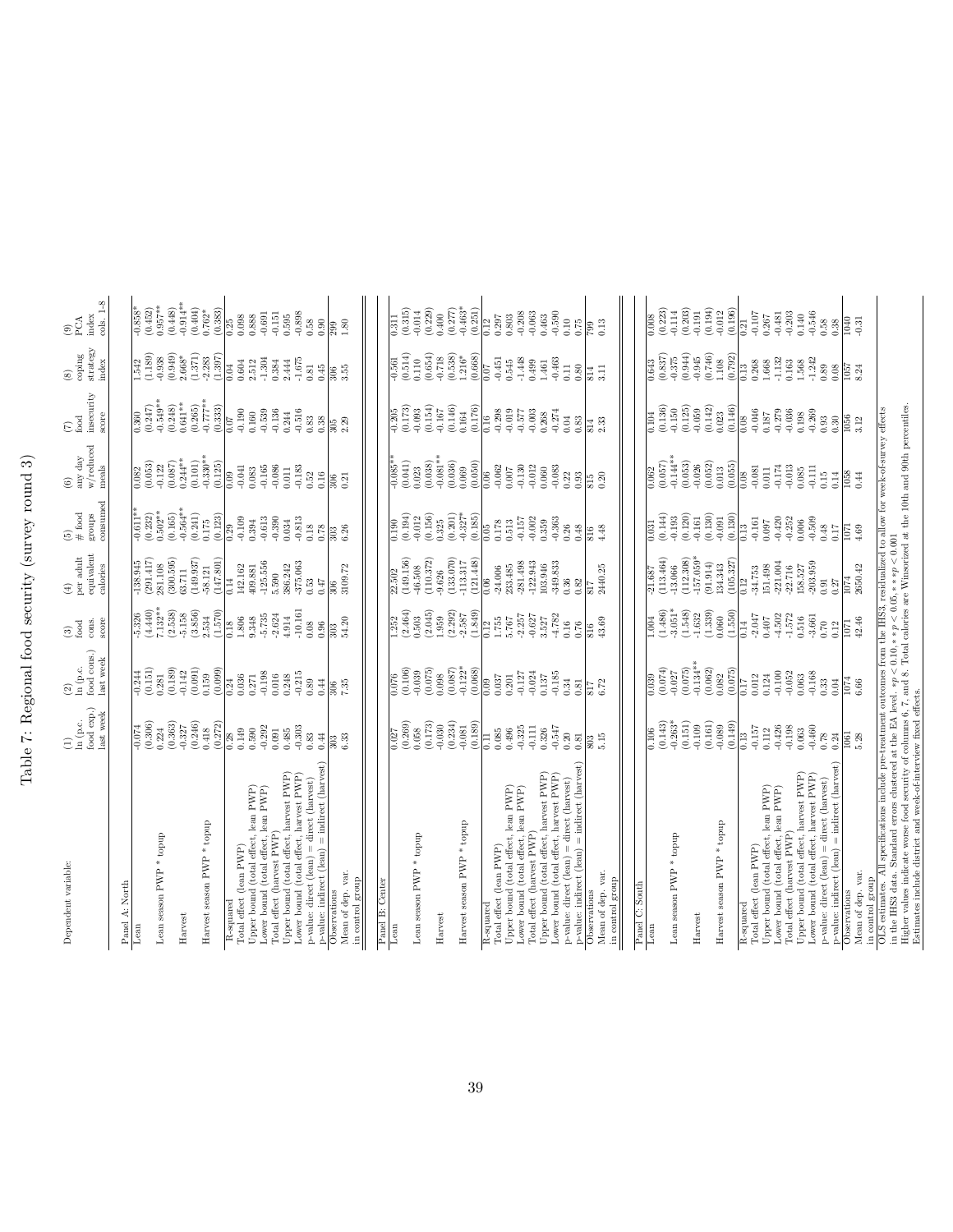| Dependent variable:                                                                                         | (1)            | $\left( 2\right)$ | (3)        | $\left( 4\right)$ |
|-------------------------------------------------------------------------------------------------------------|----------------|-------------------|------------|-------------------|
|                                                                                                             | Indicator:     | Total             | Indicator: | Total HH          |
|                                                                                                             | any HH         | person-days       | any HH     | person-days       |
|                                                                                                             | MASAF          | of MASAF          | ganyu      | of ganyu          |
|                                                                                                             |                |                   |            |                   |
| <b>PWP</b>                                                                                                  | $0.118***$     | $1.531***$        | 0.032      | 0.329             |
|                                                                                                             | (0.026)        | (0.348)           | (0.032)    | (0.632)           |
| $PWP * Top-up$                                                                                              | $0.374***$     | $4.663***$        | $-0.016$   | 0.160             |
|                                                                                                             | (0.025)        | (0.339)           | (0.019)    | (0.421)           |
| R-squared                                                                                                   | 0.26           | 0.21              | 0.03       | 0.04              |
| P-value for non-zero effect on top-ups                                                                      | $0.00^{\circ}$ | 0.00              | 0.62       | 0.43              |
| Upper bound (total effect)                                                                                  | 0.547          | 6.979             | 0.076      | 1.713             |
| Lower bound (total effect)                                                                                  | 0.437          | 5.410             | $-0.045$   | $-0.735$          |
|                                                                                                             |                |                   |            |                   |
| Observations                                                                                                | 2820           | 2836              | 2818       | 2836              |
| Mean of dep. var.                                                                                           | 0.04           | 0.51              | 0.41       | 4.43              |
| in control group                                                                                            |                |                   |            |                   |
| OLS estimates. Standard errors clustered at the EA level. All estimates include                             |                |                   |            |                   |
| district and week-of-interview fixed effects. $\ast p < 0.10, \ast \ast p < 0.05, \ast \ast \ast p < 0.001$ |                |                   |            |                   |

Table 8: Labor supply (survey round 2)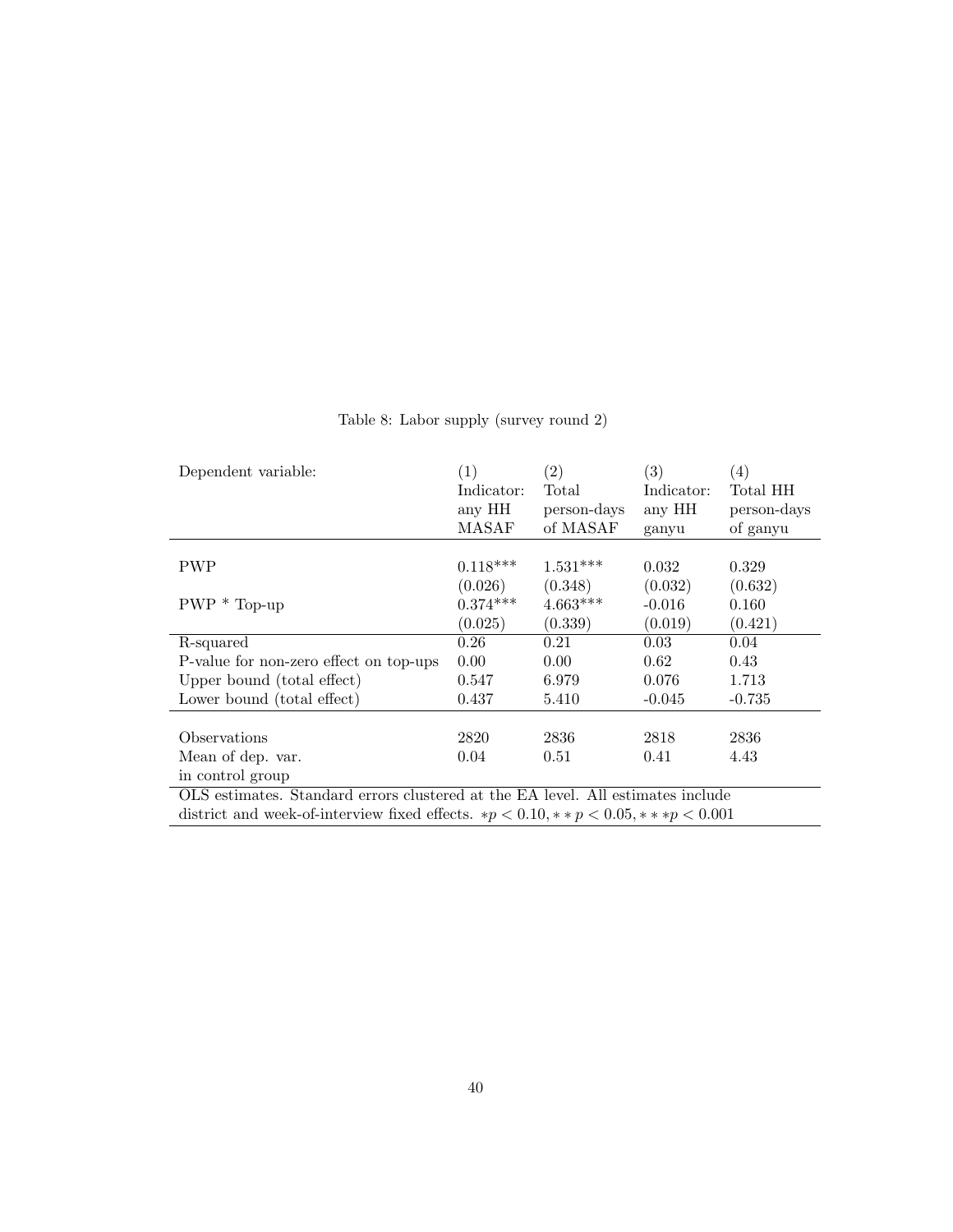| Dependent variable:                                                                                                                                                                                                                                                                                           | food exp.)<br>last week<br>ln (p.c. | food cons.)<br>last week<br>$\ln$ (p.c.                         | score<br>cons.<br>$\frac{1}{2}$ | equivalent<br>per adult<br>calories<br>$\left(\frac{1}{2}\right)$ | consumed<br>$#$ food<br>groups<br>έ | $\ensuremath{ {\rm w} /\rm{reduced} }$<br>any day<br>meals<br>$\widehat{6}$ | insecurity<br>score<br>$\sum_{\text{food}}$ | ${\rm strategy} \atop {\rm index}$<br>coping | $PCA$<br>PCA<br>index<br>cols. 1-8 |
|---------------------------------------------------------------------------------------------------------------------------------------------------------------------------------------------------------------------------------------------------------------------------------------------------------------|-------------------------------------|-----------------------------------------------------------------|---------------------------------|-------------------------------------------------------------------|-------------------------------------|-----------------------------------------------------------------------------|---------------------------------------------|----------------------------------------------|------------------------------------|
| HH participated in MASAF -0.124<br>in past 30 days                                                                                                                                                                                                                                                            | (0.225)                             | (0.122)<br>$-0.171$                                             | $-5.580*$<br>(3.089)            | $-82.769*$<br>(50.278)                                            | (0.302)<br>$-0.299$                 | (0.093)<br>0.110                                                            | (0.228)<br>0.319                            | (1.748)<br>1.283                             | (0.423)<br>$-0.682$                |
| Observations<br>R-squared                                                                                                                                                                                                                                                                                     | 2776<br>0.15                        | 2820<br>0.16                                                    | 2805<br>0.12                    | 2820<br>0.07                                                      | $\frac{0.17}{2805}$                 | 2789<br>0.07                                                                | $\frac{0.07}{2781}$                         | 2783<br>0.09                                 | $0.13$<br>$2724$                   |
| Higher values indicate worse food security of columns 6, 7, and 8. Total calories are Winsorized at the 10th and 90th percentiles.<br>2SLS estimates. HH MASAF participation instrumented with PWP.<br>Estimates include district and week-of-interview fixed effects.<br>Standard errors clustered at the EA |                                     | level. $\ast p < 0.10, \ast \ast p < 0.05, \ast \ast p < 0.001$ |                                 |                                                                   |                                     |                                                                             |                                             |                                              |                                    |

Table 9: Food security, TOT (round 2) Table 9: Food security, TOT (round 2)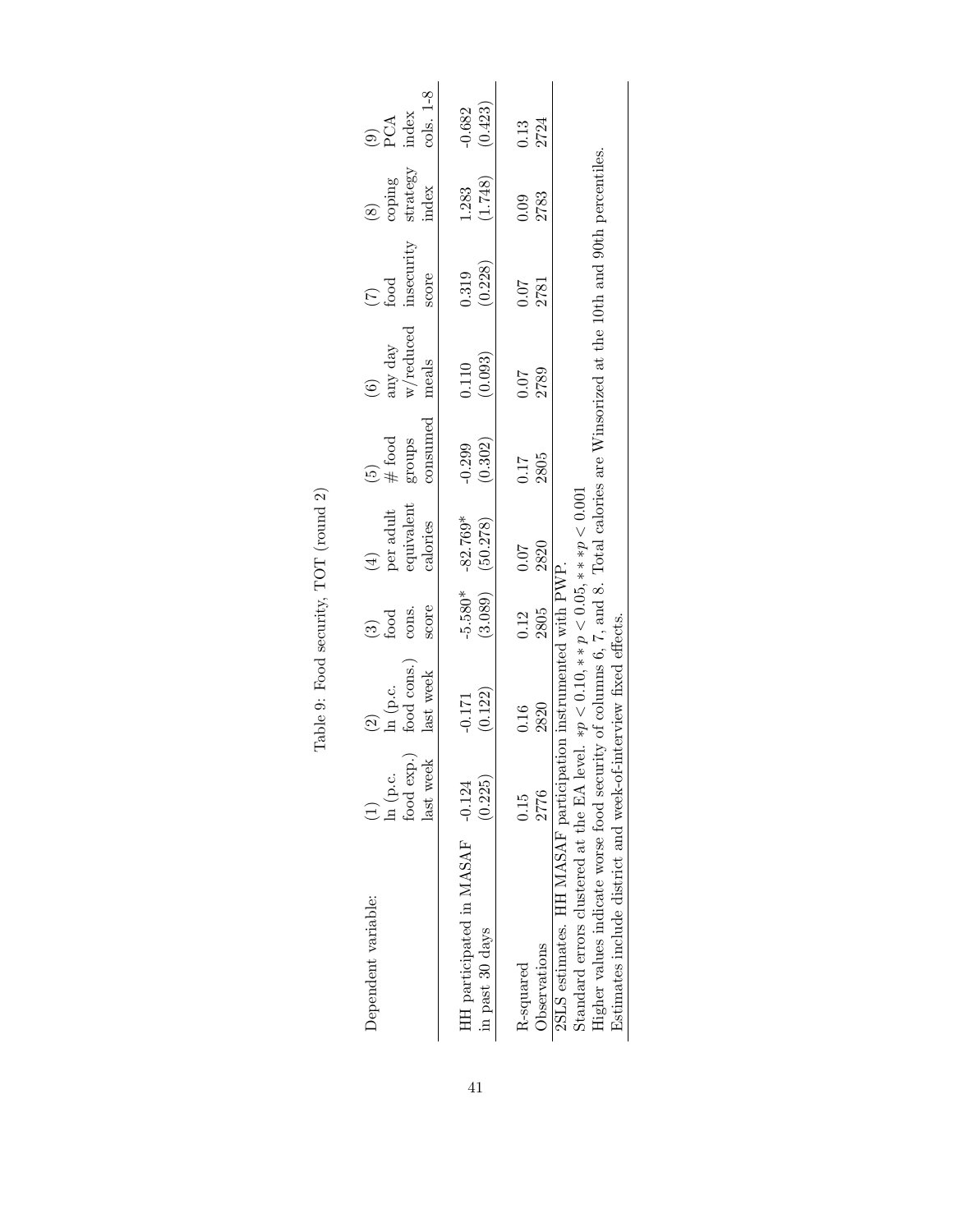| Dependent variable:                                                                                                                                                                                                                                                                                                           | food exp.<br>last week<br>ln (p.c. | food cons.<br>last week<br>ln (p.c.<br>$\widehat{\Omega}$ | score<br>cons.<br>food<br>$\widehat{\mathfrak{S}}$ | equivalent<br>per adult<br>calories<br>$\bigoplus$ | consumed<br>$#$ food<br>groups<br>$\widetilde{\Xi}$ | w/reduced<br>any day<br>meals<br>$\circledcirc$ | insecurity<br>score<br>food<br>$\widehat{\mathcal{L}}$ | strategy<br>coping<br>index<br>$\circledast$ | cols. 1-8<br>index<br>PCA<br>$\widehat{e}$ |
|-------------------------------------------------------------------------------------------------------------------------------------------------------------------------------------------------------------------------------------------------------------------------------------------------------------------------------|------------------------------------|-----------------------------------------------------------|----------------------------------------------------|----------------------------------------------------|-----------------------------------------------------|-------------------------------------------------|--------------------------------------------------------|----------------------------------------------|--------------------------------------------|
| HH participated in PWP<br>Panel A: North<br>in past 30 days                                                                                                                                                                                                                                                                   | (0.375)<br>$-0.509$                | $-0.447*$<br>(0.236)                                      | $-12.501**$<br>(5.060)                             | (531.664)<br>-549.642                              | (0.444)<br>$-0.361$                                 | (0.185)<br>$-0.098$                             | (0.409)<br>0.004                                       | (2.550)<br>$-1.639$                          | (0.728)<br>$-0.811$                        |
| Observations<br>R-squared                                                                                                                                                                                                                                                                                                     | 0.24<br>336                        | 0.00<br>338                                               | 0.00<br>337                                        | 0.09<br>338                                        | 0.09<br>337                                         | 0.06<br>336                                     | 0.03<br>335                                            | $0.05\,$<br>335                              | 0.12<br>332                                |
| HH participated in PWP<br>Panel B: Center<br>in past 30 days                                                                                                                                                                                                                                                                  | (0.527)<br>$-0.349$                | (0.275)<br>$-0.257$                                       | (5.551)<br>$-7.461$                                | (277.377)<br>$-351.598$                            | (0.636)<br>$-0.375$                                 | (0.183)<br>0.253                                | (0.532)<br>0.670                                       | (3.223)<br>2.507                             | (0.900)<br>$-1.189$                        |
| Observations<br>R-squared                                                                                                                                                                                                                                                                                                     | 0.03<br>945                        | 0.03<br>983                                               | 0.00<br>981                                        | 0.00<br>983                                        | $0.05$<br>981                                       | 0.03<br>960                                     | 0.00<br>959                                            | 0.02<br>959                                  | 0.00<br>921                                |
| HH participated in PWP<br>in past 30 days<br>Panel C: South                                                                                                                                                                                                                                                                   | (0.262)<br>0.149                   | (0.148)<br>$-0.050$                                       | (3.773)<br>$-1.268$                                | (218.456)<br>$-257.588$                            | (0.375)<br>$-0.162$                                 | (0.116)<br>0.062                                | (0.237)<br>0.118                                       | (2.324)<br>0.380                             | (0.498)<br>$-0.270$                        |
| Observations<br>R-squared                                                                                                                                                                                                                                                                                                     | 1495<br>$0.01\,$                   | 1499<br>$0.05$                                            | 1487<br>0.08                                       | 1499<br>$0.05\,$                                   | 1487<br><b>10.0</b>                                 | 1493<br>0.03                                    | 1487<br>$0.04\,$                                       | 1489<br>$0.05$                               | $0.04\,$<br>1471                           |
| Higher values indicate worse food security of columns 6, 7, and 8. Total calories are Winsorized at the 10th and 90th percentiles.<br>2SLS estimates. HH PWP participation instrumented with PWP and PWP $*$ Top-up.<br>Estimates include district and week-of-interview fixed effects<br>Standard errors clustered at the EA |                                    | level. $* p < 0.10, * p < 0.05, * p < 0.001$              |                                                    |                                                    |                                                     |                                                 |                                                        |                                              |                                            |

Table 10: Regional food security, TOT (survey round 2) Table 10: Regional food security, TOT (survey round 2)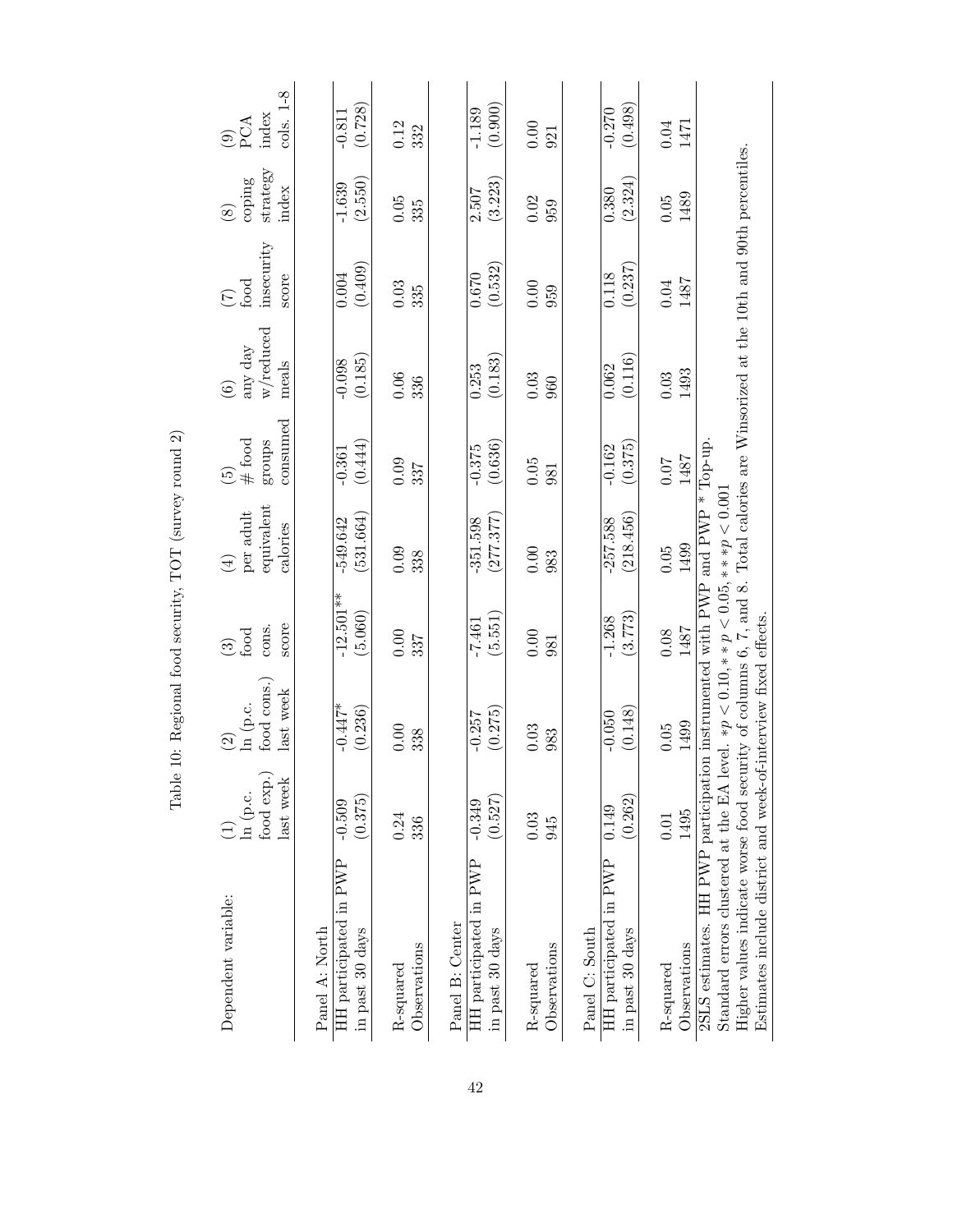| Dependent variable:                    | (1)                     | (2)           | $\left( 3\right)$ |
|----------------------------------------|-------------------------|---------------|-------------------|
|                                        | Indicator:              | Number of     | PCA index         |
|                                        | HH owns at least 1      | durable goods | for               |
|                                        | of the 32 durable goods | owned         | durable goods     |
|                                        |                         |               |                   |
| <b>PWP</b>                             | $-0.034$                | $-0.256$      | $-0.084$          |
|                                        | (0.022)                 | (0.209)       | (0.191)           |
| $PWP * Top-up$                         | 0.009                   | $-0.033$      | $-0.095$          |
|                                        | (0.019)                 | (0.120)       | (0.101)           |
| R-squared                              | 0.04                    | 0.06          | 0.03              |
| P-value for non-zero effect on top-ups | 0.24                    | 0.15          | 0.34              |
| Upper bound (total effect)             | 0.017                   | 0.107         | 0.190             |
| Lower bound (total effect)             | $-0.067$                | $-0.685$      | $-0.548$          |
|                                        |                         |               |                   |
| Observations                           | 2831                    | 2831          | 2253              |
| Mean of dep. var.                      | 0.82                    | 2.89          | $-0.03$           |
| in control group                       |                         |               |                   |

### Table 11: Durable goods (survey round 2)

OLS estimates. Standard errors clustered at the EA level.

The PCA index for durable goods is only defined for HHs that own at least one good.

Estimates include district and week-of-interview fixed effects.

 $*p < 0.10, *p < 0.05, **p < 0.001$ 

## Table 12: Agricultural inputs (survey round 2)

| Dependent variable:                    | (1)<br>Indicator: HH<br>used any<br>fertilizer | $\left( 2\right)$<br>$\ln(kg)$<br>fertilizer, 1st<br>application) | (3)<br>ln(kg)<br>fertilizer, 2nd<br>application) | (4)<br>ln (exp.<br>fertilizer, 1st<br>application) | $\left( 5\right)$<br>ln (exp.<br>fertilizer, 2nd<br>application) |
|----------------------------------------|------------------------------------------------|-------------------------------------------------------------------|--------------------------------------------------|----------------------------------------------------|------------------------------------------------------------------|
|                                        |                                                |                                                                   |                                                  |                                                    |                                                                  |
| <b>PWP</b>                             | 0.010                                          | 0.020                                                             | 0.051                                            | $-0.084$                                           | 0.009                                                            |
|                                        | (0.032)                                        | (0.148)                                                           | (0.165)                                          | (0.263)                                            | (0.283)                                                          |
| $PWP * Top-up$                         | 0.003                                          | 0.040                                                             | 0.082                                            | 0.038                                              | 0.135                                                            |
|                                        | (0.018)                                        | (0.083)                                                           | (0.106)                                          | (0.152)                                            | (0.178)                                                          |
| R-squared                              | 0.24                                           | 0.24                                                              | 0.11                                             | 0.23                                               | 0.11                                                             |
| Total effect on top-ups                | 0.013                                          | 0.060                                                             | 0.133                                            | $-0.046$                                           | 0.145                                                            |
| P-value for non-zero effect on top-ups | 0.68                                           | 0.68                                                              | 0.40                                             | 0.86                                               | 0.58                                                             |
| Upper bound (total effect)             | 0.074                                          | 0.343                                                             | 0.438                                            | 0.453                                              | 0.660                                                            |
| Lower bound (total effect)             | $-0.048$                                       | $-0.223$                                                          | $-0.173$                                         | $-0.545$                                           | $-0.371$                                                         |
|                                        |                                                |                                                                   |                                                  |                                                    |                                                                  |
| <b>Observations</b>                    | 2764                                           | 2764                                                              | 2764                                             | 2764                                               | 2764                                                             |
| Mean of dep. var.                      | 0.68                                           | 3.07                                                              | 1.98                                             | 5.26                                               | 3.41                                                             |
| in control group                       |                                                |                                                                   |                                                  |                                                    |                                                                  |

OLS estimates. Standard errors clustered at the EA level.

Estimates include district and week-of-interview fixed effects.

 ${\ast}p < 0.10, {\ast} {\ast} \, p < 0.05, {\ast} {\ast} {\ast} \, p < 0.001$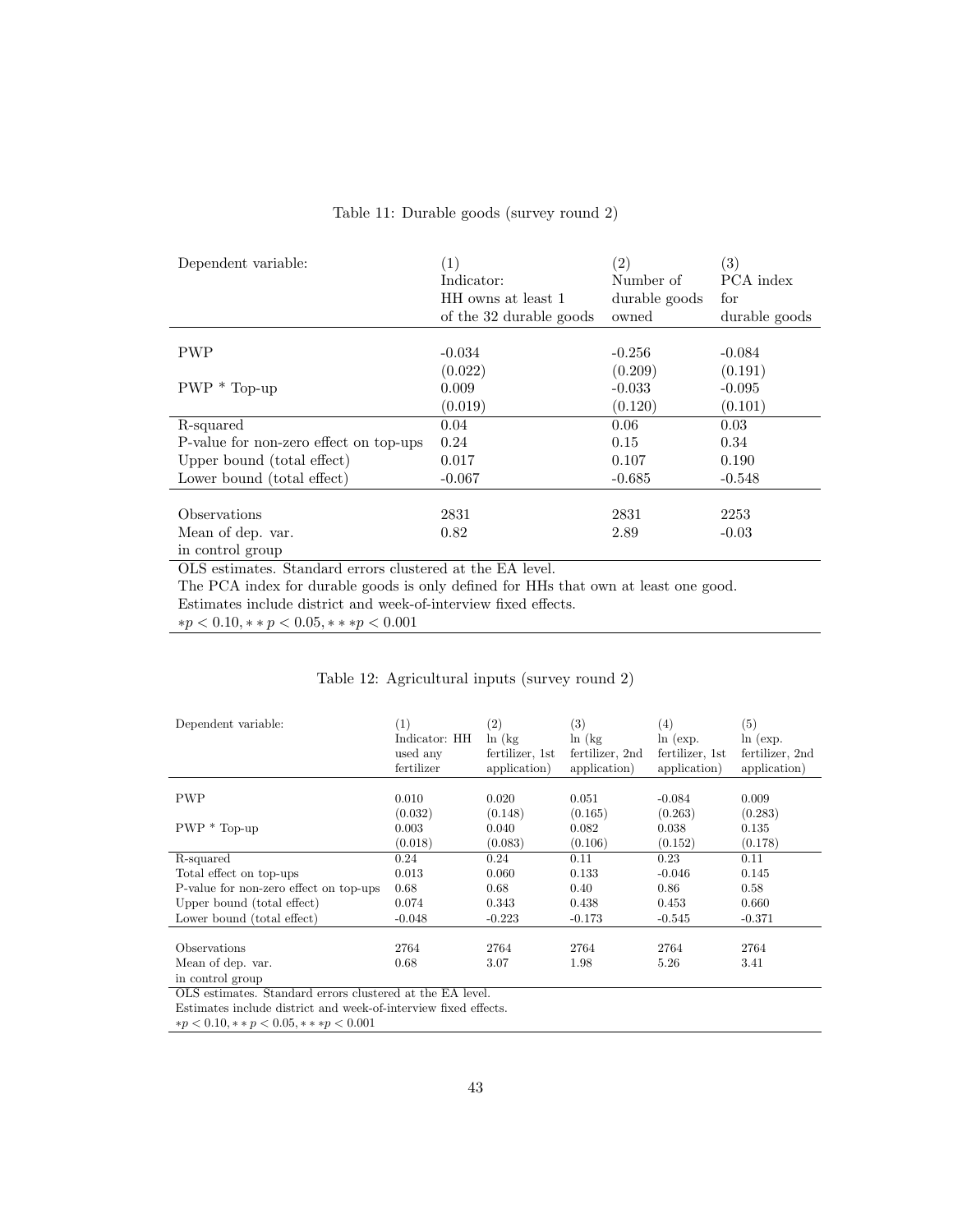| Dependent variable:                                                               | (1)<br>Indicator: HH<br>used any<br>fertilizer | (2)<br>ln(kg)<br>fertilizer, 1st<br>application) | (3)<br>ln(kg)<br>fertilizer, 2nd<br>application) |
|-----------------------------------------------------------------------------------|------------------------------------------------|--------------------------------------------------|--------------------------------------------------|
| Panel A: North                                                                    |                                                |                                                  |                                                  |
| <b>PWP</b>                                                                        | $0.236**$                                      | $0.964*$                                         | $1.083**$                                        |
|                                                                                   | (0.111)                                        | (0.490)                                          | (0.470)                                          |
| $PWP * Top-up$                                                                    | $-0.064$                                       | $-0.294$                                         | $-0.274$                                         |
|                                                                                   | (0.058)                                        | (0.244)                                          | (0.329)                                          |
| R-squared                                                                         | 0.16                                           | $0.22\,$                                         | 0.16                                             |
| Total effect on top-ups                                                           | 0.171                                          | 0.670                                            | 0.809                                            |
| P-value for non-zero effect on top-ups                                            | 0.13                                           | 0.18                                             | 0.04                                             |
| Upper bound (total effect)                                                        | 0.385                                          | 1.616                                            | 1.521                                            |
| Lower bound (total effect)                                                        | $-0.042$                                       | $-0.276$                                         | 0.097                                            |
|                                                                                   |                                                |                                                  |                                                  |
| Observations                                                                      | 278                                            | 278                                              | 278                                              |
| Mean of dep. var.                                                                 | 0.42                                           | 1.90                                             | 1.44                                             |
| in control group                                                                  |                                                |                                                  |                                                  |
| Panel B: Center                                                                   |                                                |                                                  |                                                  |
| $\overline{\text{PWP}}$                                                           | $-0.005$                                       | 0.009                                            | 0.175                                            |
|                                                                                   | (0.035)                                        | (0.195)                                          | (0.227)                                          |
| $PWP * Top-up$                                                                    | 0.042                                          | 0.202                                            | 0.282                                            |
|                                                                                   | (0.033)                                        | (0.159)                                          | (0.222)                                          |
| R-squared                                                                         | 0.11                                           | 0.15                                             | 0.12                                             |
| Total effect on top-ups                                                           | 0.037                                          | 0.211                                            | 0.458                                            |
| P-value for non-zero effect on top-ups                                            | 0.25                                           | 0.27                                             | 0.03                                             |
| Upper bound (total effect)                                                        | 0.100                                          | 0.583                                            | 0.869                                            |
| Lower bound (total effect)                                                        | $-0.026$                                       | $-0.161$                                         | 0.046                                            |
|                                                                                   |                                                |                                                  |                                                  |
| Observations                                                                      | 779                                            | 779                                              | 779                                              |
| Mean of dep. var.                                                                 | 0.78                                           | 3.67                                             | 2.00                                             |
| in control group                                                                  |                                                |                                                  |                                                  |
| Panel C: South                                                                    |                                                |                                                  |                                                  |
| $\overline{\text{PWP}}$                                                           | 0.009                                          | 0.103                                            | $-0.238$                                         |
|                                                                                   | (0.060)                                        | (0.268)                                          | (0.289)                                          |
| $PWP * Top-up$                                                                    | 0.001                                          | 0.017                                            | 0.138                                            |
|                                                                                   | (0.026)                                        | (0.120)                                          | (0.163)                                          |
| R-squared                                                                         | 0.37                                           | 0.36                                             | 0.17                                             |
| Total effect on top-ups                                                           | 0.010                                          | 0.120                                            | $-0.100$                                         |
| P-value for non-zero effect on top-ups                                            | 0.87                                           | 0.64                                             | 0.70                                             |
| Upper bound (total effect)                                                        | 0.123                                          | 0.622                                            | 0.416                                            |
| Lower bound (total effect)                                                        | $-0.103$                                       | $-0.381$                                         | $-0.616$                                         |
|                                                                                   |                                                |                                                  |                                                  |
| Observations<br>Mean of dep. var.                                                 | 1006<br>0.61                                   | 1007<br>2.68                                     | 1007<br>1.84                                     |
| in control group                                                                  | 44                                             |                                                  |                                                  |
| OLS estimates. All specifications include pre-treatment outcomes                  |                                                |                                                  |                                                  |
| from the IHS3, residualized to allow for week-of-survey effects in the IHS3 data. |                                                |                                                  |                                                  |

# Table 13: Regional agricultural inputs (survey round 2)

from the IHS3, residualized to allow for week-of-survey effects in the IHS3 data. Standard errors clustered at the EA level.  $*p < 0.10, **p < 0.05, ***p < 0.001$ Estimates include district and week-of-interview fixed effects.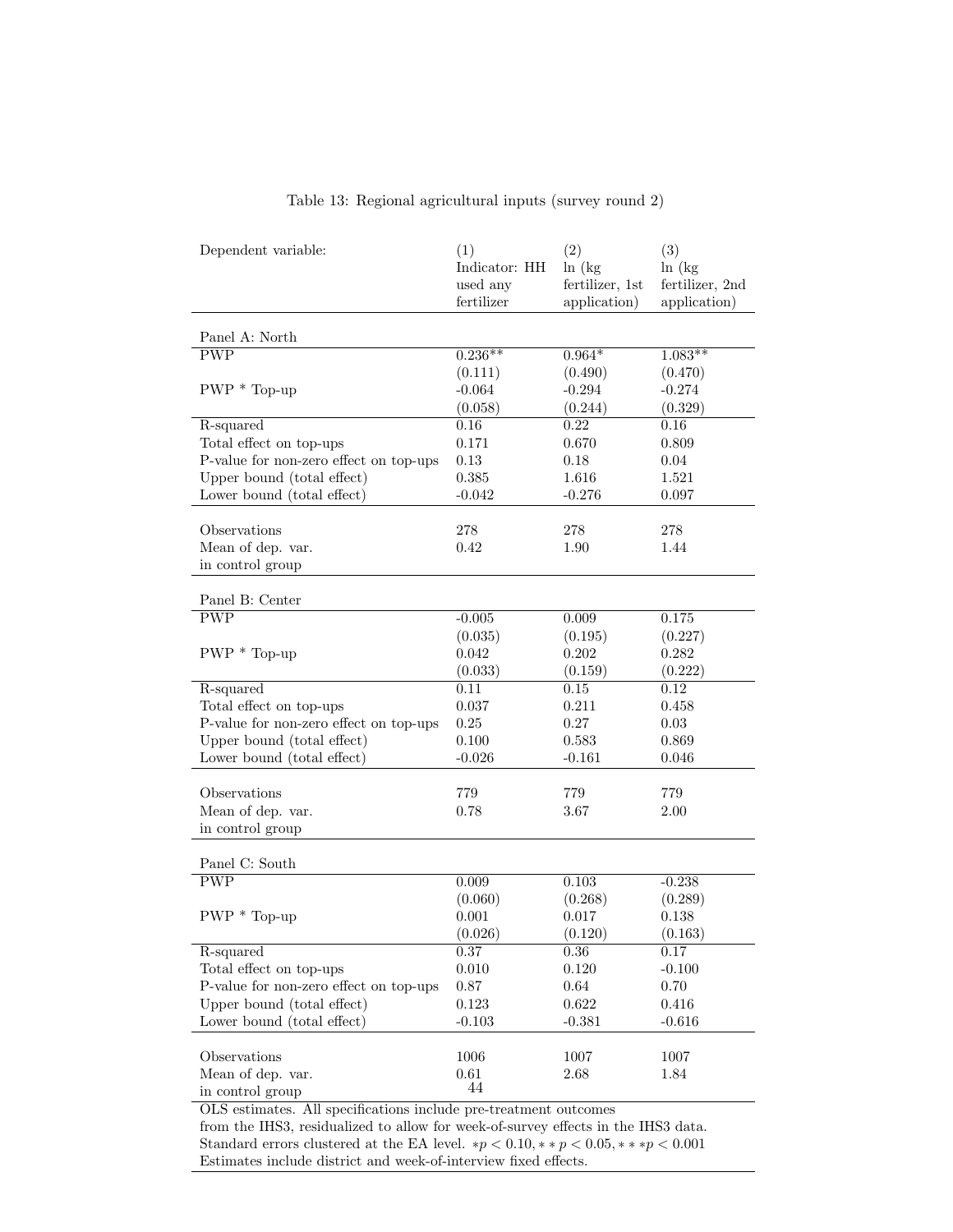| Dependent variable:                                             | (1)<br>Indicator:<br>any free food<br>or maize | (2)<br>Indicator:<br>any school<br>feeding | (3)<br>Indicator:<br>any<br>scholarship | (4)<br>Indicator:<br>any cash<br>transfer | (5)<br>Indicator<br>any fertilizer<br>coupon |
|-----------------------------------------------------------------|------------------------------------------------|--------------------------------------------|-----------------------------------------|-------------------------------------------|----------------------------------------------|
|                                                                 |                                                |                                            |                                         |                                           |                                              |
| <b>PWP</b>                                                      | 0.002                                          | 0.004                                      | $-0.002$                                | $-0.000$                                  | 0.047                                        |
|                                                                 | (0.025)                                        | (0.030)                                    | (0.004)                                 | (0.005)                                   | (0.032)                                      |
| $PWP * Top-up$                                                  | $-0.013$                                       | $-0.009$                                   | $-0.002$                                | 0.004                                     | 0.018                                        |
|                                                                 | (0.013)                                        | (0.017)                                    | (0.003)                                 | (0.005)                                   | (0.021)                                      |
| R-squared                                                       | 0.24                                           | 0.24                                       | 0.01                                    | 0.02                                      | 0.15                                         |
| P-value for non-zero effect on top-ups                          | 0.67                                           | 0.84                                       | 0.19                                    | 0.51                                      | 0.04                                         |
| Upper bound (total effect)                                      | 0.037                                          | 0.053                                      | 0.002                                   | 0.015                                     | 0.124                                        |
| Lower bound (total effect)                                      | $-0.058$                                       | $-0.065$                                   | $-0.010$                                | $-0.007$                                  | 0.005                                        |
|                                                                 |                                                |                                            |                                         |                                           |                                              |
| Observations                                                    | 2840                                           | 2840                                       | 2840                                    | 2840                                      | 2840                                         |
| Mean of dep. var.                                               | 0.14                                           | 0.22                                       | 0.01                                    | 0.01                                      | 0.50                                         |
| in control group                                                |                                                |                                            |                                         |                                           |                                              |
| OLS estimates. Standard errors clustered at the EA level.       |                                                |                                            |                                         |                                           |                                              |
| Estimates include district and week-of-interview fixed effects. |                                                |                                            |                                         |                                           |                                              |

### Table 14: Other programs (survey round 2)

 ${\ast}p < 0.10, {\ast} {\ast} \, p < 0.05, {\ast} {\ast} {\ast} \, p < 0.001$ 

## Table 15: Transfers and loans (survey round 2)

| (1)<br>Indicator:<br>any transfers<br>received | $\left( 2\right)$<br>Indicator:<br>any transfers<br>given                  | $\left( 3\right)$<br>Indicator:<br>any loans<br>received | (4)<br>Indicator:<br>any loan<br>payments |
|------------------------------------------------|----------------------------------------------------------------------------|----------------------------------------------------------|-------------------------------------------|
|                                                |                                                                            |                                                          |                                           |
|                                                |                                                                            |                                                          | 0.003                                     |
| (0.025)                                        | (0.020)                                                                    | (0.024)                                                  | (0.013)                                   |
| $-0.028$                                       | 0.007                                                                      | $-0.002$                                                 | 0.001                                     |
| (0.020)                                        | (0.016)                                                                    | (0.016)                                                  | (0.011)                                   |
| 0.11                                           | 0.18                                                                       | 0.04                                                     | 0.03                                      |
| 0.33                                           | 0.02                                                                       | 0.13                                                     | 0.74                                      |
| 0.023                                          | $-0.009$                                                                   | 0.010                                                    | 0.027                                     |
| $-0.070$                                       | $-0.084$                                                                   | $-0.079$                                                 | $-0.019$                                  |
|                                                |                                                                            |                                                          |                                           |
| 2840                                           | 2840                                                                       | 2840                                                     | 2840                                      |
| 0.24                                           | 0.22                                                                       | 0.20                                                     | 0.06                                      |
|                                                |                                                                            |                                                          |                                           |
|                                                | 0.005<br>$\sim$ $\sim$ $\sim$ $\sim$ $\sim$ $\sim$<br>$\sim$ $\sim$ $\sim$ | $-0.053**$<br>$\sim$                                     | $-0.032$                                  |

OLS estimates. Standard errors clustered at the EA level.

Estimates include district and week-of-interview fixed effects.

 ${\ast}p < 0.10, {\ast} {\ast} \, p < 0.05, {\ast} {\ast} {\ast} \, p < 0.001$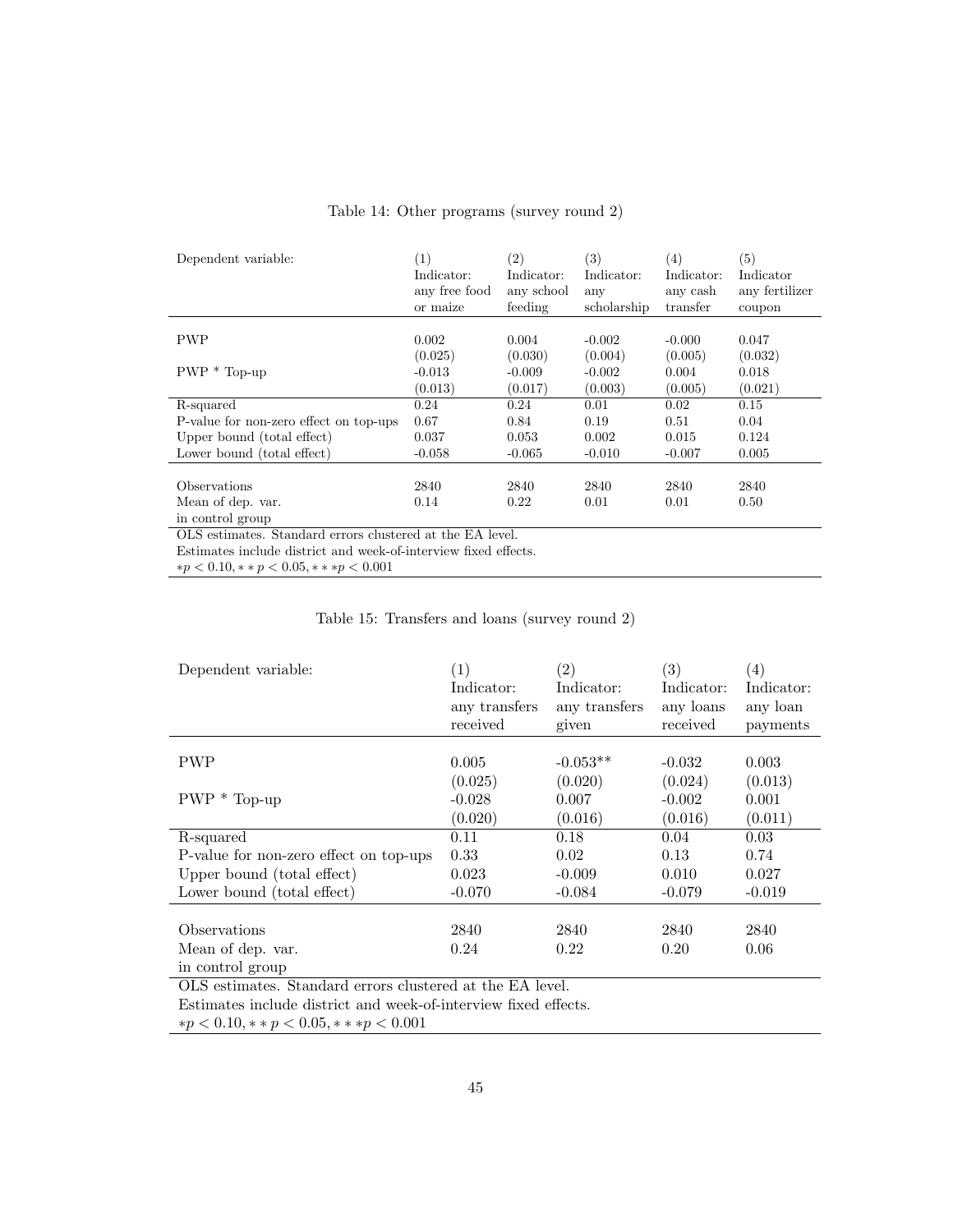|                                                                 |          | (2)      | $\left( 3\right)$ |          |
|-----------------------------------------------------------------|----------|----------|-------------------|----------|
|                                                                 | National | North    | Center            | South    |
|                                                                 |          |          |                   |          |
| <b>PWP</b>                                                      | $-3.335$ | $-2.404$ | $-36.293$         | 30.750   |
|                                                                 | (16.613) | (17.735) | (23.572)          | (27.488) |
| R-squared                                                       | 0.27     | 0.63     | 0.10              | 0.26     |
|                                                                 |          |          |                   |          |
| Observations                                                    | 2793     | 339      | 959               | 1495     |
| Mean of dep. var.                                               | 485.25   | 556.2    | 512.531           | 452.08   |
| in control group                                                |          |          |                   |          |
| OLS estimates. Standard errors clustered at the EA level.       |          |          |                   |          |
| Estimates include district and week-of-interview fixed effects. |          |          |                   |          |
| $* p < 0.10, ** p < 0.05, *** p < 0.001$                        |          |          |                   |          |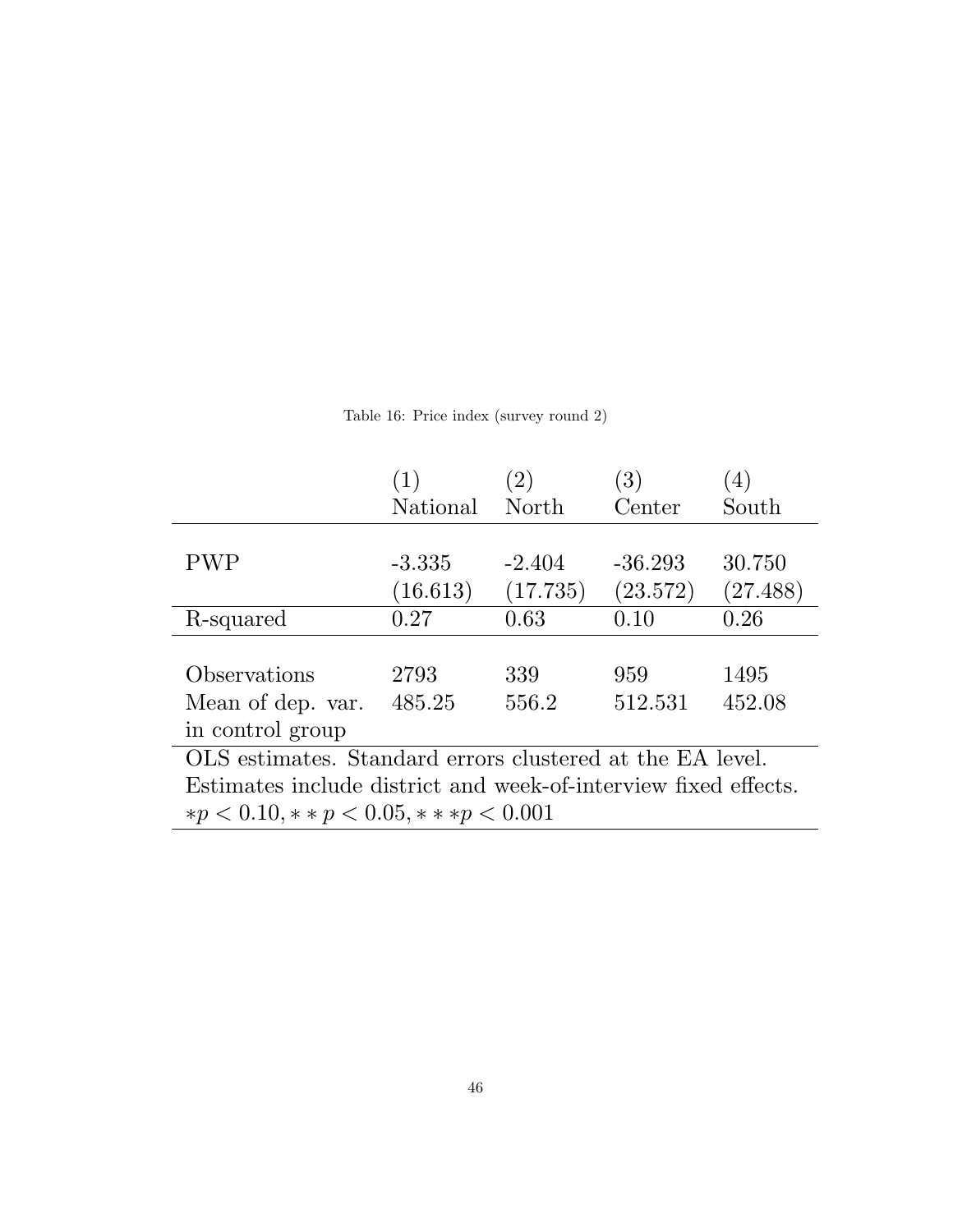# References

- Angelucci, Manuela, and Giacomo DeGiorgi. 2009. "Indirect Effects of an Aid Program: How do Cash Transfers Affect Ineligibles' Consumption?" American Economic Review, 99(1): 486–508.
- Bazzi, Samuel, Sudarno Sumatro, and Asep Suryahadi. 2015. "It's All in the Timing: Cash Transfers and Consumption Smoothing in a Developing Country." Working Paper.
- Besley, Tomothy, and Stephen Coate. 1992. "Workfare versus Welfare: Incentive Arguments for Work Requirements in Poverty-Alleviation Programs." American Economic Review, 82(1): 249–261.
- Bold, Tessa, Mwangi Kimenyi, Germano Mwabu, Alice Ng'ang'a, and Justin Sandefur. 2013. "Scaling Up What Works: Experimental Evidence on External Validity in Kenyan Education." Center for Global Development Working Paper 321.
- Chen, Shaohua, Ren Mu, and Martin Ravallion. 2009. "Are there lasting impacts of aid to poor areas?" Journal of Public Economics, 93: 512–528.
- Chirwa, Ephraim, Peter Mvula, and Boniface Dulani. 2004. "The Evaluation of the Improving Livelihoods Through Public Works Programme." Wadonda Consult.
- Cunha, Jesse, Giacomo DeGiorgi, and Seema Jayachandran. 2014. "The Price Effects of In-Kind Transfers: Evidence from a Mexican Food Assistance Program." Working Paper.
- Deiniger, Klaus, and Yanyan Liu. 2013. "Welfare and Poverty Impacts of India's National Rural Employment Guarantee Scheme." World Bank Policy Research Paper no. 6543.
- Duflo, Esther, Michael Kremer, and Jonathan Robinson. 2008. "How High Are Rates of Return to Fertilizer? Evidence from Field Experiments in Kenya." American Economic Review, 98(2): 482–488.
- Dutta, Puja, Rinku Murgai, Martin Ravallion, and Dominique vandeWalle. 2014. "Right to Work? Assessing India's Employment Guarantee Scheme in Bihar." World Bank Working Paper, https://openknowledge.worldbank.org/handle/10986/17195.
- Goldberg, Jessica. Forthcoming. "Kwacha Gonna Do? Experimental Evidence about Labor Supply in Rural Malawi." American Economic Journal: Applied Economics.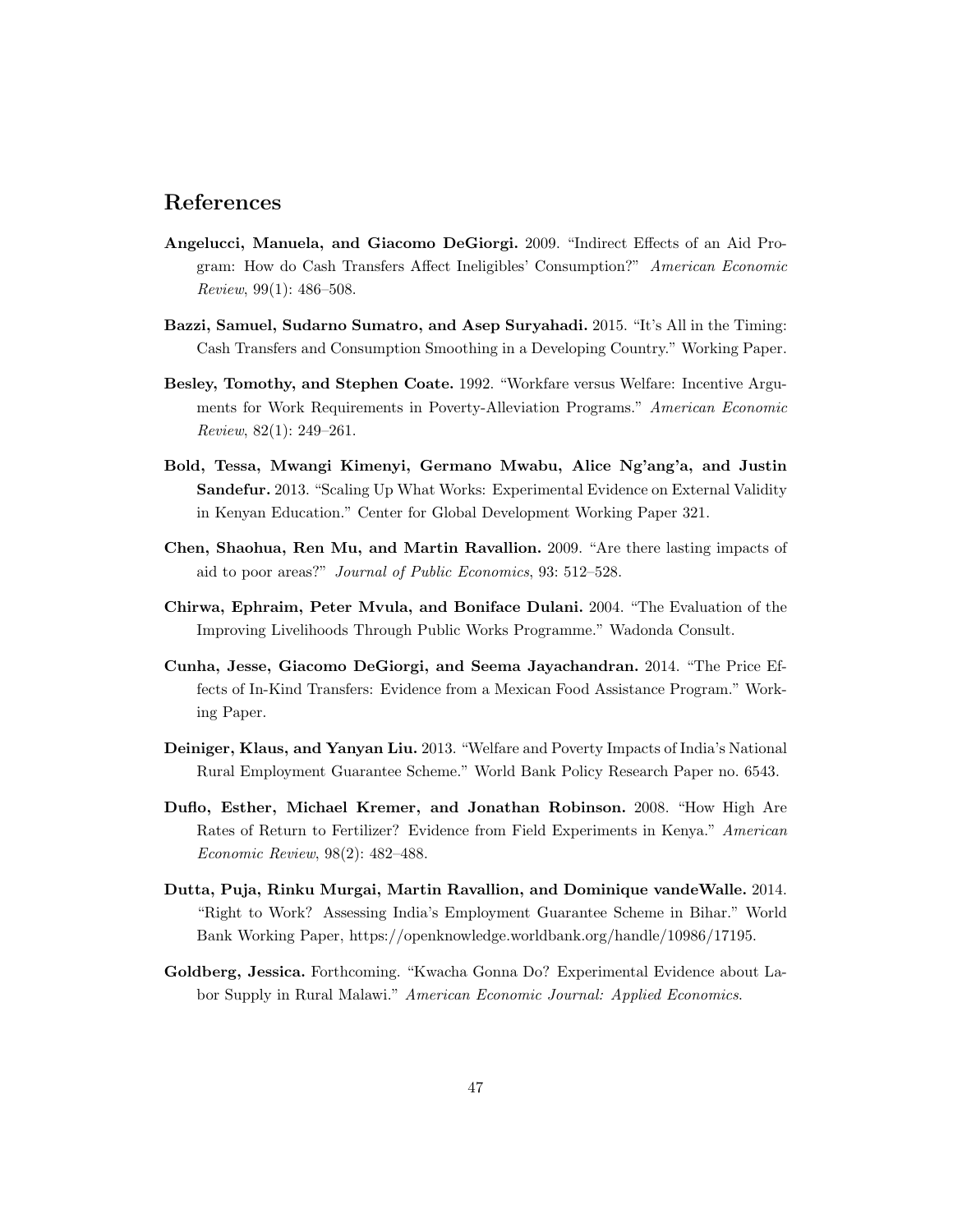- Grosh, Margaret, Carlo del Ninno, Emil Tesliuc, and Azedine Ouerghi. 2008. For Protection and Promotion: The Design and Implementation of Effective Safety Nets. Washington DC:The World Bank.
- Hoddinott, John, Guush Berhane, Daniel Gilligan, Neha Kumar, and Alemayehu Seyoum Taffesse. 2012. "The Impact of Ethiopia's Productive Safety Net Programme and Related Transfers on Agricultural Productivity." Journal of African Economies.
- Imbert, Clement, and John Papp. 2015. "Labor Market Effects of Social Programs: Evidence from India's Employment Guarantee." American Economic Journal: Applied Economics, 7(2): 233–263.
- Jimat Consult P/L. 2008. "MASAF 3 APL 1 Impact Evaluation Final Report."
- Machinjili, Charles, and Shelton Kanyanda. 2012. "Integrated Household Survey 2010- 2011: Household Socio-Economic Characteristics Report." Malawi National Statistical Office, Zomba, Malawi.
- McCord, Anna, and Rachel Slater. 2009. "Overview of Public Worls Programmes in Sub-Saharan Africa." Overseas Development Institute.
- Miller, C. M., M. Tsoka, and K. Reichert. 2011. "The Impact of the Social Cash Transfer Scheme on Food Security in Malawi." Food Policy, 36(2): 230–238.
- Murgai, Rinku, Martin Ravallion, and Dominique vandeWalle. Forthcoming. "Is Workfare Cost Effective against Poverty in a Poor Labor-Surplus Economy?" World Bank Economic Review.
- Ravallion, Martin, Gaurav Datt, and Shubham Chaudhuri. 1993. "Does Maharashtra's Employment Guarantee Scheme Guarantee Employment? Effects of the 1988 Wage Increase." Economic Development and Cultural Change, 41(2): 251–275.
- Ravi, Shamika, and Monika Engler. 2015. "Workfare as an Effective Way to Fight Poverty: The Case of India's NREGS." World Development, 67: 57–71.
- Zimmermann, Laura. 2014. "Why Guarantee Employment? Evidence from a Large Indian Public-Works Program." University of Georgia Working Paper.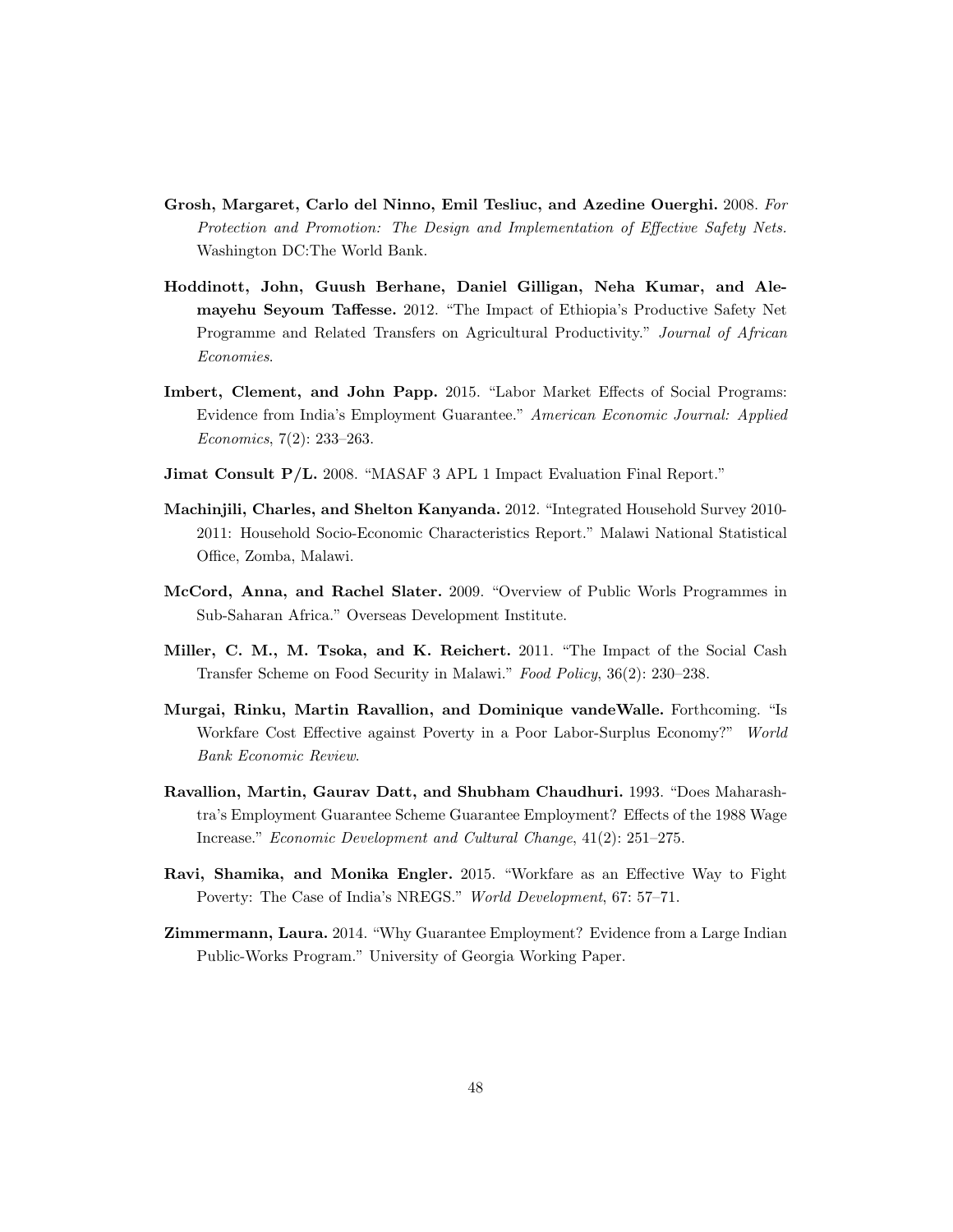Online Appendix (not for publication)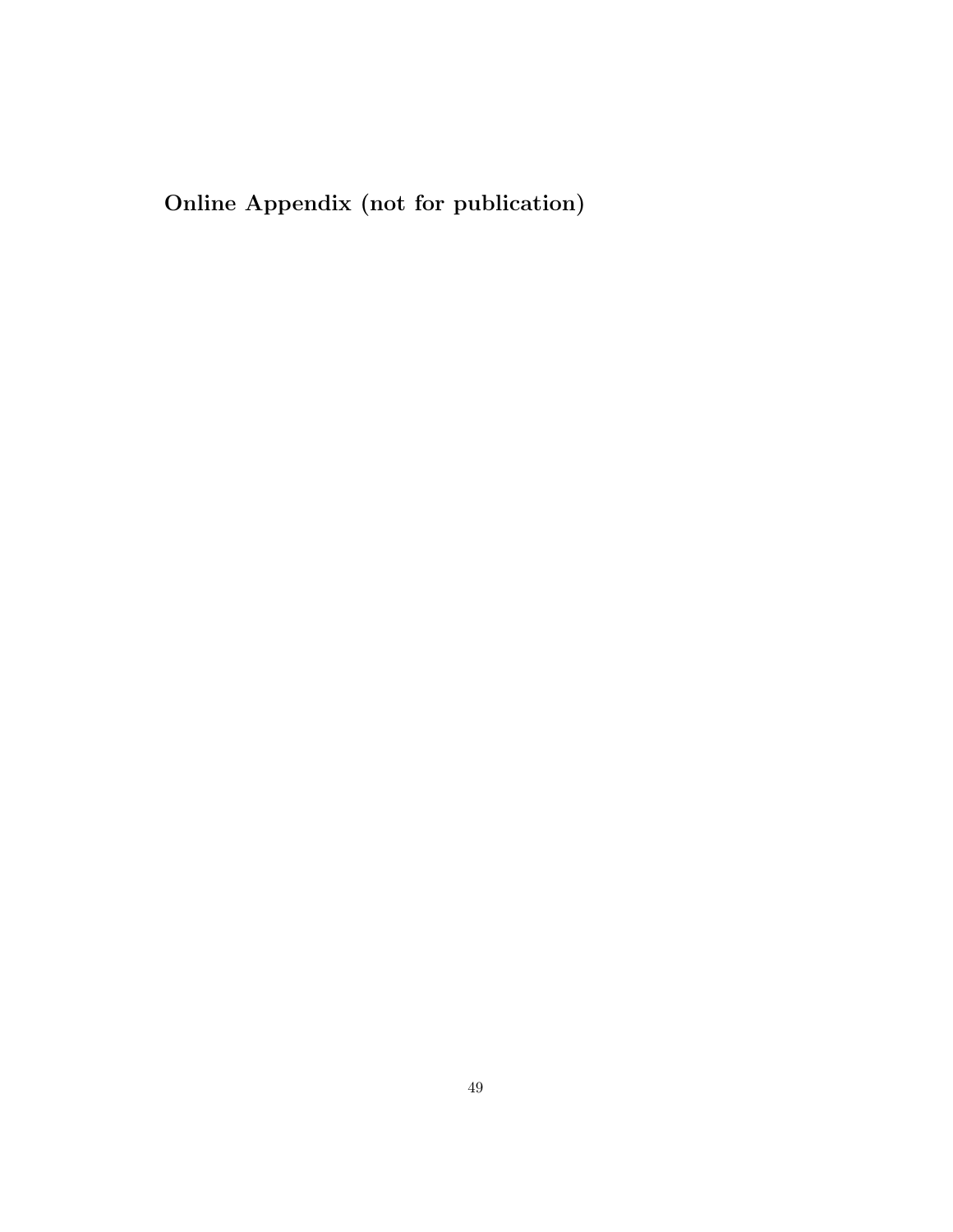| $\frac{1}{2}$<br>١<br>Í<br>ĺ<br>l                                                                    |
|------------------------------------------------------------------------------------------------------|
| I<br>į                                                                                               |
| l<br>ı<br>J<br>j                                                                                     |
| ֖֖֖ׅ֖֖֚֚֚֚֚֚֚֚֚֚֚֚֚֚֚֚֚֚֚֬֡֡֡֡֬֝֬֝֓֞֡֡֡֬֓֞֡֡֬֓֞֬֓֞֬֓֞֓֬֝֓֬֝֓֞֬֝֓֞֬֝֬֝֓֞֬֝֬֝֬֓֞֬֝֬֝֬֝֬<br>i<br>i<br>) |
| i i<br>֡֜֕֜֜                                                                                         |
| $\sim$ $\sim$ $\sim$ $\sim$ $\sim$ $\sim$<br>l<br>I<br>l                                             |
|                                                                                                      |
| J                                                                                                    |

| Dependent variable:                                                                                                                | food exp.)<br>last week<br>$\ln$ (p.c.<br>$\bigoplus$ | food cons.)<br>last week<br>ln (p.c.<br>$\widehat{2}$ | score<br>cons.<br>food<br>$\odot$ | equivalent<br>per adult<br>calories<br>$\bigoplus$ | consumed<br>$\begin{array}{c} (5) \\ \# \text{ food} \end{array}$<br>groups | w/reduced<br>any day<br>meals<br>$\odot$ | insecurity<br>score<br>food<br>$\widetilde{C}$ | $strategy$<br>coping<br>index<br>$\circled{s}$ | cols. 1-8<br>index<br>PCA<br>$\odot$ |
|------------------------------------------------------------------------------------------------------------------------------------|-------------------------------------------------------|-------------------------------------------------------|-----------------------------------|----------------------------------------------------|-----------------------------------------------------------------------------|------------------------------------------|------------------------------------------------|------------------------------------------------|--------------------------------------|
| Panel A: North                                                                                                                     |                                                       |                                                       |                                   |                                                    |                                                                             |                                          |                                                |                                                |                                      |
| PWP                                                                                                                                | $-0.217$                                              | $-0.062$                                              | $-1.430$                          | -380.847                                           | $-0.098$                                                                    | $-0.226*$                                | $-0.712$                                       | $-5.217*$                                      | 0.294                                |
|                                                                                                                                    | (0.236)                                               | (0.109)                                               | (2.142)                           | (244.381)                                          | (0.183)                                                                     | (0.130)                                  | (0.420)                                        | (2.736)                                        | (0.379)                              |
| PWP * Top-up                                                                                                                       | (0.132)<br>160.0                                      | (0.080)<br>0.051                                      | (2.141)<br>2.258                  | (117.519)<br>164.287                               | $0.370**$<br>(0.153)                                                        | (0.046)<br>0.033                         | (0.159)<br>0.147                               | (0.662)<br>0.941                               | (0.152)<br>0.174                     |
|                                                                                                                                    |                                                       |                                                       |                                   |                                                    |                                                                             |                                          |                                                |                                                |                                      |
| Total effect on top-ups<br>R-squared                                                                                               | $-0.120$<br>0.10                                      | $-0.011$<br>0.03                                      | 0.828<br>0.09                     | $-216.559$<br>0.06                                 | 0.272<br>0.12                                                               | $-0.193$<br>0.11                         | $-0.565$<br>0.09                               | $-4.276$<br>0.13                               | 0.468<br>0.06                        |
| P-value for non-zero effect on top-ups                                                                                             | 0.59                                                  | 0.91                                                  | 0.72                              | 0.38                                               | 0.10                                                                        | 0.14                                     | 0.19                                           | 0.13                                           | 0.24                                 |
| Upper bound (total effect)                                                                                                         | 0.315                                                 | 0.173                                                 | 5.313                             | 255.711                                            | 0.584                                                                       | 0.055                                    | 0.253                                          | 1.071                                          | 1.221                                |
| Lower bound (total effect)                                                                                                         | $-0.555$                                              | $-0.195$                                              | $-3.658$                          | $-688.829$                                         | $-0.039$                                                                    | $-0.441$                                 | $-1.383$                                       | $-9.623$                                       | $-0.285$                             |
| Observations                                                                                                                       | 317                                                   | 318                                                   | 316                               | 318                                                | 316                                                                         | 318                                      | 318                                            | 318                                            | 315                                  |
| Mean of dep. var.<br>in control group                                                                                              | 5.61                                                  | 6.34                                                  | 45.15                             | 2874.98                                            | 5.18                                                                        | 0.32                                     | 2.35                                           | 6.58                                           | 0.22                                 |
|                                                                                                                                    |                                                       |                                                       |                                   |                                                    |                                                                             |                                          |                                                |                                                |                                      |
| Panel B: Central                                                                                                                   |                                                       |                                                       |                                   |                                                    |                                                                             |                                          |                                                |                                                |                                      |
| PWP                                                                                                                                | $-0.171$                                              | $-0.027$                                              | $-1.630$                          | 122.477                                            | $-0.360**$                                                                  | $0.061**$                                | $0.271*$                                       | 0.122                                          | $-0.307$                             |
|                                                                                                                                    | (0.186)                                               | (0.089)                                               | (2.411)                           | (117.671)                                          | (0.172)                                                                     | (0.028)                                  | (0.148)                                        | (0.790)                                        | (0.283)                              |
| PWP * Top-up                                                                                                                       | 0.068                                                 | 0.041                                                 | $2.227*$                          | $-31.790$                                          | 0.141                                                                       | $-0.016$                                 | $-0.191*$                                      | $-0.357$                                       | 0.206                                |
|                                                                                                                                    | (0.088)                                               | (0.057)                                               | (1.322)                           | (90.828)                                           | (0.107)                                                                     | (0.026)                                  | (0.105)                                        | (0.407)                                        | (0.145)                              |
| R-squared                                                                                                                          | 0.04                                                  | 0.09                                                  | 0.12                              | 0.19                                               | 0.08                                                                        | 0.03                                     | 0.04                                           | 0.05                                           | 0.08                                 |
| Total effect on top-ups                                                                                                            | $-0.103$                                              | 0.014                                                 | 0.597                             | 90.687                                             | $-0.218$                                                                    | 0.045                                    | 0.080                                          | $-0.235$                                       | $-0.101$                             |
| P-value for non-zero effect on top-ups                                                                                             | 0.55                                                  | 0.86                                                  | $\rm 0.81$                        | 0.41                                               | 0.18                                                                        | 0.12                                     | 0.54                                           | 0.76                                           | $0.70$                               |
| Upper bound (total effect)                                                                                                         | 0.233                                                 | 0.172                                                 | 5.328                             | 306.205                                            | 0.098                                                                       | 0.101                                    | 0.332                                          | 1.268                                          | 0.417                                |
| Lower bound (total effect)                                                                                                         | $-0.440$                                              | $-0.143$                                              | 4.135                             | $-124.831$                                         | $-0.535$                                                                    | $-0.011$                                 | $-0.172$                                       | $-1.739$                                       | $-0.618$                             |
| Observations                                                                                                                       | 846                                                   | 850                                                   | 849                               | 850                                                | 849                                                                         | 850                                      | 850                                            | 850                                            | 845                                  |
| Mean of dep. var.                                                                                                                  | 5.11                                                  | 6.20                                                  | 45.08                             | 2512.70                                            | 4.98                                                                        | $0.10\,$                                 | $1.89\,$                                       | 3.26                                           | 0.22                                 |
| in control group                                                                                                                   |                                                       |                                                       |                                   |                                                    |                                                                             |                                          |                                                |                                                |                                      |
| Panel C: South                                                                                                                     |                                                       |                                                       |                                   |                                                    |                                                                             |                                          |                                                |                                                |                                      |
| PWP                                                                                                                                | $-0.060$                                              | $-0.148*$                                             | $-2.043$                          | $-133.039$ <sup>2</sup>                            | $-0.327**$                                                                  | 0.035                                    | $-0.094$                                       | 0.262                                          | $-0.317$                             |
|                                                                                                                                    | (0.133)                                               | (0.075)                                               | (1.880)                           | (74.876)                                           | (0.133)                                                                     | (0.035)                                  | (0.108)                                        | (0.744)                                        | (0.206)                              |
| $PWP * Top-up$                                                                                                                     | 0.053                                                 | 0.055                                                 | 0.576                             | 62.504                                             | $0.152*$                                                                    | $-0.028$                                 | $-0.150*$                                      | $-0.391$                                       | $0.207*$                             |
|                                                                                                                                    | (0.075)                                               | (0.050)                                               | (1.040)                           | (77.293)                                           | (0.083)                                                                     | (0.027)                                  | (0.084)                                        | (0.461)                                        | (0.124)                              |
| R-squared                                                                                                                          | 0.05                                                  | 0.14                                                  | 0.09                              | 0.09                                               | 0.13                                                                        | 0.21                                     | 0.32                                           | 0.23                                           | 0.21                                 |
| Total effect on top-ups                                                                                                            | $-0.008$                                              | $-0.093$                                              | $-1.467$                          | $-70.535$                                          | $-0.175$                                                                    | $0.007\,$                                | $-0.245$                                       | $-0.129$                                       | $-0.110$                             |
| P-value for non-zero effect on top-ups                                                                                             | 0.95                                                  | 0.20                                                  | 0.42                              | 0.30                                               | 0.17                                                                        | $\!0.84\!$                               | 0.02                                           | 0.86                                           | 0.59                                 |
| Upper bound (total effect)                                                                                                         | 0.241                                                 | 0.048                                                 | 2.069                             | 62.959                                             | 0.070                                                                       | 0.074                                    | $-0.040$                                       | 1.254                                          | 0.284                                |
| Lower bound (total effect)                                                                                                         | $-0.256$                                              | $-0.233$                                              | $-5.004$                          | $-204.029$                                         | $-0.419$                                                                    | $-0.061$                                 | $-0.449$                                       | $-1.512$                                       | $-0.503$                             |
| Observations                                                                                                                       | 1007                                                  | 1106                                                  | 1105                              | 1106                                               | 1105                                                                        | 1106                                     | 1106                                           | 1106                                           | 1096                                 |
| Mean of dep. var.                                                                                                                  | 5.29                                                  | $6.07$                                                | 45.57                             | 2482.46                                            | 5.12                                                                        | 0.28                                     | 2.68                                           | 5.03                                           | $-0.11$                              |
| in control group                                                                                                                   |                                                       |                                                       |                                   |                                                    |                                                                             |                                          |                                                |                                                |                                      |
| OLS estimates. Standard errors clustered at the EA level. *p < 0.10, **p < 0.05, **p < 0.001                                       |                                                       |                                                       |                                   |                                                    |                                                                             |                                          |                                                |                                                |                                      |
| Higher values indicate worse food security of columns 6, 7, and 8. Total calories are Winsorized at the 10th and 90th percentiles. |                                                       |                                                       |                                   |                                                    |                                                                             |                                          |                                                |                                                |                                      |
| Estimates include district and week-of-interview fixed effects.                                                                    |                                                       |                                                       |                                   |                                                    |                                                                             |                                          |                                                |                                                |                                      |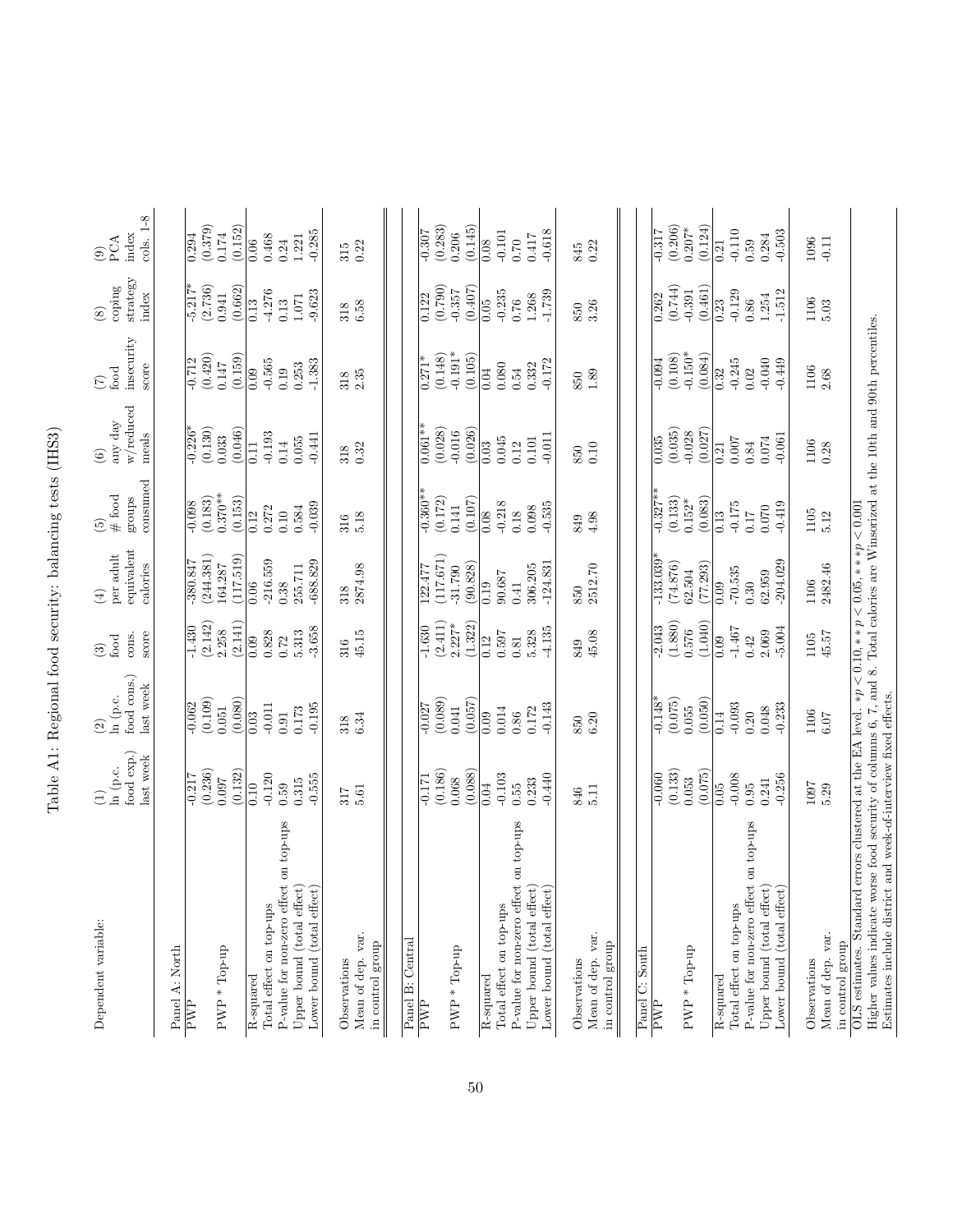|                                                                                                                                                                                                                                                                                |                                  |                                                                                                                                                      | Table A2: Balance (IHS survey)                                                                                                    |                                                                                         |                                                                                                                                              |                                                                                                                                       |                                                                                                                                          |                                                                                                                                                                                                                                                                          |                                                                                                                                                                                                                                                                                                               |                                                                                                                                                  |                                                                                                                               |                                                                                                                                            |
|--------------------------------------------------------------------------------------------------------------------------------------------------------------------------------------------------------------------------------------------------------------------------------|----------------------------------|------------------------------------------------------------------------------------------------------------------------------------------------------|-----------------------------------------------------------------------------------------------------------------------------------|-----------------------------------------------------------------------------------------|----------------------------------------------------------------------------------------------------------------------------------------------|---------------------------------------------------------------------------------------------------------------------------------------|------------------------------------------------------------------------------------------------------------------------------------------|--------------------------------------------------------------------------------------------------------------------------------------------------------------------------------------------------------------------------------------------------------------------------|---------------------------------------------------------------------------------------------------------------------------------------------------------------------------------------------------------------------------------------------------------------------------------------------------------------|--------------------------------------------------------------------------------------------------------------------------------------------------|-------------------------------------------------------------------------------------------------------------------------------|--------------------------------------------------------------------------------------------------------------------------------------------|
|                                                                                                                                                                                                                                                                                | Indicator:<br>HH yna<br>n/urs8   | person-days<br>$_{\rm tal}$ HH<br>ganyu<br>$\frac{\partial}{\partial \alpha}$                                                                        | Indicator: HH<br>$% \left\langle \left( \lambda_{\mathrm{eff}}\right) \right\rangle _{L}$ used any<br>ම                           | application<br>$\begin{array}{l} \hbox{In (kg)}\\ \hbox{fertilizer} \end{array}$<br>1st | application<br>$\begin{array}{l} \text{(5)} \\ \text{ln (kg} \\ \text{fertilizer}, \\ \text{2nd} \end{array}$                                | $(6)$<br>Indicator:<br>or maize<br>any<br>food                                                                                        | any school feeding<br>Indicator:                                                                                                         | $\mathop{\mathrm{any}}\limits_{\mathrm{scholarship}}$<br>Indicator:                                                                                                                                                                                                      | $\begin{array}{c} (9)\\ \text{Indicator:} \end{array}$<br>any cash<br>transfer                                                                                                                                                                                                                                | Indicator: HH<br>durable goods<br>% owns at least $1$ of the $32\,$<br>$\widehat{E}$                                                             | $\begin{array}{c}\n(11) \\ Number of \\ durable\n\end{array}$<br>owned<br>goods                                               | $(12)$<br>PCA<br>index for<br>durable<br>goods                                                                                             |
| PWP                                                                                                                                                                                                                                                                            | 0.055                            |                                                                                                                                                      |                                                                                                                                   |                                                                                         |                                                                                                                                              |                                                                                                                                       |                                                                                                                                          |                                                                                                                                                                                                                                                                          | 0.004                                                                                                                                                                                                                                                                                                         |                                                                                                                                                  |                                                                                                                               |                                                                                                                                            |
| PWP * Top-up                                                                                                                                                                                                                                                                   | (0.024)<br>$(0.035)$<br>$-0.039$ | $\begin{array}{c} 8.202 \\ (5.543) \\ -2.819 \\ (4.068) \end{array}$                                                                                 | $\begin{array}{l} 0.043 \\ 0.034) \\ 0.010 \\ 0.016) \\ 0.38 \\ 0.33 \\ 0.030 \\ 0.030 \\ 0.030 \\ 0.030 \\ 0.036 \\ \end{array}$ | $\begin{array}{c} 0.265 \\ (0.165) \\ 0.109 \\ (0.084) \end{array}$                     | $\begin{array}{l} (0.050\\ (0.194)\\ (0.031\\ (0.011\\ (0.13\\ 0.081\\ (0.081\\ 0.041\\ (0.41\\ -0.279\\ -0.279\\ -0.279\\ 1126 \end{array}$ | $\begin{array}{c} 0.032^{**} \\ (0.016) \\ (0.016) \\ (0.016) \\ (0.011) \\ (0.016) \\ 0.037 \\ 0.045 \\ 0.043 \\ -0.012 \end{array}$ | $\begin{array}{l} 0.016 \\ 0.039) \\ 0.006 \\ 0.012) \\ 0.19 \\ 0.19 \\ -0.010 \\ 0.066 \\ -0.086 \\ -0.086 \\ 0.15 \\ 0.15 \end{array}$ | $\begin{array}{c} 0.000\\ 0.003\\ 0.001\\ 0.002\\ 0.001\\ 0.01\\ 0.003\\ 0.004\\ 0.004\\ 0.006\\ 0.006\\ 0.006\\ 0.006\\ 0.007\\ 0.00\\ 0.00\\ 0.00\\ 0.00\\ 0.00\\ 0.00\\ 0.00\\ 0.00\\ 0.00\\ 0.00\\ 0.00\\ 0.00\\ 0.00\\ 0.00\\ 0.00\\ 0.00\\ 0.00\\ 0.00\\ 0.00\\ 0$ | $\begin{array}{l} (0.005) \\ 0.006 \\ -0.004 \\ 0.03 \\ -0.002 \\ 0.65 \\ 0.006 \\ -0.009 \\ 0.004 \\ 0.006 \\ 0.009 \\ 0.00 \\ 0.00 \\ 0.00 \\ 0.00 \\ 0.00 \\ 0.00 \\ 0.00 \\ 0.00 \\ 0.00 \\ 0.00 \\ 0.00 \\ 0.00 \\ 0.00 \\ 0.00 \\ 0.00 \\ 0.00 \\ 0.00 \\ 0.00 \\ 0.00 \\ 0.00 \\ 0.00 \\ 0.00 \\ 0.00$ | $\begin{array}{c} 0.026 \\ (0.027) \\ (0.024) \\ (0.019) \\ (0.019) \\ (0.03) \\ (0.03) \\ (0.04) \\ (0.04) \\ (0.052) \\ (0.82) \\ \end{array}$ | 0.120<br>$(0.239)$<br>$(0.239)$<br>$-0.036$<br>$-0.114$<br>$-0.55$<br>$-0.593$<br>$-0.604$<br>$-0.293$<br>$-0.604$<br>$-0.78$ | $\begin{array}{c} 0.012 \\ (0.151) \\ 0.012 \\ \hline (0.063) \\ (0.063) \\ 0.087 \\ 0.265 \\ -0.315 \\ \hline 1850 \\ \hline \end{array}$ |
| Total effect on top-ups<br>R-squared                                                                                                                                                                                                                                           | 0.016<br>0.07                    |                                                                                                                                                      |                                                                                                                                   |                                                                                         |                                                                                                                                              |                                                                                                                                       |                                                                                                                                          |                                                                                                                                                                                                                                                                          |                                                                                                                                                                                                                                                                                                               |                                                                                                                                                  |                                                                                                                               |                                                                                                                                            |
| P-value for non-zero effect on top-ups<br>Upper bound (total effect                                                                                                                                                                                                            | 0.081<br>0.63                    | $\overline{0.14}$<br>$\overline{0.383}$<br>$\overline{0.31}$<br>$\overline{15.731}$<br>$\overline{4.966}$<br>$\overline{3274}$<br>$\overline{37.73}$ |                                                                                                                                   | $\begin{array}{c} 0.37 \\ -0.156 \\ 0.32 \\ 0.152 \end{array}$                          |                                                                                                                                              |                                                                                                                                       |                                                                                                                                          |                                                                                                                                                                                                                                                                          |                                                                                                                                                                                                                                                                                                               |                                                                                                                                                  |                                                                                                                               |                                                                                                                                            |
| Lower bound (total effect)                                                                                                                                                                                                                                                     | $-0.049$                         |                                                                                                                                                      |                                                                                                                                   | 0.464                                                                                   |                                                                                                                                              |                                                                                                                                       |                                                                                                                                          |                                                                                                                                                                                                                                                                          |                                                                                                                                                                                                                                                                                                               |                                                                                                                                                  |                                                                                                                               |                                                                                                                                            |
| Observations                                                                                                                                                                                                                                                                   | 2274                             |                                                                                                                                                      | 2125<br>0.70                                                                                                                      | 2126                                                                                    |                                                                                                                                              | 2274<br>0.04                                                                                                                          |                                                                                                                                          |                                                                                                                                                                                                                                                                          |                                                                                                                                                                                                                                                                                                               |                                                                                                                                                  |                                                                                                                               |                                                                                                                                            |
| Mean of dep. var.<br>in control group                                                                                                                                                                                                                                          | 0.46                             |                                                                                                                                                      |                                                                                                                                   | 3.43                                                                                    | 1.49                                                                                                                                         |                                                                                                                                       |                                                                                                                                          |                                                                                                                                                                                                                                                                          |                                                                                                                                                                                                                                                                                                               |                                                                                                                                                  |                                                                                                                               | 0.68                                                                                                                                       |
| The PCA index for durable goods is only defined for HHs that own at least one good. $\ast p < 0.10, \ast \ast p < 0.05, \ast \ast \ast p < 0.001$<br>OLS estimates. Standard errors clustered at the EA level. Estimates include district and week-of-interview fixed effects. |                                  |                                                                                                                                                      |                                                                                                                                   |                                                                                         |                                                                                                                                              |                                                                                                                                       |                                                                                                                                          |                                                                                                                                                                                                                                                                          |                                                                                                                                                                                                                                                                                                               |                                                                                                                                                  |                                                                                                                               |                                                                                                                                            |

|                                | $\widehat{\mathbf{c}}$ |
|--------------------------------|------------------------|
| Table A2: Balance (IHS survey) |                        |
|                                |                        |
|                                |                        |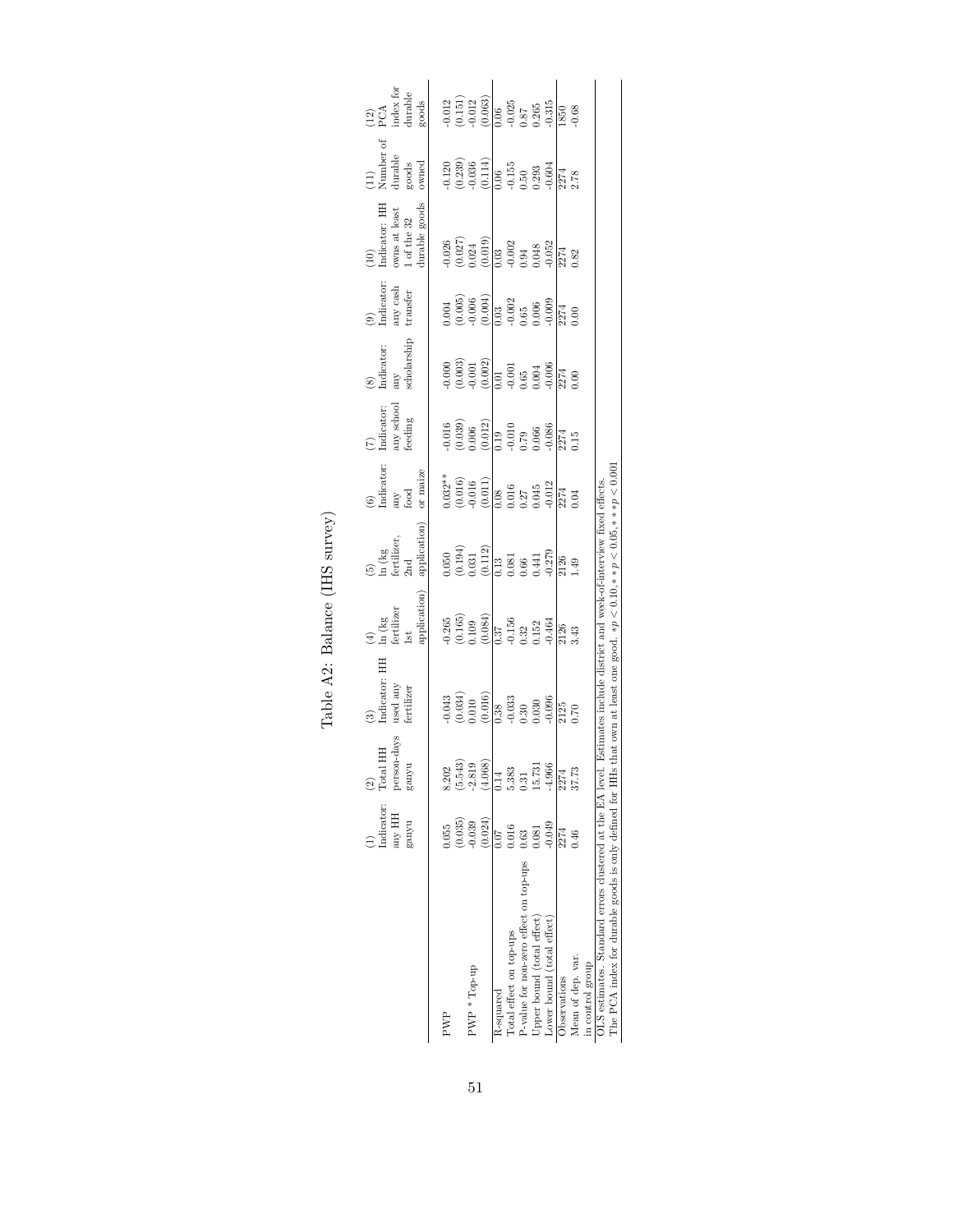| Dependent variable:                                                                                                                     | ln (p.c.<br>$\begin{pmatrix} 1 \end{pmatrix}$ | ln (p.c.<br>$\widehat{\mathfrak{D}}$ | food<br>$\widehat{c}$ | per adult<br>$\left( 4\right)$ | $\#$ food<br>$\widetilde{5}$ | any day<br>$\odot$    | food<br>$\widetilde{C}$ | coping<br>$\circledS$ | PCA<br>$\odot$     |
|-----------------------------------------------------------------------------------------------------------------------------------------|-----------------------------------------------|--------------------------------------|-----------------------|--------------------------------|------------------------------|-----------------------|-------------------------|-----------------------|--------------------|
|                                                                                                                                         | food exp.)<br>last week                       | food cons.)<br>last week             | score<br>cons.        | equivalent<br>calories         | consumed<br>groups           | w/reduced<br>meals    | insecurity<br>score     | strategy<br>index     | cols. 1-8<br>index |
| Panel A: full sample, no covariates                                                                                                     |                                               |                                      |                       |                                |                              |                       |                         |                       |                    |
| $\overline{\text{FWP}}$                                                                                                                 | $-0.085$                                      | $-0.177$                             | $-3.189$              | $-4.790$                       | $-0.161$                     | 0.086                 | 0.271                   | 0.191                 | $-0.369$           |
| PWP * Top-up                                                                                                                            | (0.160)<br>$-0.149$                           | (0.116)<br>0.047                     | (2.113)<br>$-1.626$   | 357.906**<br>(214.986)         | (0.182)<br>0.052             | $-0.233**$<br>(0.068) | $-0.534***$<br>(0.168)  | (0.915)<br>$-1.426$   | (0.318)<br>0.197   |
|                                                                                                                                         | (0.140)                                       | (0.083)                              | (2.091)               | (102.649)                      | (0.205)                      | (0.080)               | (0.188)                 | (0.913)               | (0.287)            |
| R-squared                                                                                                                               | 0.26                                          | 0.08                                 | 0.06                  | 0.14                           | 0.10                         | 0.10                  | 0.06                    | 0.07                  | 0.15               |
| P-value for non-zero effect on top-ups                                                                                                  | 0.18                                          | 0.24                                 | 0.03                  | 0.08                           | $0.60\,$                     | 0.04                  | 0.12                    | 0.16                  | $0.60\,$           |
| Upper bound (total effect)                                                                                                              | 0.093                                         | 0.081                                | $-0.665$              | 30.276                         | 0.291                        | $-0.013$              | 0.056                   | 0.420                 | 0.459              |
| Lower bound (total effect)                                                                                                              | $-0.559$                                      | $-0.340$                             | $-8.964$              | $-755.669$                     | $-0.507$                     | $-0.281$              | $-0.582$                | $-2.890$              | $-0.802$           |
|                                                                                                                                         |                                               |                                      |                       |                                |                              |                       |                         |                       |                    |
| Observations                                                                                                                            | 337                                           | 339                                  | 338                   | 339                            | 338                          | 337                   | 336                     | 336                   | 333                |
| Mean of dep. var.                                                                                                                       | 6.84                                          | 7.35                                 | 52.39                 | 3210.67                        | 5.92                         | 0.45                  | 2.70                    | $5.63\,$              | 2.16               |
| in control group                                                                                                                        |                                               |                                      |                       |                                |                              |                       |                         |                       |                    |
|                                                                                                                                         |                                               |                                      |                       |                                |                              |                       |                         |                       |                    |
| Panel B: baseline subsample, no covariat                                                                                                | S9.                                           |                                      |                       |                                |                              |                       |                         |                       |                    |
| PWP                                                                                                                                     | $-0.052$                                      | $-0.226*$                            | $-5.210**$            | 48.901                         | $-0.241$                     | $0.163**$             | $0.468**$               | $\frac{869}{360}$     | $-0.573$           |
|                                                                                                                                         | (0.147)                                       | (0.128)                              | (2.101)               | (225.883)                      | (0.203)                      | (0.073)               | (0.189)                 | (1.063)               | (0.347)            |
| PWP * Top-up                                                                                                                            | $-0.194$                                      | 0.068                                | 0.227                 | $-428.807**$                   | 0.131                        | $-0.297**$            | $-0.694**$              | $-1.955***$           | 0.356              |
|                                                                                                                                         | (0.146)                                       | (0.098)                              | (1.759)               | (142.158)                      | (0.193)                      | (0.079)               | (0.192)                 | (0.903)               | (0.286)            |
| R-squared                                                                                                                               | $\overline{0.26}$                             | 0.08                                 | 0.07                  | 0.14                           | 0.12                         | 0.14                  | 0.08                    | 0.08                  | 0.16               |
| Total effect on top-ups                                                                                                                 | $-0.246$                                      | $-0.158$                             | $-4.983$              | $-379.906$                     | $-0.110$                     | $-0.134$              | $-0.226$                | $-1.086$              | $-0.217$           |
| P-value for non-zero effect on top-ups                                                                                                  | 0.13                                          | 0.17                                 | 0.04                  | $0.07$                         | 0.62                         | 0.08                  | 0.22                    | 0.26                  | 0.53               |
| Upper bound $(\text{total effect})$                                                                                                     | 0.059                                         | 0.058                                | $-0.457$              | 3.088                          | 0.315                        | 0.007                 | 0.123                   | 0.750                 | 0.453              |
| Lower bound (total effect)                                                                                                              | $-0.550$                                      | $-0.375$                             | $-9.509$              | $-762.899$                     | $-0.535$                     | $-0.275$              | $-0.575$                | $-2.923$              | $-0.887$           |
|                                                                                                                                         |                                               |                                      |                       |                                |                              |                       |                         |                       |                    |
| Panel C: baseline sub-sample, including                                                                                                 |                                               | pre-treatment outcomes               |                       |                                |                              |                       |                         |                       |                    |
| FWP                                                                                                                                     | 0.038                                         | $-0.208*$                            | $-3.987*$             | 66.063                         | $-0.172$                     | $0.203**$             | $0.511**$               | $1.40\overline{6}$    | $-0.580*$          |
|                                                                                                                                         | (0.122)                                       | (0.121)                              | (2.148)               | (224.061)                      | (0.202)                      | (0.061)               | (0.179)                 | (0.995)               | (0.302)            |
| $PWP * Top-up$                                                                                                                          | $-0.224$                                      | 0.051                                | $-0.615$              | $447.895***$                   | 0.024                        | $-0.309***$           | $-0.713**$              | $-2.126**$            | 0.305              |
|                                                                                                                                         | (0.136)                                       | (0.091)                              | (1.793)               | (140.374)                      | (0.200)                      | (0.079)               | (0.187)                 | (0.905)               | (0.267)            |
| R-squared                                                                                                                               | $\overline{0.36}$                             | $\overline{0.20}$                    | 0.16                  | 0.15                           | 0.19                         | 0.18                  | $\overline{0.09}$       | 0.11                  | $\overline{0.26}$  |
| Total effect on top-ups                                                                                                                 | $-0.185$                                      | $-0.157$                             | $-4.602$              | $-381.832$                     | $-0.148$                     | $-0.106$              | $-0.202$                | $-0.720$              | $-0.275$           |
| P-value for non-zero effect on top-ups                                                                                                  | $0.07\,$                                      | $0.50\,$                             | 0.15                  | 0.00                           | 0.73                         | 0.00                  | 0.01                    | 0.06                  | $0.95\,$           |
| Upper bound (total effect)                                                                                                              | 0.034                                         | 0.048                                | $-0.155$              | $-6.362$                       | 0.254                        | 0.006                 | 0.121                   | 0.903                 | 0.261              |
| Lower bound (total effect)                                                                                                              | $-0.405$                                      | $-0.363$                             | $-9.050$              | $-757.302$                     | $-0.551$                     | $-0.217$              | $-0.524$                | $-2.343$              | $-0.810$           |
| Observations                                                                                                                            | 307                                           | 310                                  | 307                   | 310                            | 307                          | 308                   | 307                     | 307                   | 301                |
| Mean of dep. var.                                                                                                                       | 6.87                                          | $7.38\,$                             | 52.97                 | 3230.30                        | $5.95\,$                     | 0.43                  | 2.66                    | 5.43                  | 2.24               |
| in control group                                                                                                                        |                                               |                                      |                       |                                |                              |                       |                         |                       |                    |
| OLS estimates. Standard errors clustered at the EA level. $\ast p \lt 0.10, \ast \ast p \lt 0.05, \ast \ast \ast p \lt 0.001$           |                                               |                                      |                       |                                |                              |                       |                         |                       |                    |
| Higher values indicate worse food security of columns $6, 7$ , and $8.$ Total calories are Winsorized at the 10th and 90th percentiles. |                                               |                                      |                       |                                |                              |                       |                         |                       |                    |
| Estimates include district and week-of-interview fixed effects.                                                                         |                                               |                                      |                       |                                |                              |                       |                         |                       |                    |

Table A3: Food security (Northern region, survey round 2) Table A3: Food security (Northern region, survey round 2)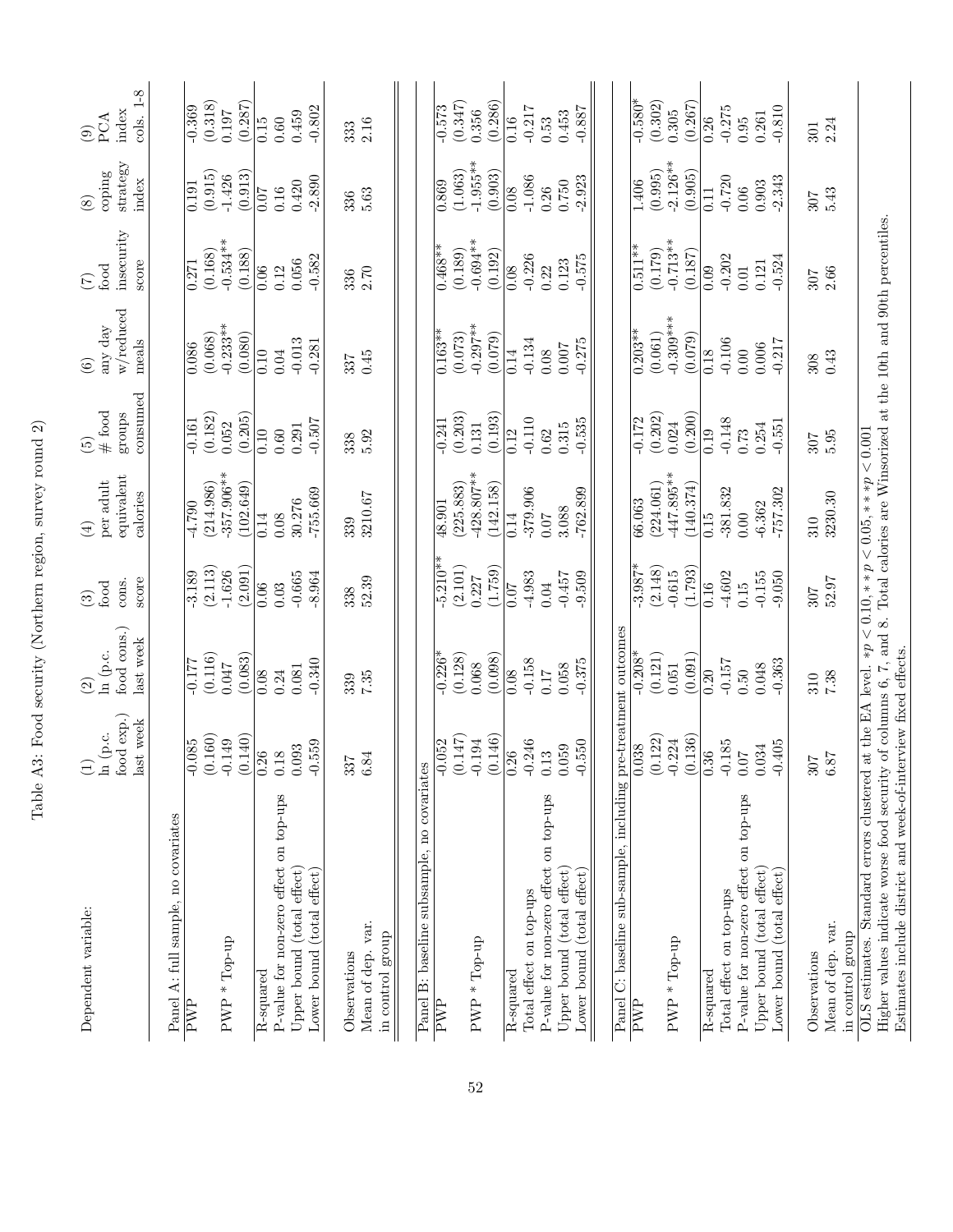| Dependent variable:                                                                                                                                                                                                                                                       | food exp.)<br>last week<br>ln (p.c.<br>$\widehat{\Xi}$ | food cons.)<br>last week<br>ln (p.c.<br>$\widehat{c}$ | score<br>cons.<br>food<br>$\widehat{\mathcal{E}}$ | equivalent<br>per adult<br>calories<br>$\bigoplus$ | consumed<br>$\#$ food<br>groups<br>$\widetilde{\mathfrak{G}}$ | w/reduced<br>any day<br>meals<br>$\widehat{\mathfrak{S}}$ | insecurity<br>score<br>$_{\rm food}$<br>$(\zeta)$ | strategy<br>coping<br>index<br>$\circledS$ | cols. 1-8<br>index<br>PCA<br>$\widehat{\mathcal{E}}$ |
|---------------------------------------------------------------------------------------------------------------------------------------------------------------------------------------------------------------------------------------------------------------------------|--------------------------------------------------------|-------------------------------------------------------|---------------------------------------------------|----------------------------------------------------|---------------------------------------------------------------|-----------------------------------------------------------|---------------------------------------------------|--------------------------------------------|------------------------------------------------------|
| Panel A: full sample, no covariates                                                                                                                                                                                                                                       |                                                        |                                                       |                                                   |                                                    |                                                               |                                                           |                                                   |                                            |                                                      |
| $\overline{\text{FWP}}$                                                                                                                                                                                                                                                   | (0.145)<br>$-0.161$                                    | (0.072)<br>$820^{0}$                                  | (1.497)<br>2.287                                  | $-146.233$<br>(85.239)                             | (0.169)<br>$-0.184$                                           | (0.053)<br>0.088                                          | (0.144)<br>$\frac{1}{0.265}$                      | (0.891)<br>$0.\overline{830}$              | $-0.422*$<br>(0.243)                                 |
| $PWP * Top-up$                                                                                                                                                                                                                                                            | (0.110)<br>0.133                                       | (0.049)<br>0.011                                      | (1.189)<br>0.679                                  | (78.535)<br>82.720                                 | (0.119)<br>0.155                                              | (0.043)<br>$-0.033$                                       | (0.120)<br>$-0.152$                               | (777)<br>$-0.092$                          | (0.176)<br>0.168                                     |
|                                                                                                                                                                                                                                                                           |                                                        |                                                       |                                                   |                                                    |                                                               |                                                           |                                                   |                                            |                                                      |
| P-value for non-zero effect on top-ups<br>R-squared                                                                                                                                                                                                                       | 0.05<br>0.84                                           | 0.05<br>$0.35\,$                                      | 0.04<br>0.26                                      | 0.02<br>0.41                                       | 0.06<br>$0.86\,$                                              | 0.07<br>0.27                                              | 0.44<br>0.05                                      | 0.04<br>0.41                               | 0.28<br>0.04                                         |
| Upper bound (total effect)                                                                                                                                                                                                                                                | 0.239                                                  | 0.072                                                 | 1.169                                             | 86.055                                             | 0.293                                                         | 0.152                                                     | 0.398                                             | 2.500                                      | 0.206                                                |
| Lower bound (total effect)                                                                                                                                                                                                                                                | $-0.296$                                               | $-0.206$                                              | $-4.386$                                          | $-213.081$                                         | $-0.351$                                                      | $-0.042$                                                  | $-0.173$                                          | $-1.024$                                   | $-0.713$                                             |
|                                                                                                                                                                                                                                                                           |                                                        |                                                       |                                                   |                                                    |                                                               |                                                           |                                                   |                                            |                                                      |
| Observations                                                                                                                                                                                                                                                              | 952                                                    | 990                                                   | 988                                               | 988                                                | 988                                                           | 967                                                       | 966                                               | 966                                        | 926                                                  |
| Mean of dep. var.                                                                                                                                                                                                                                                         | 5.44                                                   | 6.48                                                  | 34.41                                             | 2037.26                                            | 3.98                                                          | 0.36                                                      | 2.88                                              | $7.39\,$                                   | $-0.11$                                              |
| in control group                                                                                                                                                                                                                                                          |                                                        |                                                       |                                                   |                                                    |                                                               |                                                           |                                                   |                                            |                                                      |
|                                                                                                                                                                                                                                                                           |                                                        |                                                       |                                                   |                                                    |                                                               |                                                           |                                                   |                                            |                                                      |
| Panel B: baseline subsample, no covariates                                                                                                                                                                                                                                |                                                        |                                                       |                                                   |                                                    |                                                               |                                                           |                                                   |                                            |                                                      |
| PWP                                                                                                                                                                                                                                                                       | $-0.088$                                               | $-0.063$                                              | $-1.755$                                          | $-179.367*$                                        | $-0.131$                                                      | 0.041                                                     | 0.225                                             | $-0.\overline{318}$                        | $-0.291$                                             |
|                                                                                                                                                                                                                                                                           | (0.160)                                                | (0.083)                                               | (1.878)                                           | (105.339)                                          | (0.211)                                                       | (0.052)                                                   | (0.146)                                           | (0.943)                                    | (0.278)                                              |
| $PWP * Top-up$                                                                                                                                                                                                                                                            | $0.202*$                                               | 0.044                                                 | 0.788                                             | 139.589*                                           | 0.188                                                         | 0.015                                                     | $-0.094$                                          | 0.682                                      | 0.170                                                |
|                                                                                                                                                                                                                                                                           | (0.115)                                                | (0.055)                                               | (1.451)                                           | (82.978)                                           | (0.152)                                                       | (0.047)                                                   | (0.132)                                           | (0.835)                                    | (0.197)                                              |
| R-squared                                                                                                                                                                                                                                                                 | 0.06                                                   | 0.05                                                  | 0.04                                              | 0.02                                               | 0.06                                                          | 0.08                                                      | 0.05                                              | 0.04                                       | 0.04                                                 |
| Total effect on top-ups                                                                                                                                                                                                                                                   | 0.115                                                  | $-0.019$                                              | $-0.967$                                          | $-39.778$                                          | $0.057\,$                                                     | 0.056                                                     | 0.131                                             | 0.364                                      | $-0.120$                                             |
| P-value for non-zero effect on top-ups                                                                                                                                                                                                                                    | 0.43                                                   | 0.81                                                  | $0.56\,$                                          | $0.67\,$                                           | <b>77.0</b>                                                   | 0.24                                                      | 0.34                                              | 0.70                                       | 0.64                                                 |
| Upper bound (total effect)                                                                                                                                                                                                                                                | 0.398                                                  | 0.134                                                 | 2.299                                             | 143.285                                            | 0.432                                                         | 0.148                                                     | 0.400                                             | 2.180                                      | 0.375                                                |
| Lower bound (total effect)                                                                                                                                                                                                                                                | $-0.169$                                               | $-0.172$                                              | $-4.233$                                          | $-222.841$                                         | $-0.317$                                                      | $-0.036$                                                  | $-0.138$                                          | $-1.452$                                   | $-0.615$                                             |
|                                                                                                                                                                                                                                                                           |                                                        |                                                       |                                                   |                                                    |                                                               |                                                           |                                                   |                                            |                                                      |
| C: baseline sub-sample, including<br>Panel                                                                                                                                                                                                                                |                                                        | pre-treatment outcomes                                |                                                   |                                                    |                                                               |                                                           |                                                   |                                            |                                                      |
| PWP                                                                                                                                                                                                                                                                       | $-0.068$                                               | $-0.055$                                              | $-1.267$                                          | $-176.239$                                         | $-0.074$                                                      | $\overline{0.029}$                                        | $\overline{0.199}$                                | $-0.427$                                   | $-0.189$                                             |
|                                                                                                                                                                                                                                                                           | (0.154)                                                | (0.084)                                               | (1.884)                                           | (107.781)                                          | (0.205)                                                       | (0.052)                                                   | (0.145)                                           | (0.917)                                    | (0.283)                                              |
| $PWP * Top-up$                                                                                                                                                                                                                                                            | 0.188                                                  | 0.037                                                 | 0.437                                             | $142.813*$                                         | 0.160                                                         | 0.018                                                     | $-0.082$                                          | 0.745                                      | 0.123                                                |
|                                                                                                                                                                                                                                                                           | (0.117)                                                | (0.055)                                               | (1.414)                                           | (81.181)                                           | (0.154)                                                       | (0.047)                                                   | (0.133)                                           | (0.843)                                    | (0.199)                                              |
| R-squared                                                                                                                                                                                                                                                                 | 0.09                                                   | 0.09                                                  | 70.07                                             | 0.04                                               | 0.08                                                          | 0.09                                                      | 0.06                                              | 0.05                                       | 0.10                                                 |
| Total effect on top-ups                                                                                                                                                                                                                                                   | 0.120                                                  | $-0.018$                                              | $-0.831$                                          | -33.426                                            | 0.087                                                         | 0.047                                                     | 0.118                                             | 0.318                                      | $-0.066$                                             |
| P-value for non-zero effect on top-ups                                                                                                                                                                                                                                    | 0.13                                                   | $0.86\,$                                              | $78.0\,$                                          | 0.45                                               | 0.37                                                          | 0.41                                                      | 0.88                                              | 747                                        | 0.87                                                 |
| Upper bound (total effect)                                                                                                                                                                                                                                                | 0.386                                                  | 0.135                                                 | 2.448                                             | 157.891                                            | 0.452                                                         | 0.141                                                     | 0.389                                             | 2.066                                      | 0.435                                                |
| Lower bound (total effect)                                                                                                                                                                                                                                                | $-0.146$                                               | $-0.172$                                              | $-4.109$                                          | $-224.742$                                         | $-0.279$                                                      | $-0.046$                                                  | $-0.154$                                          | $-1.430$                                   | $-0.567$                                             |
| Observations                                                                                                                                                                                                                                                              | 787                                                    | 822                                                   | 819                                               | 821                                                | 819                                                           | 809                                                       | 808                                               | 808                                        | <b>LZZ</b>                                           |
| Mean of dep. var.                                                                                                                                                                                                                                                         | 5.38                                                   | 6.47                                                  | $34.33\,$                                         | 1997.38                                            | 3.95                                                          | 0.36                                                      | 2.87                                              | 7.75                                       | $-0.17$                                              |
| in control group                                                                                                                                                                                                                                                          |                                                        |                                                       |                                                   |                                                    |                                                               |                                                           |                                                   |                                            |                                                      |
| Higher values indicate worse food security of columns $6, 7$ , and $8$ . Total calories are Winsorized at the 10th and 90th percentiles.<br>OLS estimates. Standard errors clustered at the EA level. $\ast p \lt 0.10, \ast \ast p \lt 0.05, \ast \ast \ast p \lt 0.001$ |                                                        |                                                       |                                                   |                                                    |                                                               |                                                           |                                                   |                                            |                                                      |
| Estimates include district and week-of-interview fixed effects.                                                                                                                                                                                                           |                                                        |                                                       |                                                   |                                                    |                                                               |                                                           |                                                   |                                            |                                                      |
|                                                                                                                                                                                                                                                                           |                                                        |                                                       |                                                   |                                                    |                                                               |                                                           |                                                   |                                            |                                                      |

Table A4: Food security (Central region, survey round 2) Table A4: Food security (Central region, survey round 2)